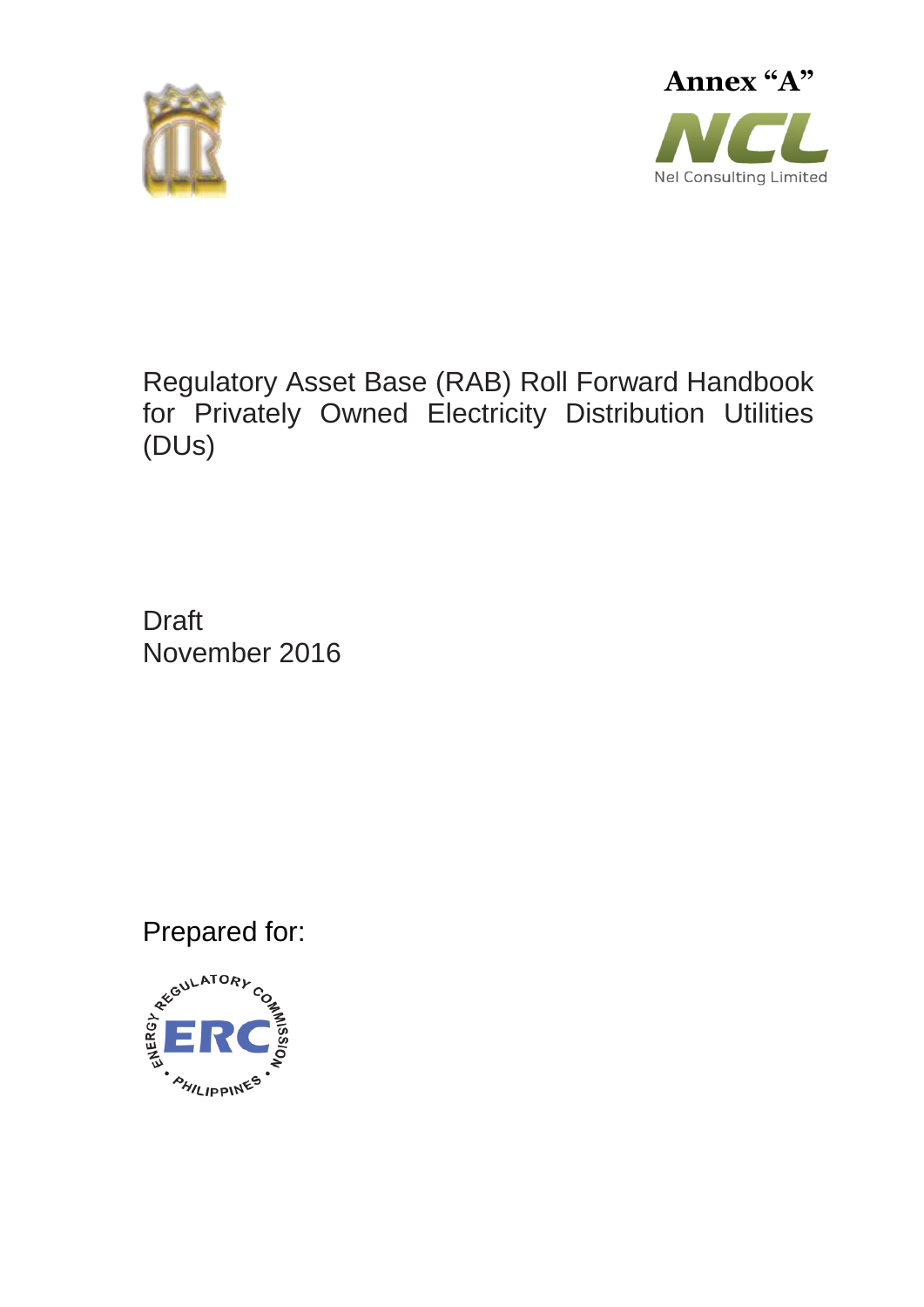<span id="page-1-0"></span>

| 1.             |                                                                     |  |
|----------------|---------------------------------------------------------------------|--|
| 1.1            |                                                                     |  |
| 1.2            |                                                                     |  |
| 1.3            |                                                                     |  |
| 1.4            |                                                                     |  |
| 1.5            |                                                                     |  |
| 2.             |                                                                     |  |
| 2.1            |                                                                     |  |
| 2.2            |                                                                     |  |
| 2.3            |                                                                     |  |
| 2.4            | Required Information for the Independent Auditor's Report  12       |  |
| 2.5            |                                                                     |  |
| 2.6            |                                                                     |  |
| 3.             |                                                                     |  |
| 3.1            |                                                                     |  |
| 3.1.1          |                                                                     |  |
| 3.1.2          |                                                                     |  |
| 3.2<br>3.2.1   |                                                                     |  |
| 3.2.2          |                                                                     |  |
| 3.3            |                                                                     |  |
| 3.4            |                                                                     |  |
| 3.5            |                                                                     |  |
| 3.5.1<br>3.5.2 |                                                                     |  |
| 3.5.3          |                                                                     |  |
| 3.5.4          |                                                                     |  |
| 3.6            |                                                                     |  |
| 4.             |                                                                     |  |
| 4.1            |                                                                     |  |
| 4.2<br>4.2.1   | Adjusting Asset Additions, Asset Disposals and Depreciation for the |  |
|                |                                                                     |  |
| 4.2.2          |                                                                     |  |
| 4.3            |                                                                     |  |
| 4.3.1<br>4.3.2 |                                                                     |  |
| 4.3.3          |                                                                     |  |
| 4.3.4          |                                                                     |  |
| 4.3.5          |                                                                     |  |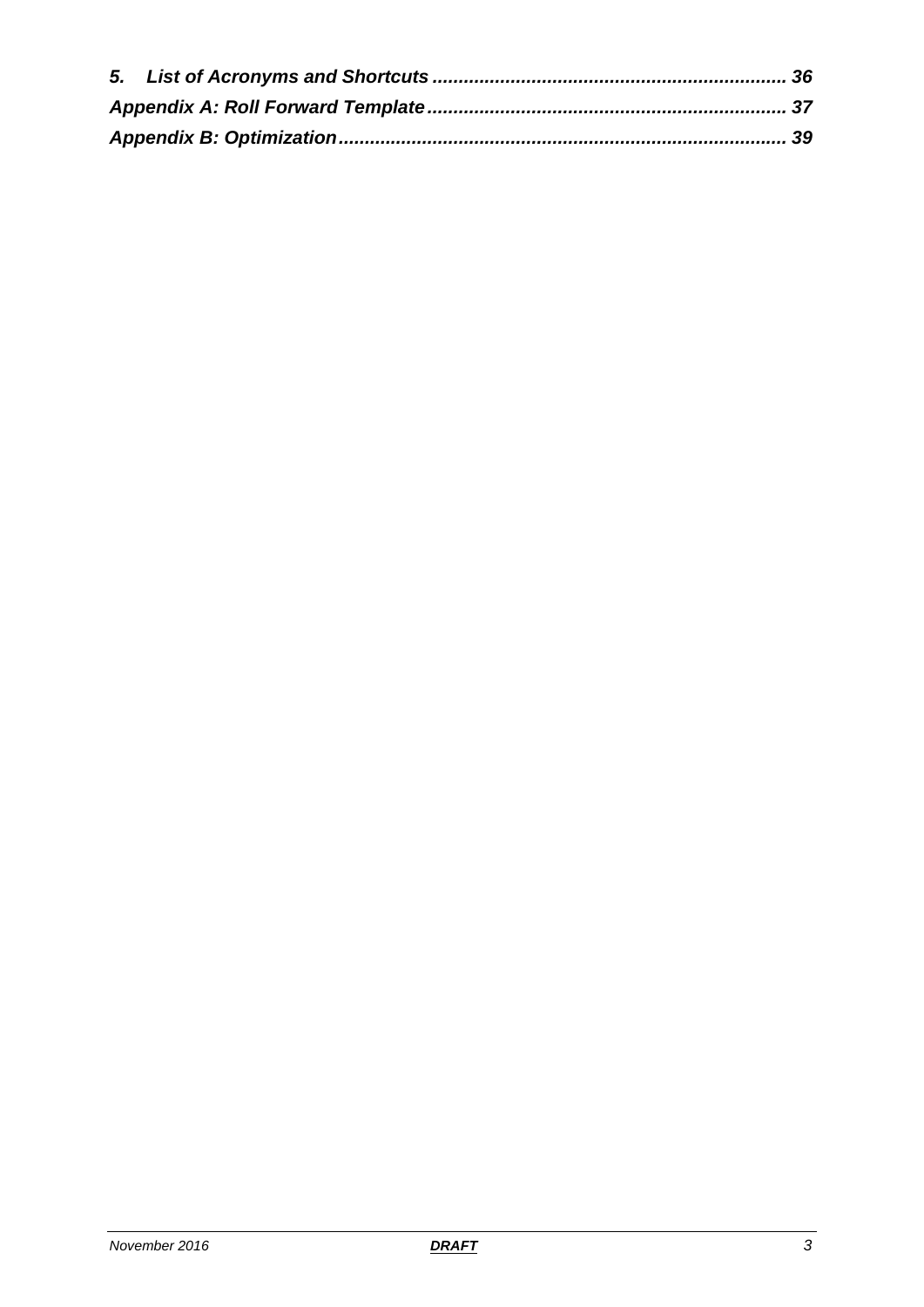

## **Royal Asia Appraisal Corporation**

**3 rd Floor 1517 Quezon Avenue, West Triangle, Quezon City, Philippines 1104 Email: [raac@royalasiaappraisal.com.ph](mailto:raac@royalasiaappraisal.com.ph)  Website: [www.royalasiaappraisal.com.ph](http://www.nelconsulting.com/)**

| Date Issued:            | 04 November 2016                                                                                                                                        |
|-------------------------|---------------------------------------------------------------------------------------------------------------------------------------------------------|
| <b>Project Name:</b>    | Consultancy Services for the Development of the Regulatory Asset<br>Base (RAB) Handbook for Privately Owned Electricity Distribution<br>Utilities (DUs) |
| Document Name:          | Draft Roll Forward Handbook                                                                                                                             |
| <b>Project Manager:</b> | Kris Tampinco                                                                                                                                           |
| <b>Contact Details:</b> | kris@nelconsulting.com                                                                                                                                  |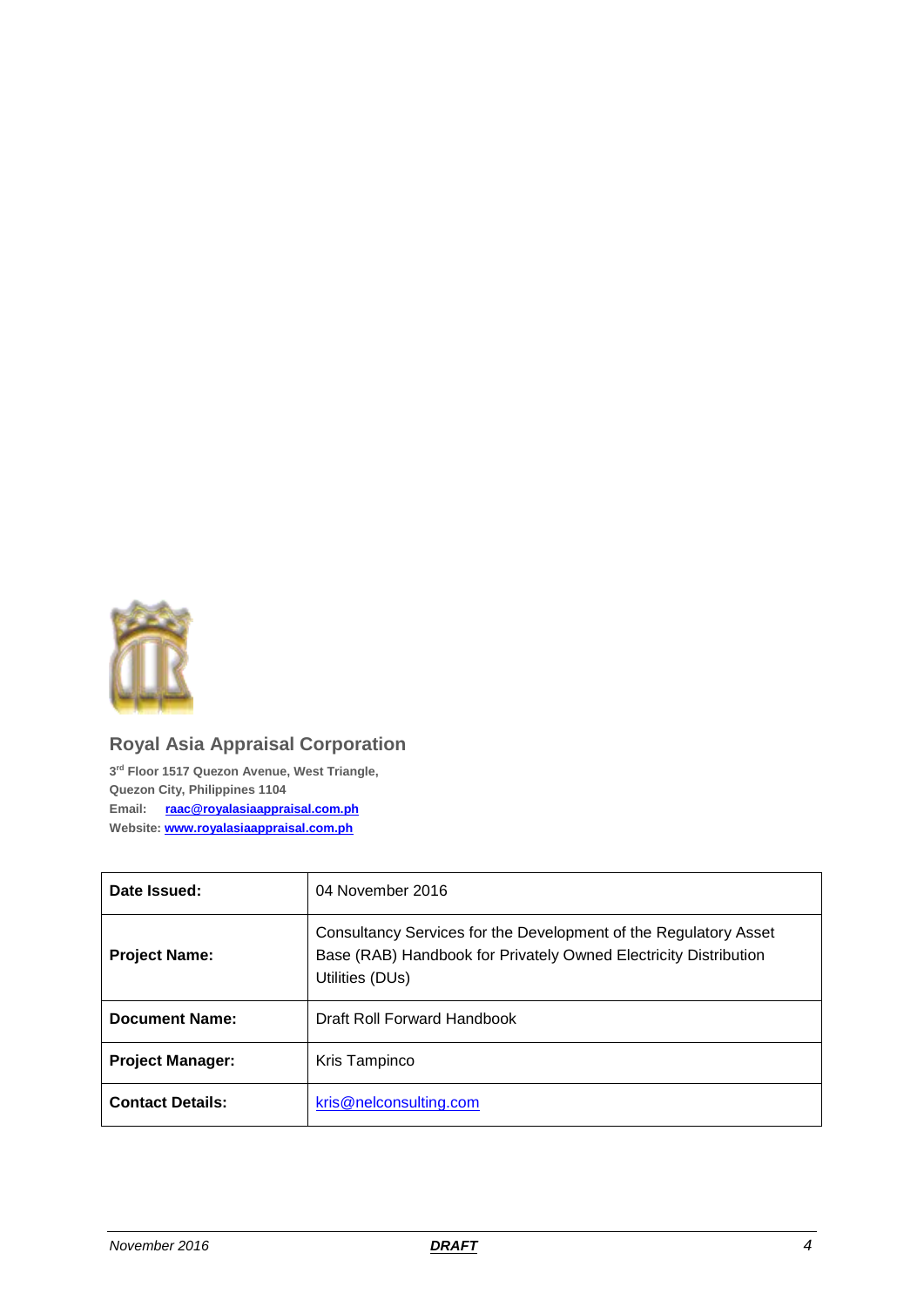### <span id="page-4-1"></span><span id="page-4-0"></span>**1.1 OVERVIEW**

The Energy Regulatory Commission (ERC/Commission) has promulgated the "Rules for Setting Distribution Wheeling Rates (RDWR) for Privately Owned Electricity Distribution Utilities (DUs) Operating under Performance Based Regulation (PBR)" 1 . Clause 4.8 of the RDWR describes the requirements for the determination of the Regulatory Asset Base (RAB) value for each DU which shall either be through (a) the revaluation of a DU's RAB or (b) the roll forward of the DU's previous RAB value.

This Roll Forward Handbook (Handbook) details the ERC's roll forward process which would apply to all DUs operating under PBR for the subsequent Regulatory Period. Consistent with the requirements in the RDWR, DUs are required to submit a proposed RAB value as part of their rate applications. This Handbook will be used to determine the Closing RAB for each DU. This Closing RAB value then becomes the Opening RAB to be used as an input parameter for the building block model used by the ERC to calculate the annual revenue requirement (ARR) for each DU for the next Regulatory Period.

### <span id="page-4-2"></span>**1.2 ERC POSITION ON THE ROLL FORWARD PROCESS**

At the time of writing of this Handbook, the position of the ERC is that there are strong economic arguments and support in the submissions for the roll forward approach. Considering that the DUs have already undergone the Optimized Depreciated Replacement Cost (ODRC) valuation during the previous Regulatory Period, hence it was concluded that subsequently it will be appropriate to update the RAB using the roll forward approach<sup>2</sup>.

The basic steps involved in the roll forward process as envisioned by the ERC are summarized in the table below as extracted from the Position Paper<sup>3</sup> of the Commission. The detailed methodology in the application of the roll forward approach is described in more detail in the other sections of this Handbook.

| <b>Opening RAB</b>                      | Adopt the latest approved Opening RAB                                                                    |
|-----------------------------------------|----------------------------------------------------------------------------------------------------------|
| Add: Actual Capital Expenditure (CAPEX) | Actual cost of new assets or investment that<br>has been added                                           |
| Less: Regulatory Depreciation           | Actual return of capital allowed under the<br>RDWR (based on the standard asset lives set<br>by the ERC) |

<sup>1</sup> Resolution No. 25, Series of 2016, "Resolution Modifying the Rules for Setting Distribution Wheeling Rates for Privately Owned Electricity Distribution Utilities Operating Under Performance Based Regulation", Energy Regulatory Commission, July 2016.

<sup>&</sup>lt;sup>2</sup> "Commission Resolution on the Issues on the Implementation of Performance Based Regulation (PBR) for Privately Owned Distribution Utilities under the Rules for Setting Distribution Wheeling Rates (RDWR)", Energy Regulatory Commission, July 2016.

<sup>&</sup>lt;sup>3</sup> "Position Paper: Regulatory Reset for the July 2015 to June 2019 Fourth Regulatory Period for the First Entry Group of Privately Owned Distribution Utilities subject to Performance Based Regulation", Energy Regulatory Commission, July 2016.

<sup>&</sup>lt;sup>4</sup> It is noted that the Commission excludes the addition of inflationary factors at the time of roll forward RAB calculation which is subsequently excluded from Section 4.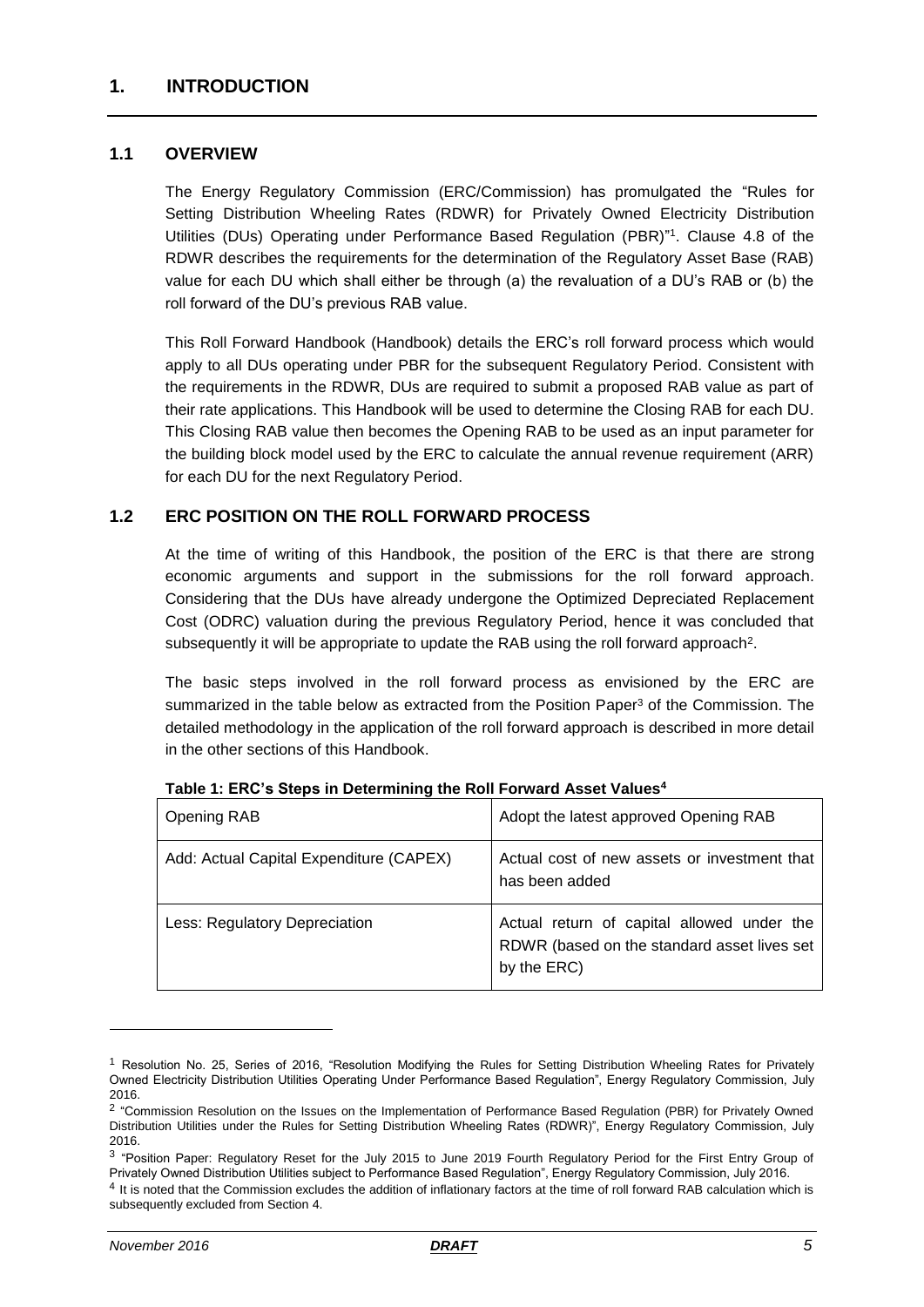| Less: Asset Disposal/Retirement (net income | Actual cost of disposed/retired assets less net                                                 |
|---------------------------------------------|-------------------------------------------------------------------------------------------------|
| from disposal)                              | income from disposal                                                                            |
| Closing RAB                                 | Closing value of the RAB to be carried<br>forward at the start of the next Regulatory<br>Period |

### <span id="page-5-0"></span>**1.3 AMENDMENT**

This Handbook may be amended by the ERC, with the assistance of a Regulatory Reset Expert, if necessary, from time to time. A revised version will be published by the ERC when required.

### <span id="page-5-1"></span>**1.4 EFFECTIVITY**

This Handbook supersedes the "Valuation Handbook for Optimized Depreciated Replacement Cost Valuation of System Fixed Assets of Privately Owned Distribution Utilities Operating Under Performance-Based Regulation (Third Regulatory Period)"<sup>5</sup> , and will take effect following its publication or posting.

### <span id="page-5-2"></span>**1.5 DEFINITIONS**

| <b>TERM</b>            | <b>DEFINITION</b>                                                                                                                                                                                                                                                                                                                                                                                                                                                                                                                                                                                                                            |  |  |
|------------------------|----------------------------------------------------------------------------------------------------------------------------------------------------------------------------------------------------------------------------------------------------------------------------------------------------------------------------------------------------------------------------------------------------------------------------------------------------------------------------------------------------------------------------------------------------------------------------------------------------------------------------------------------|--|--|
| <b>Asset Additions</b> | Refers to the actual or forecast Capital Expenditure of a<br>Distribution Utility on assets in the different Asset<br>Categories for the period from the date of the valuation of<br>the Distribution Utility to the date of the commencement of<br>the subsequent Regulatory Period.                                                                                                                                                                                                                                                                                                                                                        |  |  |
| <b>Asset Category</b>  | A grouping of assets in the asset base that perform a<br>similar function. The different Asset Categories are<br>identified in Section 3.2.1.                                                                                                                                                                                                                                                                                                                                                                                                                                                                                                |  |  |
| <b>Asset Class</b>     | Refers to the asset breakdown within an asset category.<br>The different Asset Classes are identified in Section 3.5.1.                                                                                                                                                                                                                                                                                                                                                                                                                                                                                                                      |  |  |
| <b>Asset Disposals</b> | Refers to the actual or forecast net receipts from the<br>disposal of assets, for the period from the date of the<br>valuation of the Distribution Utility to the date of the<br>commencement of the subsequent Regulatory Period.                                                                                                                                                                                                                                                                                                                                                                                                           |  |  |
| <b>Asset Type</b>      | Refers to a sub-category of assets within an asset class.                                                                                                                                                                                                                                                                                                                                                                                                                                                                                                                                                                                    |  |  |
| <b>Auditor</b>         | Means a person(s) who:<br>Is a certified public accountant qualified to be<br>а.<br>appointed as an auditor, or is a company that is a<br>registered audit firm, or is a company that is<br>recognized as being eligible to act as an auditor;<br>Has the necessary expertise to properly provide an<br>b.<br>Independent Auditor's Report as required in this<br>document:<br>Is preferably not the same person as the person<br>C.<br>who audits the financial accounts of the<br>Distribution Utility for any other purpose;<br>Has no relationship with, or interest in the<br>d.<br>Distribution Utility to be audited that may involve |  |  |

<sup>5</sup> "Valuation Handbook for Optimized Depreciated Replacement Cost Valuation of System Fixed Assets of Privately Owned Distribution Utilities Operating Under Performance-Based Regulation (Third Regulatory Period)", Energy Regulatory Commission, July 2010.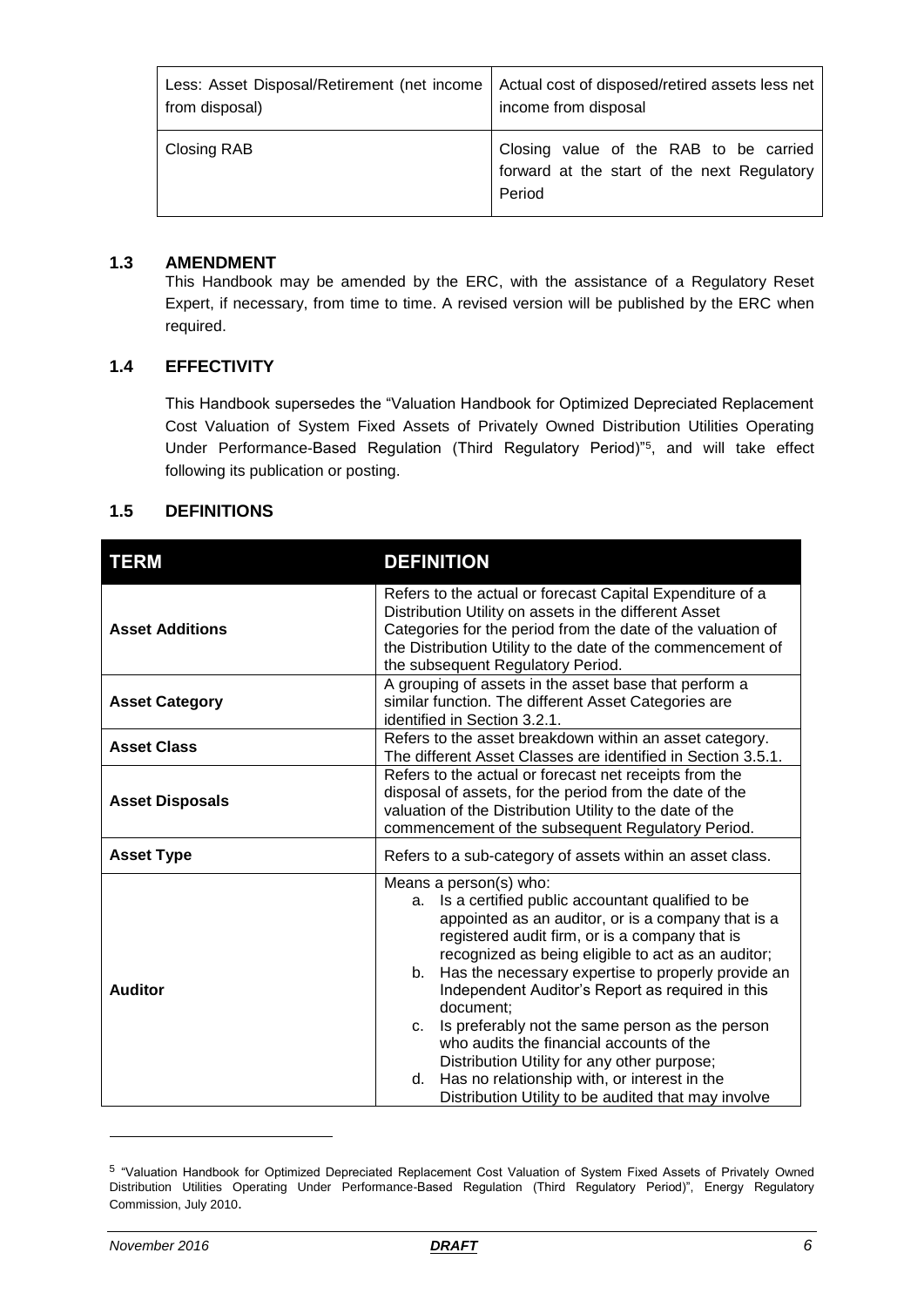| <b>TERM</b>                             | <b>DEFINITION</b>                                                                                                                                                                                                                                                                                                                                                                                                                                                                                                                                                                                                                                                                                                                                                                                                                                                                                                                                                                                                                                                                                                                                                                                                                                                                                                                                   |
|-----------------------------------------|-----------------------------------------------------------------------------------------------------------------------------------------------------------------------------------------------------------------------------------------------------------------------------------------------------------------------------------------------------------------------------------------------------------------------------------------------------------------------------------------------------------------------------------------------------------------------------------------------------------------------------------------------------------------------------------------------------------------------------------------------------------------------------------------------------------------------------------------------------------------------------------------------------------------------------------------------------------------------------------------------------------------------------------------------------------------------------------------------------------------------------------------------------------------------------------------------------------------------------------------------------------------------------------------------------------------------------------------------------|
|                                         | the person in a conflict of interest between his, her<br>or its duties to the Distribution Utility and his, her its<br>duties to the Energy Regulatory Commission.; and<br>Has not assisted with the preparation of the Independent<br>Expert's Report, or with the preparation of the rate<br>application of the Distribution Utility, or provided advice or<br>opinions on the methodologies or processes used in<br>preparing any information required for the rate application<br>of the Distribution Utility.                                                                                                                                                                                                                                                                                                                                                                                                                                                                                                                                                                                                                                                                                                                                                                                                                                  |
| <b>Closing RAB</b>                      | Closing value of the Regulatory Asset Base of the DU to be<br>carried forward at the start of the next regulatory year or<br>the next Regulatory Period.                                                                                                                                                                                                                                                                                                                                                                                                                                                                                                                                                                                                                                                                                                                                                                                                                                                                                                                                                                                                                                                                                                                                                                                            |
| <b>Distribution Connection Services</b> | In respect of a regulated Distribution System:<br>the provision of capability at a distribution<br>a.<br>connection point in respect of that regulated<br>Distribution System to deliver electricity to or take<br>electricity from that distribution connection point;<br>b. the conveyance of electricity:<br>i. to a distribution connection point in respect of<br>that regulated Distribution System from any<br>user system or equipment which is directly<br>connected to that regulated Distribution System<br>at that distribution connection point; or<br>ii. from a distribution connection point in respect<br>of that regulated Distribution System to any<br>user system or equipment which is directly<br>connected to that regulated Distribution System<br>at that distribution connection point; or<br>iii. from an embedded generator to a regulated<br>Distribution System, also where the generation<br>plant is installed outside the franchise area of<br>the Distribution Utility operating the regulated<br>Distribution System.<br>the planning, installation, maintenance,<br>c.<br>augmentation, testing and operation of distribution<br>connection assets in respect of that regulated<br>Distribution System; and<br>the provision of services that support any of the services<br>referred to in paragraphs a to c. |
| <b>Distribution System</b>              | In respect of a Distribution Utility, a system of wires and<br>associated facilities extending between the delivery points<br>on the grid and sub-transmission system operated by a<br>person other than the Distribution Utility, on the one hand,<br>and the points of connection of user systems and<br>equipment of end-users, on the other hand.                                                                                                                                                                                                                                                                                                                                                                                                                                                                                                                                                                                                                                                                                                                                                                                                                                                                                                                                                                                               |
| <b>Distribution Utility</b>             | In respect of this Handbook, a private corporation that has<br>an exclusive franchise to operate a Distribution System in<br>accordance with the EPIRA.                                                                                                                                                                                                                                                                                                                                                                                                                                                                                                                                                                                                                                                                                                                                                                                                                                                                                                                                                                                                                                                                                                                                                                                             |
| <b>Energy Regulatory Commission</b>     | The Energy Regulatory Commission created by Section 38<br>of the EPIRA.                                                                                                                                                                                                                                                                                                                                                                                                                                                                                                                                                                                                                                                                                                                                                                                                                                                                                                                                                                                                                                                                                                                                                                                                                                                                             |
| <b>EPIRA</b>                            | Republic Act No. 9136, otherwise known as the Electric<br>Power Industry Reform Act of 2001.                                                                                                                                                                                                                                                                                                                                                                                                                                                                                                                                                                                                                                                                                                                                                                                                                                                                                                                                                                                                                                                                                                                                                                                                                                                        |
| <b>Expert</b>                           | Means a person(s) who:<br>a. Is a recognized engineer qualified to be appointed<br>as an expert in regulatory valuation, or is an<br>engineering/consultancy/appraisal company<br>recognized as being qualified to act as an expert<br>and represented by a recognized engineer(s)<br>qualified to be an expert in regulatory valuation;<br>Is acting in the professional capacity as specified<br>b.<br>above;                                                                                                                                                                                                                                                                                                                                                                                                                                                                                                                                                                                                                                                                                                                                                                                                                                                                                                                                     |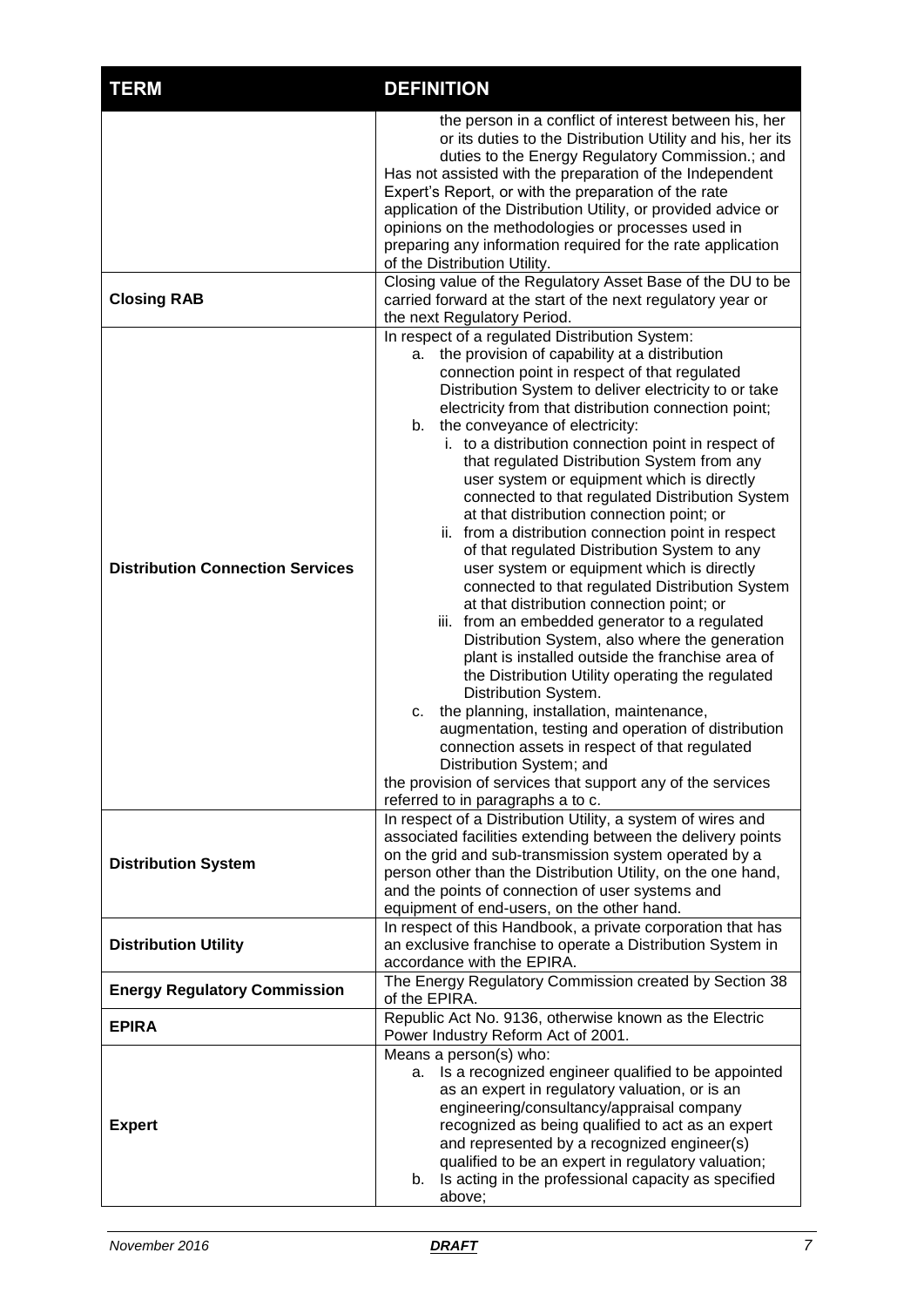| <b>TERM</b>                            | <b>DEFINITION</b>                                                                                                                                                                                                                                                                                                                                                                                                                                                                                                                                                                                                                                                                                                                                                                                                                                                                                                                                                                                                                                                                                                                                                                                                                                        |  |  |
|----------------------------------------|----------------------------------------------------------------------------------------------------------------------------------------------------------------------------------------------------------------------------------------------------------------------------------------------------------------------------------------------------------------------------------------------------------------------------------------------------------------------------------------------------------------------------------------------------------------------------------------------------------------------------------------------------------------------------------------------------------------------------------------------------------------------------------------------------------------------------------------------------------------------------------------------------------------------------------------------------------------------------------------------------------------------------------------------------------------------------------------------------------------------------------------------------------------------------------------------------------------------------------------------------------|--|--|
|                                        | Has the necessary track record and expertise in<br>c.<br>regulatory valuation or in the regulatory sector in<br>the Philippine electric power industry to properly<br>provide an Independent Expert's Report as<br>required in this document; and<br>Has no relationship with, or interest in the Distribution<br>Utility to be reviewed that may involve the person in a<br>conflict of interest between his, her or its duties to the<br>Distribution Utility and his, her or its duties to the Energy<br>Regulatory Commission.                                                                                                                                                                                                                                                                                                                                                                                                                                                                                                                                                                                                                                                                                                                       |  |  |
| <b>Independent Auditor's Report</b>    | Means a report prepared and issued by a person or firm<br>that is qualified to be an auditor, details of the report are<br>specified in Section 2.4 of this document.                                                                                                                                                                                                                                                                                                                                                                                                                                                                                                                                                                                                                                                                                                                                                                                                                                                                                                                                                                                                                                                                                    |  |  |
| <b>Independent Expert's Report</b>     | Means a report prepared and issued by a person or firm<br>that is qualified to be an Expert, details of the report are<br>specified in Section 2.3 of this document.                                                                                                                                                                                                                                                                                                                                                                                                                                                                                                                                                                                                                                                                                                                                                                                                                                                                                                                                                                                                                                                                                     |  |  |
| <b>Modern Equivalent Asset</b>         | Electrical equipment that would be installed at the current<br>date, replacing older assets that are already in place and<br>would fulfill the same function of those being replaced.<br>Modern Equivalent Asset would be those widely accepted<br>by efficient Distribution Utilities to be the most technically<br>and economically effective assets currently available to<br>fulfill a particular function that can be practically installed in<br>the field by Distribution Utilities.                                                                                                                                                                                                                                                                                                                                                                                                                                                                                                                                                                                                                                                                                                                                                              |  |  |
| <b>Network Assets</b>                  | Refers to assets forming part of the Regulatory Asset Base<br>that are required to provide Regulated Distribution<br>Services; Distribution Connection Services; and Regulated<br>Retail Services but are not Non-Network Assets.                                                                                                                                                                                                                                                                                                                                                                                                                                                                                                                                                                                                                                                                                                                                                                                                                                                                                                                                                                                                                        |  |  |
| <b>Non-Network Assets</b>              | Those assets forming part of a Regulatory Asset Base that<br>are required to provide Regulated Distribution Services, but<br>are not Distribution System assets or Distribution<br>Connection assets. Examples include construction vehicles<br>and equipment, office buildings, depots, warehouses,<br>furniture and computers used for non-network related<br>applications.                                                                                                                                                                                                                                                                                                                                                                                                                                                                                                                                                                                                                                                                                                                                                                                                                                                                            |  |  |
| <b>Opening RAB</b>                     | Opening value of the Regulatory Asset Base of the DU for<br>the regulatory year or for the Regulatory Period.                                                                                                                                                                                                                                                                                                                                                                                                                                                                                                                                                                                                                                                                                                                                                                                                                                                                                                                                                                                                                                                                                                                                            |  |  |
| <b>Regulated Distribution Services</b> | In respect of a regulated Distribution System:<br>a. the conveyance of electricity through the regulated<br>Distribution System and the control and monitoring<br>of electricity as it is conveyed through the<br>regulated Distribution System (including<br>any<br>services that support such conveyance, control or<br>monitoring or the safe operation of the regulated<br>Distribution System);<br>the planning, maintenance, augmentation and<br>b.<br>operation of the regulated Distribution System;<br>the provision, installation, commissioning, testing,<br>c.<br>repair, maintenance and reading both of meters<br>that are used to measure the delivery of electricity<br>to persons whose user systems or equipment is<br>directly connected to the regulated Distribution<br>System and of other meters that are used (for the<br>purposes of the Wholesale Electricity Spot Market)<br>to measure the flow of electricity into or through the<br>regulated Distribution System;<br>d. Distribution Connection Services in respect of the<br>regulated Distribution System except to the extent<br>that such Distribution Connection Services have<br>determined by the Energy Regulatory<br>been<br>Commission to be excluded services; |  |  |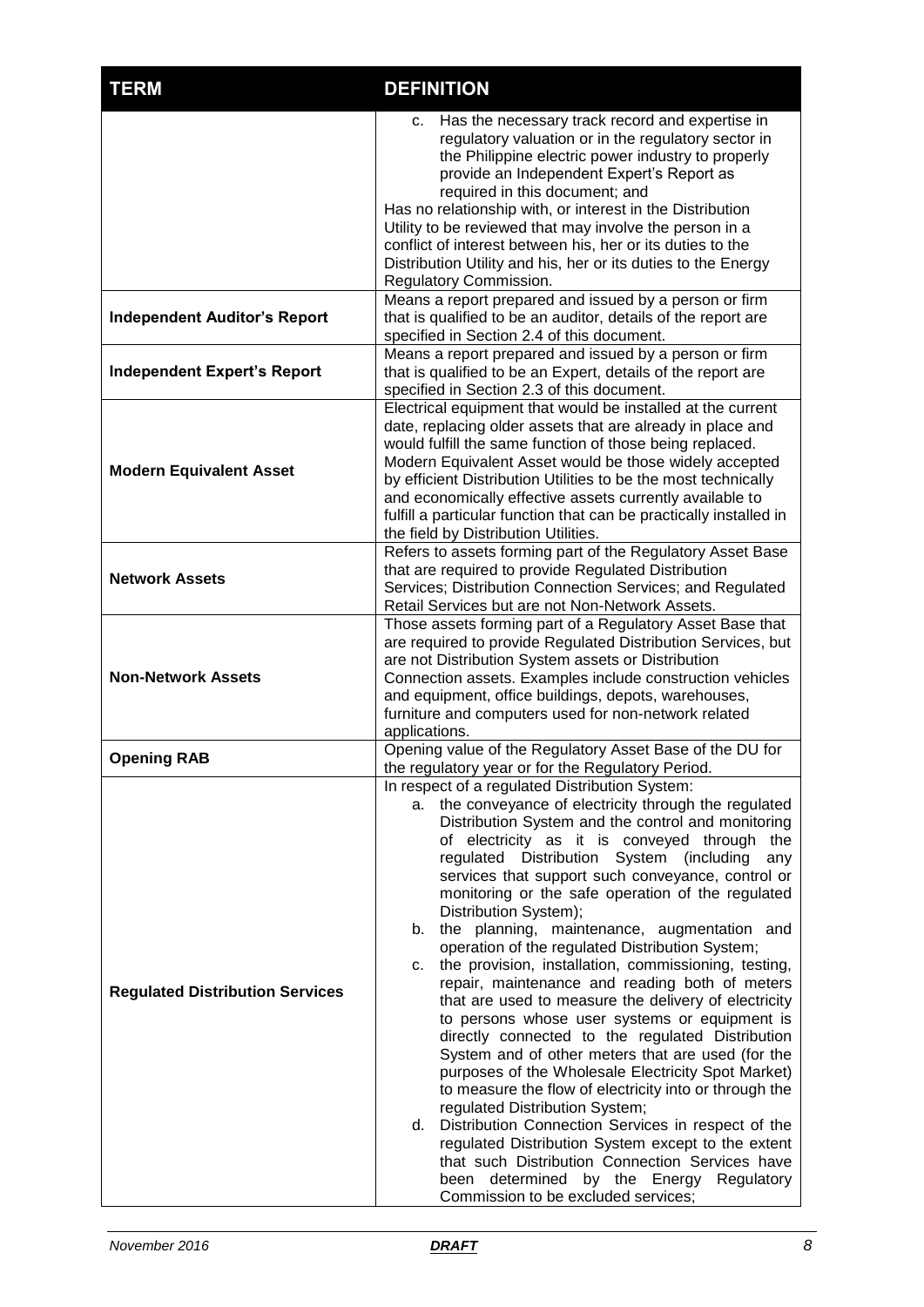| <b>TERM</b>                      | <b>DEFINITION</b>                                                                                                                                                                                                                                                                                                                                                                                                                                                                                                                                                                                                                                                                                                                                                                                                                                                                                                                                   |  |  |
|----------------------------------|-----------------------------------------------------------------------------------------------------------------------------------------------------------------------------------------------------------------------------------------------------------------------------------------------------------------------------------------------------------------------------------------------------------------------------------------------------------------------------------------------------------------------------------------------------------------------------------------------------------------------------------------------------------------------------------------------------------------------------------------------------------------------------------------------------------------------------------------------------------------------------------------------------------------------------------------------------|--|--|
|                                  | e. the provision of ancillary services that are provided<br>using assets which form part of the regulated<br>Distribution System (excluding any such ancillary<br>services to the extent they are provided to the<br>system operator under contract, or through a spot<br>market established under the Wholesale Electricity<br>Spot Market Rules); and<br>billing, collection and customer services that are directly<br>related to the delivery of electricity through the regulated<br>Distribution System to distribution connection points in<br>respect of the regulated Distribution System and billing,<br>collection and customer services for persons purchasing or<br>receiving (or seeking to purchase or receive) any<br>Distribution Connection Services in respect of the regulated<br>Distribution System, but do not include such of these<br>services as are determined by the Energy Regulatory<br>Commission to be contestable. |  |  |
| <b>Regulated Retail Services</b> | The distribution business segment defined in the Business<br>Separation Guidelines <sup>6</sup> that relates to the provision of retail<br>services pertaining to the sale of electricity to end users<br>who are included in the captive market.                                                                                                                                                                                                                                                                                                                                                                                                                                                                                                                                                                                                                                                                                                   |  |  |
| <b>Regulatory Asset Base</b>     | Those assets employed by a Distribution Utility to provide<br>efficient regulated distribution services. It covers the<br>regulated distribution network assets as well as the non-<br>network assets required to support the delivery of regulated<br>distribution services.                                                                                                                                                                                                                                                                                                                                                                                                                                                                                                                                                                                                                                                                       |  |  |
| <b>Regulatory Period</b>         | The First Regulatory Period, the Second Regulatory Period<br>or a subsequent Regulatory Period (as the case may be).                                                                                                                                                                                                                                                                                                                                                                                                                                                                                                                                                                                                                                                                                                                                                                                                                                |  |  |
| <b>Regulatory Reset Expert</b>   | Consistent with the "Rules for Setting Distribution Wheeling<br>Rates for Privately Owned Electricity Distribution Utilities<br>Operating Under Performance Based Regulation", the<br>Regulatory Reset Expert must be an expert who:<br>a. Has expertise in regulatory asset valuation or such<br>other areas as the ERC considers appropriate;<br>In respect of its relevant area of expertise, satisfies<br>b.<br>the applicable criteria that are specified in<br>Appendix C of the "Rules for Setting Distribution"<br>Wheeling Rates for Privately Owned Electricity<br>Distribution Utilities Operating Under Performance<br>Based Regulation" or that are otherwise notified in<br>writing by the Energy Regulatory Commission to<br>each Distribution Utility from time to time; and<br>Has no commercial or pecuniary relationship with a<br>Distribution Utility at a financial, management or board<br>level.                            |  |  |
| <b>Roll Forward Information</b>  | Refers to all information provided by the Distribution Utility<br>for purposes of the roll forward.                                                                                                                                                                                                                                                                                                                                                                                                                                                                                                                                                                                                                                                                                                                                                                                                                                                 |  |  |
| <b>Roll Forward Template</b>     | Refers to the excel spreadsheet template that will be used<br>by each Distribution Utility in its roll forward calculation.<br>The template has two (2) main worksheets, the Opening<br>RAB template and the Closing RAB template.                                                                                                                                                                                                                                                                                                                                                                                                                                                                                                                                                                                                                                                                                                                  |  |  |

 $^6$  The Guideline promulgated by the Energy Regulatory Commission under Rule 10, Section 1 of the Implementing Rules and Regulations as promulgated by the Energy Regulatory Commission on September 2003 under ERC Case No. 2003-46, Resolution No. 49, Series of 2006 as amended, to provide the framework and rules for the structural unbundling of the business activities of electric power industry participants.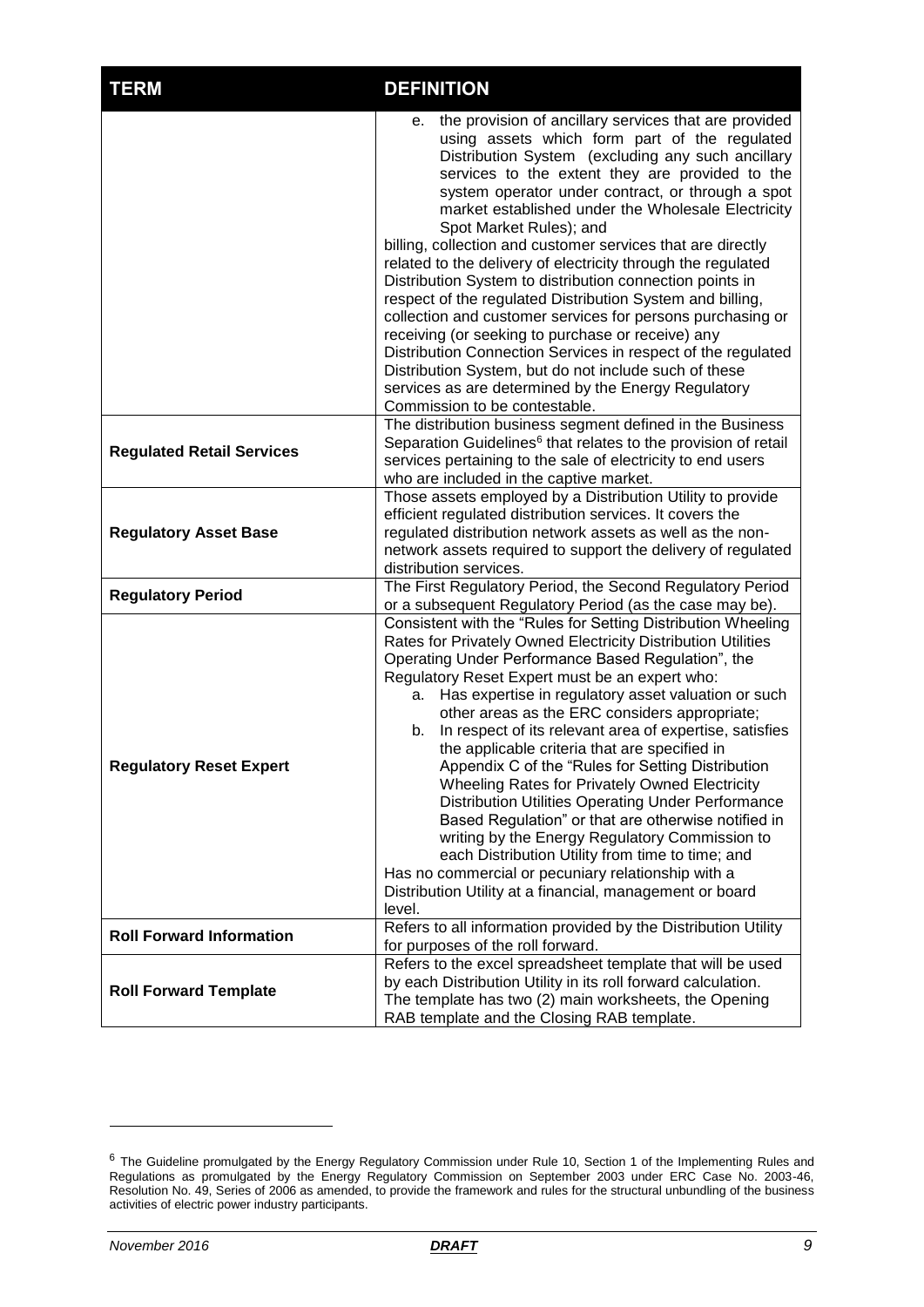### <span id="page-9-1"></span><span id="page-9-0"></span>**2.1 TIMEFRAME OF SUBMISSION**

Unless otherwise specified by the ERC, the determination of the roll forward RAB value must be undertaken for each DU, which will commence with the submission of the following:

- a. Independent Expert's Report complying with requirements set out in this Handbook;
- b. Independent Auditor's Report to be completed by an Auditor; and
- c. Directors' Certificate to be completed and signed by a minimum of two directors of the DU.

The Independent Expert's Report and Independent Auditor's Report are to be completed at least fifteen (15) months before the start of the next Regulatory Period or as otherwise specified by the ERC. The Directors' Certificate is to be submitted together with the Independent Expert's Report and Independent Auditor's Report. In the absence of the Directors' Certificate, the ERC may decide to reject the submission of the DU.

### <span id="page-9-2"></span>**2.2 REQUIRED EXPERT OPINIONS**

It will be each DU's responsibility to appoint the required experts i.e. Expert and Auditor as defined in this document.

In the event that a DU fails to submit either the Independent Expert's Report or the Independent Auditor's Report in the timeframe prescribed by the ERC, the ERC shall use its own Regulatory Reset Expert to perform the roll forward RAB (at the cost of the DU).

### <span id="page-9-3"></span>**2.3 INDEPENDENT EXPERT'S REPORT REQUIREMENTS**

The Independent Expert's Report must be completed by an Expert as defined in this document. The report at a minimum must:

- a. Include a copy of the appointment of the Expert by the DU detailing the scope of work of the Expert;
- b. Present the results of the optimization process undertaken in accordance with the requirements of this Handbook;
- c. Include a copy of the DU's quality of supply criteria;
- d. Include a section detailing the adjusted Asset Additions, Asset Disposals and depreciation for the previous Regulatory Period, if relevant.<sup>7</sup> The section shall be accompanied by the following:
	- i. Review of the DU's records in relation to the timing of assets added or removed over the period under review;
	- ii. Assessment and verification of construction dates of Asset Additions over the period under review;

<sup>7</sup> Refer to Section 4.2.1.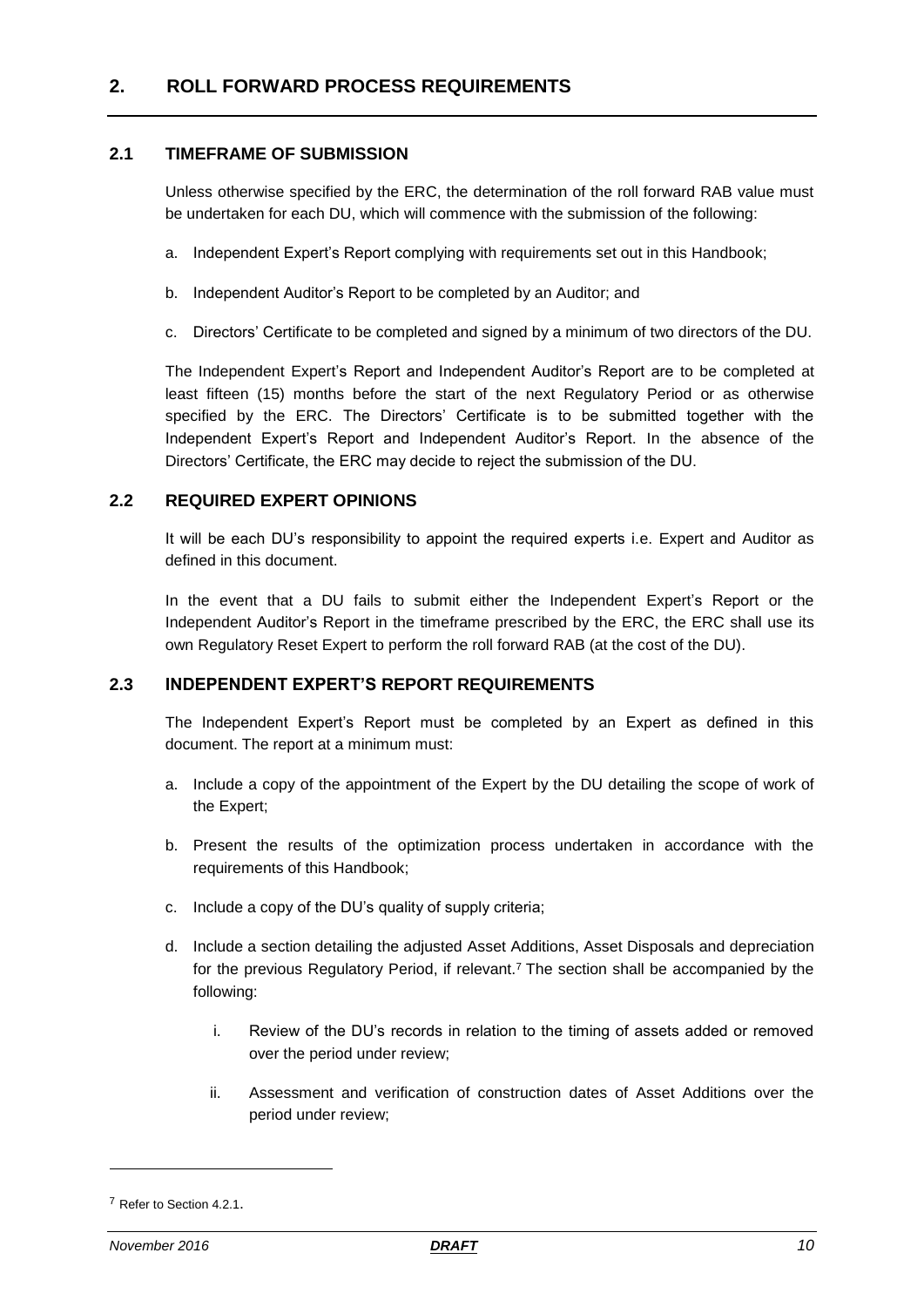- iii. Detail regarding the variables used in the prescribed formula including the source of information and level of confidence in the accuracy of the variables used;
- iv. An excel spreadsheet clearly identifying the calculation from which the updated previous Regulatory Period Closing RAB is calculated; and
- v. Completed Roll Forward Template as prescribed by the Commission specifically the template for the Opening RAB.
- e. Include a section detailing the development of the Closing RAB of the current Regulatory Period. <sup>8</sup> The section shall be accompanied by the following:
	- i. Review of the DU's records in relation to the timing of assets being added or removed;
	- ii. Assessment and verification of construction dates of Asset Additions;
	- iii. Detail regarding the variables used in the prescribed formula including the source of information and level of confidence in the accuracy of the variables used;
	- iv. An excel spreadsheet clearly identifying the calculation from which the updated current Regulatory Period Closing RAB is calculated; and
	- v. Completed Roll Forward Template as prescribed by the Commission specifically the template for the Closing RAB.
- f. (For DUs with refurbished assets) Present the Expert's review of the engineering reports prepared by the DU in relation to the refurbishment undertaken on the assets, and provide an expert opinion on the reasonableness of the new standard life assigned to an asset after the refurbishment; and
- g. Include a certification stating that:
	- i. The accuracy of the asset registers have been verified to the stated level of statistical accuracy, relevant for DUs with approved ODRC valuation during the previous Regulatory Period;
	- i. The Expert was responsible for preparing the report;
	- ii. That the report was prepared in accordance with the Handbook;
	- iii. That the review was undertaken independently and there exists no conflict of interest;
	- iv. That the network was optimized correctly in accordance with the Handbook; and
	- v. That the report represents a fair and accurate reflection of the value of the RAB, based on the methodology described in this Handbook.

All sections of the report should include adequate information to allow a reader of the report to:

a. Understand all the data and information presented in the report;

<sup>8</sup> Refer Section 4.2.2.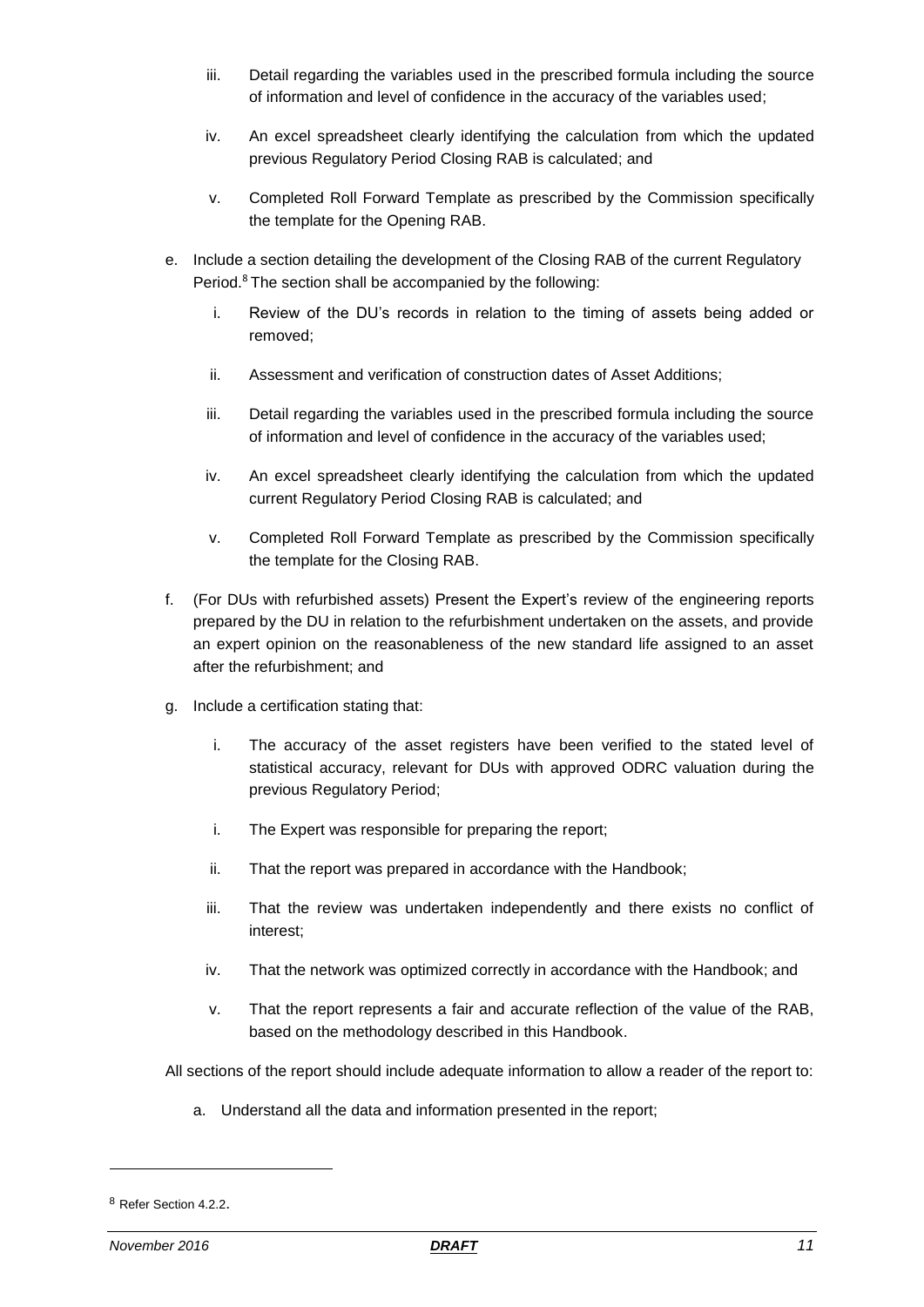- b. Understand the calculations and verify the accuracy of the calculations;
- c. Understand all the assumptions used by the Expert; and
- d. Understand the extent to which professional judgment was exercised and the effect of that judgment in deriving the prosed results.

### <span id="page-11-0"></span>**2.4 REQUIRED INFORMATION FOR THE INDEPENDENT AUDITOR'S REPORT**

Given that the submitted Roll Forward Information will be a critical source of the decisions made by the Commission, the purpose of the Independent Auditor's Report is for the Commission to obtain assurance that the Roll Forward Information submitted by the DU has been properly verified/audited by an independent body.

The Independent Auditor's Report must be completed by an Auditor as defined in this document. The report at a minimum must:

- a. Clearly define the Auditor's responsibilities;
- b. Clearly state the qualifications of the Auditor;
- c. Clearly state the purpose and define the limitations of use of the report;
- d. Include a statement that the Auditor has no relationship with, or interests in the DU and no conflict of interest exists;
- e. Provide a detailed basis of their opinion on the review conducted including:
	- i. The standards followed to obtain reasonable assurance about whether the information as provided is free from material misstatement;
	- ii. Their understanding of materiality and that the results of their evidence-gathering procedures might influence the decisions of the users of the information submitted by the DU; and
	- iii. Details of the procedures followed by the Auditor: in reviewing the methodologies used in preparing all the required information as indicated in this Handbook; in obtaining appropriate evidence in respect of the Roll Forward Information and the overall compliance with this Handbook; in examining, on a test basis, of evidence relevant to each item of Roll Forward Information; in examining, on a test basis, evidence to support the Roll Forward information; in examining internally and externally generated documents and records relevant to the Roll Forward Information, interviewing selected personnel, and other procedures deemed relevant by the Auditor for this review; in assessing the risks of material misstatement whether due to fraud, error or other reasons.
- f. Present the Auditor's opinion on the review conducted including:
	- i. A statement that all the evidence and explanations obtained by the Auditor during the course of its review of the DU are sufficient and appropriate to provide a basis for their independent opinion of the DU's compliance with the requirements set out in this Handbook;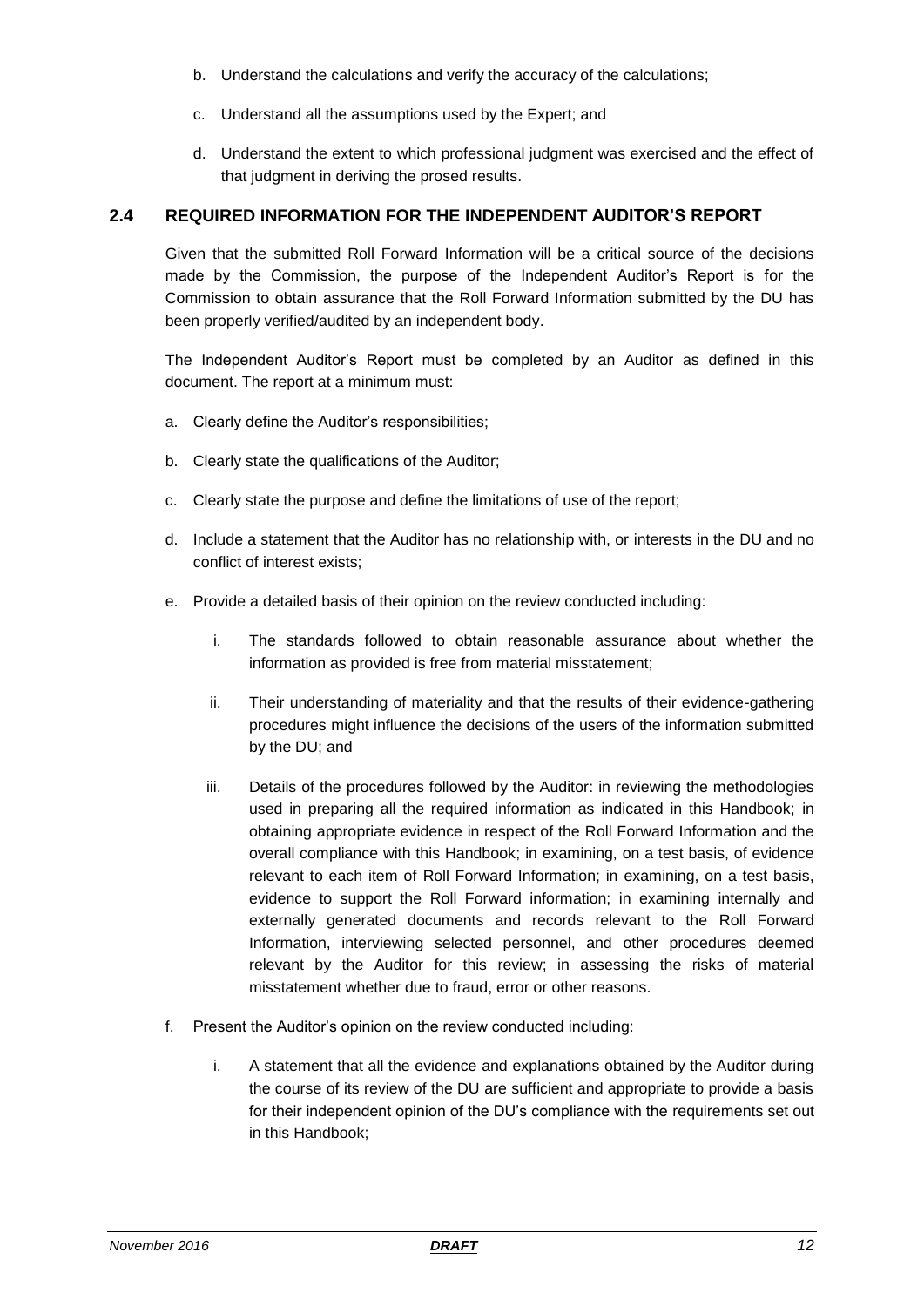- ii. A statement confirming that the methodologies used in preparing the Roll Forward Information are in accordance with the methodologies set out in this Handbook and providing assurance that all the assumptions used are reasonable;
- iii. A statement confirming that all the relevant information used in the preparation of the Roll Forward Information has been properly extracted from the DU's relevant system(s) with the most accurate asset information;
- iv. Include a statement confirming that all calculations are mathematically correct and calculated in all material respects, in accordance with this Handbook;
- v. Include a statement presenting all the key inputs to the Roll Forward Information submitted and confirming that these inputs have been reconciled by the Auditor to the different source documents and systems of the DU;
- g. Present the Auditor's qualifications on each opinion. Qualifications shall include:
	- i. The nature of and reason(s) for the qualification; and
	- ii. Estimated impact from the Roll Forward Information submitted to the ERC.

### <span id="page-12-0"></span>**2.5 REQUIRED INFORMATION FOR THE DIRECTORS' CERTIFICATE**

The purpose of the Directors' Certificate is to impose obligations on the DUs to ensure that they produce accurate and reliable information. This will also encourage DUs to implement proper internal systems and controls.

The Directors' Certificate must be completed and signed by a minimum of two directors of the DU and shall include the following:

- a. A statement accepting the Independent Expert's Report and Independent Auditor's Report and the validity of the Expert's certificate;
- b. A statement certifying that the directors have made all reasonable enquiry, and to the best of their knowledge and belief, that the Roll Forward Information and the independent reports comply with the Commission's requirements as presented in this Handbook;
- c. In the case of non-compliance to specific requirements, a detailed description of the noncompliance; and
- d. A statement that the Roll Forward Information was prepared in accordance with necessary internal controls to ensure that all the information provided is free from material misstatement.

### <span id="page-12-1"></span>**2.6 REVIEW OF DU SUBMITTED INFORMATION AND REPORTS**

The ERC, with the assistance of a Regulatory Reset Expert, will review the independent reports submitted by the DUs. The DU shall ensure that the reports include sufficient information to enable the reviewer of the reports to independently assess the accuracy, validity and robustness of the Roll Forward Information in accordance with the methodologies prescribed in this Handbook.

In the review of the information submitted by the DUs, some or all of the following will be undertaken: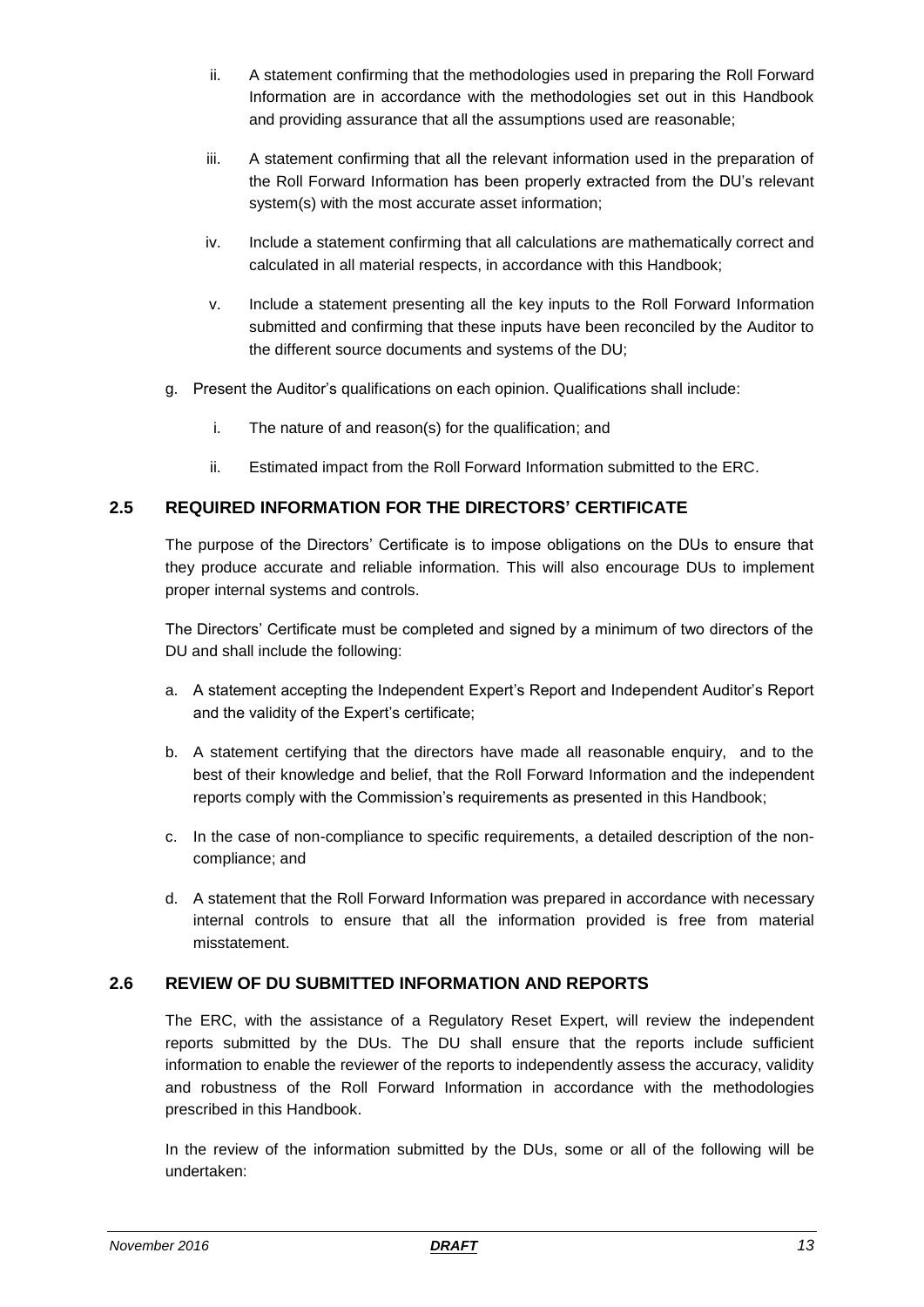- a. A compliance review of the submitted independent reports and the Directors' Certificate with additional detailed reviews as listed below;
- b. A detailed review of the Independent Expert's Report and making necessary adjustments to the proposed roll forward values if required, including in situations where insufficient supporting information has been provided to substantiate the roll forward results;
- c. A reasonability test: It is recognized that for most network components modern equivalent asset (MEA) values will already be reflected in the standard replacement costs as used in the previous RAB valuations. Even so, and due to the fact that DUs are not implementing a revaluation or roll forward at similar times, the ERC retains the right to revisit replacement costs used in the previously approved valuations as well as consider any Asset Additions to ensure cost efficiency;
- d. A detailed review of the models developed by the Expert, as required in 2.3 (c) used to recalculate the Opening RAB (if applicable), for the previous Regulatory Period which includes a detailed review of all inputs to the models;
- e. A detailed review of the models developed by the Expert, as required in 2.3 (d) used to calculate the Closing RAB for the current Regulatory Period which includes a detailed review of all inputs to the models;
- f. A detailed review of the optimization performed including:
	- i. The optimization process undertaken; and
	- ii. proposed optimization adjustments including all calculations, assumptions used, and the bases of the proposed adjustments.
- g. A review of the DU's quality of supply criteria as it applies to optimization;
- h. A detailed review of the age profiles of the assets, including detailed review of the calculation of the remaining lives of the assets, with particular focus on assets where the remaining lives cannot be accurately determined because of the absence of actual installation dates. Such review will include, assessing the method and all assumptions used to determine such asset ages and the subsequent calculation of the remaining lives;
- i. A review of the DU's database system and the process being undertaken by the DUs to accurately update and maintain the system, including its capability to generate the required asset registers and other relevant reports;
- j. A detailed review of the accuracy of the DU's asset register. This will include (but not limited to) field inspections of randomly selected assets<sup>9</sup>; examination of system diagrams and single-line diagrams and the comparison of this with the information included in the asset register; analysis of evidences supporting the asset register; and verification of the asset age information provided; and
- k. Efficiency assessment of the level of asset values through benchmarking for example asset value levels associated with Non-Network Assets.

<sup>&</sup>lt;sup>9</sup> The sampling method to be applied by the Expert shall be based on a statistically valid sampling methodology, resulting in a confidence level not lower than 95% with a margin of error below the materiality threshold of 5%. The sampling will be applied to Asset Additions as well as the most material (materiality threshold is 5%) asset categories.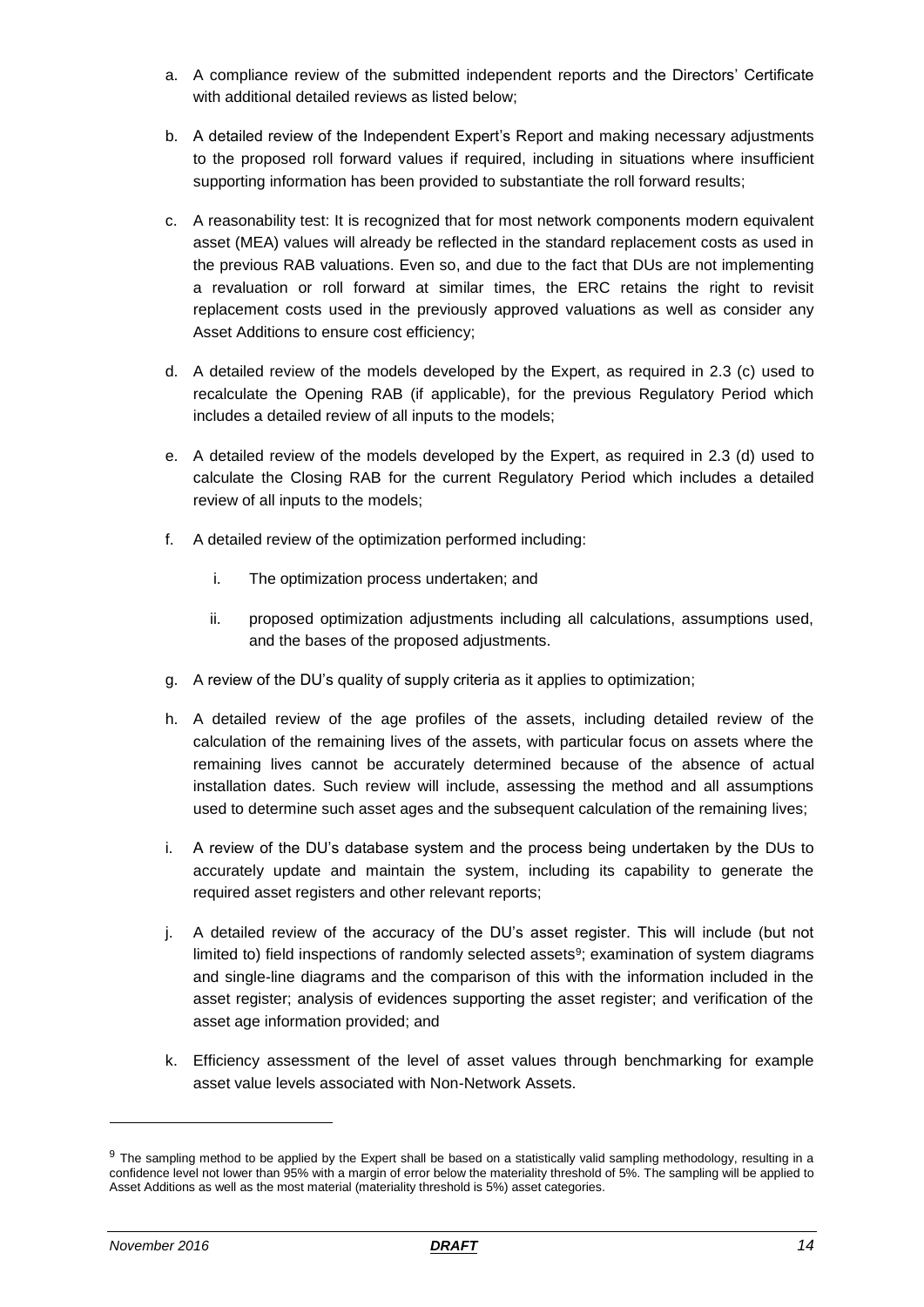### <span id="page-14-1"></span><span id="page-14-0"></span>**3.1 INTRODUCTION**

This section defines the key inputs to the calculation of the RAB which includes the following:

- a. Opening RAB<sup>10</sup>;
- b. Asset Additions;
- c. Depreciation; and
- d. Asset Disposals.

The above key inputs will be used to calculate the closing value of the RAB to be carried forward at the start of the next Regulatory Period. The calculation of the Closing RAB is presented in more detail in the next Section.

### <span id="page-14-2"></span>**3.1.1 Allowed Assets in the RAB**

Assets that are allowed to be included in the RAB of a DU are assets that are used for the efficient provision of the following services:

- Regulated Distribution Services;
- Distribution Connection Services; and
- Regulated Retail Services.

Below a table exploring the assets associated with the above services which would therefore constitute typical assets that could be owned and/or managed by a DU and therefore allowed to form part of the RAB.

### **Table 2: Breakdown of RAB<sup>11</sup>**

| <b>REGULATED</b><br><b>DISTRIBUTION ASSETS</b>                                                                                                            | <b>DISTRIBUTION</b><br><b>CONNECTION ASSETS</b>                                                                                                                           | <b>REGULATED RETAIL</b><br><b>SERVICES ASSETS</b>                                                                                                                                                    |
|-----------------------------------------------------------------------------------------------------------------------------------------------------------|---------------------------------------------------------------------------------------------------------------------------------------------------------------------------|------------------------------------------------------------------------------------------------------------------------------------------------------------------------------------------------------|
| Assets for providing:                                                                                                                                     | Assets for providing:                                                                                                                                                     | Assets for providing:                                                                                                                                                                                |
| Electricity<br>٠<br>conveyance from<br>bulk or embedded<br>generation<br>connection points to<br>end-user connection<br>points<br>Administration and<br>٠ | Capability at a<br>$\bullet$<br>connection point<br>Conveyance of<br>$\bullet$<br>electricity<br>Planning, installation,<br>$\bullet$<br>maintenance,<br>augmentation and | Billing and collection<br>$\bullet$<br>Customer support<br>$\bullet$<br>Collection of bad<br>$\bullet$<br>debt<br>Energy trading<br>$\bullet$<br><b>Electricity sales</b><br>$\bullet$<br>(excluding |

 $10$  The Opening RAB may be based on an adjusted Closing RAB for the previous Regulatory Period as discussed in the next section.

<sup>11</sup> "Position Paper: Regulatory Reset for the July 2015 to June 2019 Fourth Regulatory Period for the First Entry Group of Privately Owned Distribution Utilities subject to Performance Based Regulation", Energy Regulatory Commission, July 12, 2016.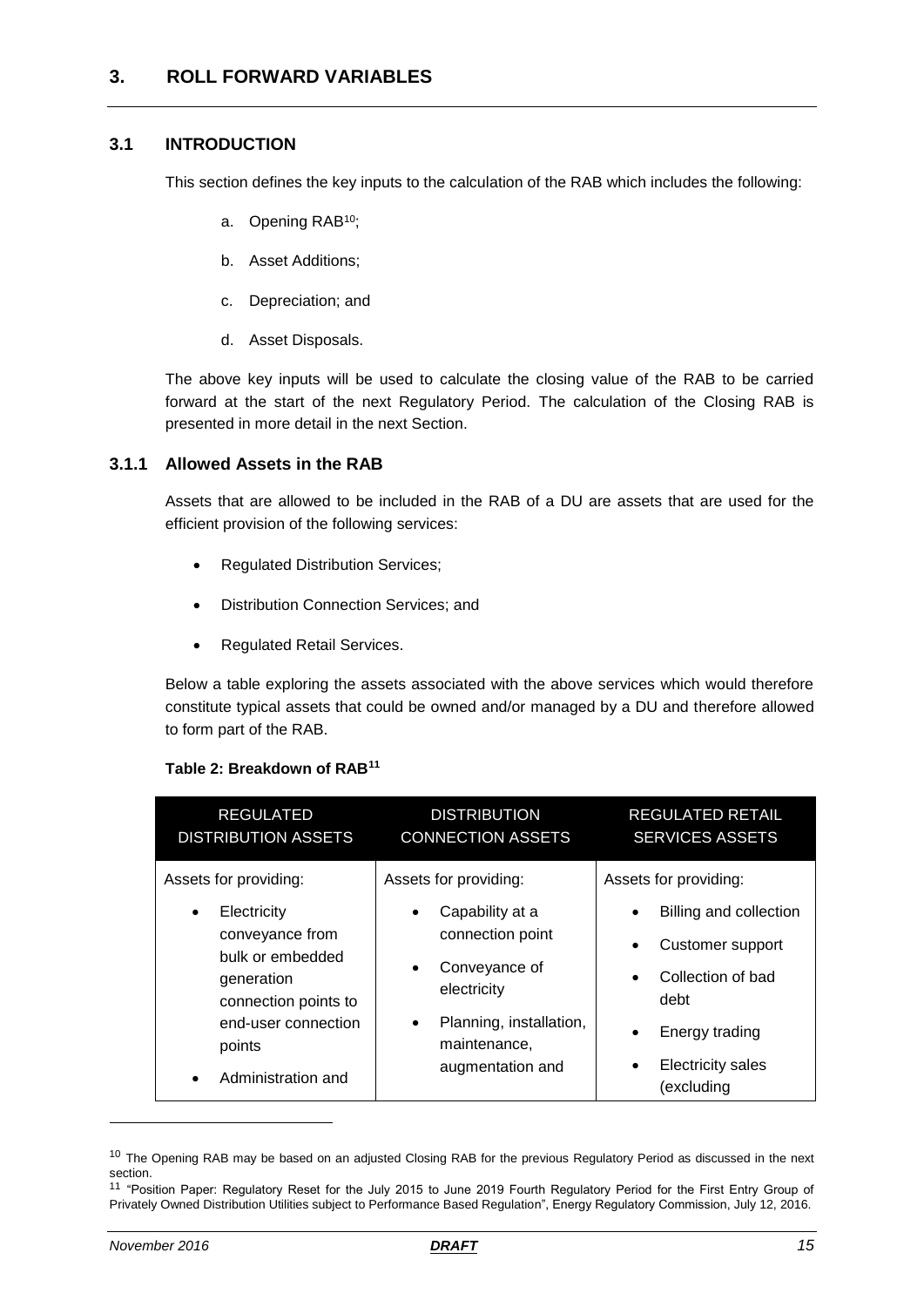| <b>REGULATED</b><br><b>DISTRIBUTION ASSETS</b>                                                     | <b>DISTRIBUTION</b><br><b>CONNECTION ASSETS</b>   | <b>REGULATED RETAIL</b><br><b>SERVICES ASSETS</b>                          |
|----------------------------------------------------------------------------------------------------|---------------------------------------------------|----------------------------------------------------------------------------|
| general management<br>of the regulated<br>distribution services<br>part of the business<br>of a DU | operation of<br>distribution<br>connection assets | generation and<br>transmission costs)<br>Consumer metering<br>installation |
| <b>Distribution</b><br>information<br>technology                                                   |                                                   |                                                                            |
| Street and area<br>lighting                                                                        |                                                   |                                                                            |
| Regulated<br>distribution system<br>control, metering and<br>telecommunications                    |                                                   |                                                                            |
| Transferred sub-<br>transmission assets                                                            |                                                   |                                                                            |

Materials and supplies, including spares, may be included in the RAB provided that the quantities are reasonable considering the historical reliability of the equipment and the quantity of items installed in the Distribution System.

### <span id="page-15-0"></span>**3.1.2 RAB Asset Register**

The Commission expects that the DU shall be responsible to maintain an accurate asset register broken down into asset types and shall include all relevant information about the assets such as but not limited to:

- the different asset properties relevant to determining the value of an asset e.g. material type, size, capacity, key ratings, installation and configuration details, etc.;
- location of the asset and environment in which they are installed;
- date of initial installation;
- initial historical cost of the installed and commission asset, including all costs capitalized against the asset;
- all costs capitalized against the asset after installation, such as for refurbishment;
- unique asset identifier (to allow an asset to be identified in the field); and
- $\bullet$  asset utilization information<sup>12</sup>.

 $12$  Asset utilization information is additional data required in a DU's asset register as per the ERC's Position Paper dated July 12, 2016.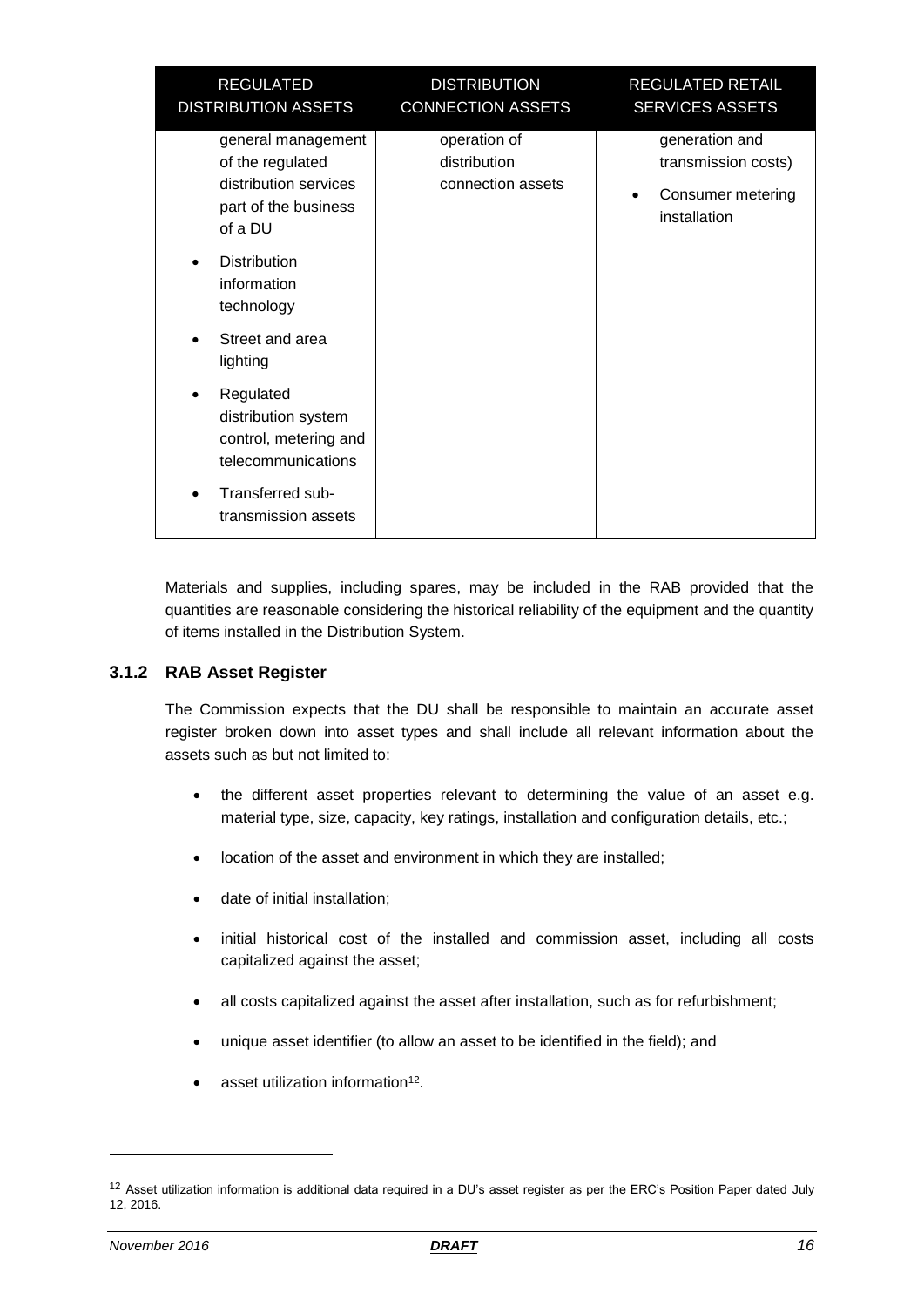DUs are encouraged to have a reliable and secure database system to store and maintain relevant and accurate asset information, and where an asset register and other necessary reports can be generated from.

Information in the asset registers shall be comprehensive enough to allow the verification of these assets whenever required by the ERC. While this is the case, for the purpose of simplifying the calculation of the RAB through the roll forward approach, the different asset types in the DU's asset registers shall be aggregated into Asset Categories. The Roll Forward Template is presented in Appendix A of this Handbook.

### <span id="page-16-0"></span>**3.2 OPENING RAB FOR REGULATORY YEAR 1**

The Opening RAB would be the latest approved Opening RAB of the DU.<sup>13</sup> That is, in the case of the DUs who have undergone the ODRC valuation in the previous Regulatory Period , the last approved Opening RAB would be the Opening Value to be rolled forward.

The Opening RAB shall be broken down into Asset Categories as described below.

### <span id="page-16-1"></span>**3.2.1 Asset Categories**

Consistent with the RDWR, the following is the required asset categorization:

### **Regulated Distribution Services Assets**

- i. Distribution services
	- a. Land and Land Rights (dedicated to distribution purposes)
	- b. Structures and Improvements (dedicated to distribution purposes)
	- c. Substation Equipment
		- Power transformers
		- Switchgear
		- Protective equipment
		- Metering and control equipment
		- Communications equipment
		- Other station equipment
	- d. Poles, Towers and Fixtures
	- e. Overhead Conductors and Devices
	- f. Underground Conduits
	- g. Underground Conductors and Devices
	- h. Distribution Transformers

<sup>&</sup>lt;sup>13</sup> Please refer to Section 4.2.1 whereby the approved Opening RAB could be required to be adjusted due to the actual additions, disposals and depreciation during the latter part of the previous Regulatory Period and/or the reasonableness test adjustments of the ERC.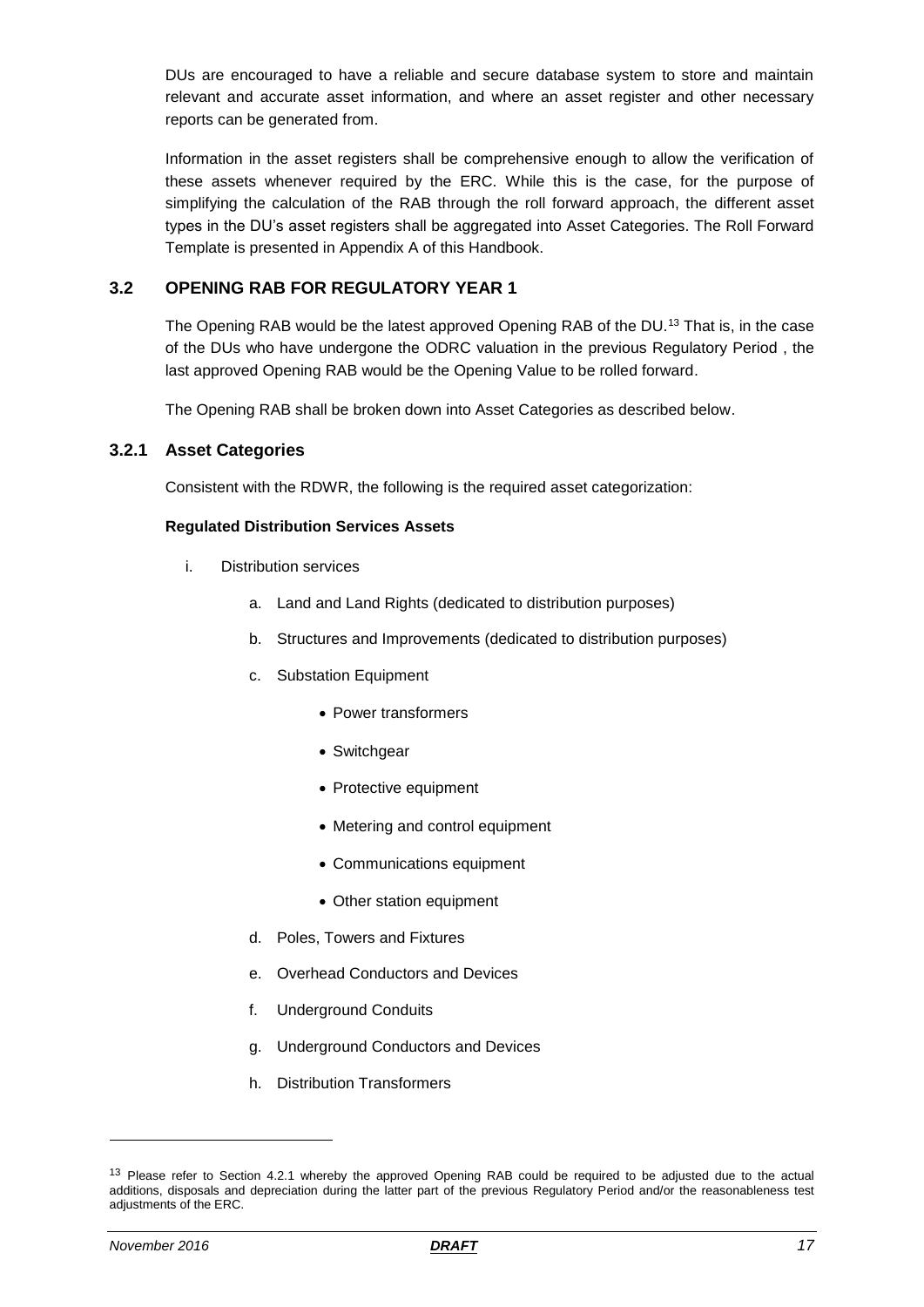- i. Power Conditioning Equipment
- j. Meters, Metering Instruments & Metering Transformers (dedicated to distribution purposes)
- k. Information technology equipment (dedicated to distribution purposes)
- l. Regulated Entity property on Consumers' Premises (not forming part of Distribution Connection Assets)
- m. Street Lights and Signal Systems
- n. Submarine Cables
- ii. General Plant (Non-network Assets)
	- a. Land and Land Rights (non-network related)
	- b. Structures and Improvements (non-network related)
	- c. Office Furniture and Equipment
	- d. Transportation Equipment
	- e. Stores Equipment
	- f. Tools, Shop and Garage Equipment
	- g. Laboratory Equipment
	- h. Information systems equipment (non-network related)
	- i. Power-operated Equipment
	- j. Communication Plant and Equipment
	- k. Miscellaneous Equipment
- iii. Materials and Supplies, including spares
- iv. Transferred Sub-transmission Assets

#### **Distribution Connection Services Assets**

- i. Distribution services
	- a. Poles, Towers and Fixtures
	- b. Overhead Conductors and Devices
	- c. Underground Conduits
	- d. Underground Conductors and Devices
	- e. Distribution Transformers
	- f. Information technology equipment (dedicated to Distribution Connection Services)
- ii. General Plant (Non-network Assets)
	- a. Land and Land Rights (non-network related)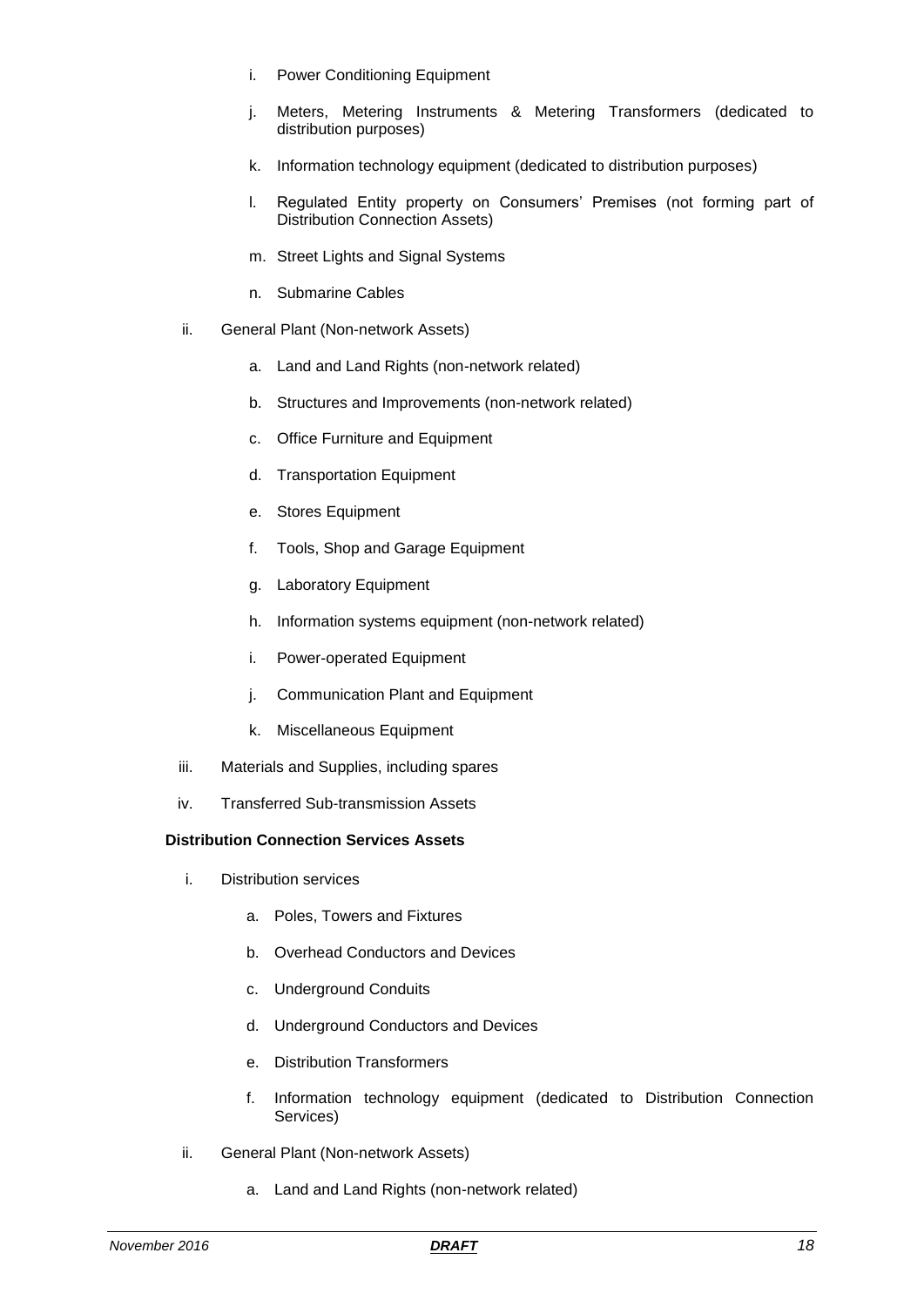- b. Structures and Improvements (non-network related)
- c. Office Furniture and Equipment
- d. Transportation Equipment
- e. Stores Equipment
- f. Tools, Shop and Garage Equipment
- g. Laboratory Equipment
- h. Information systems equipment (non-network related)
- i. Power-operated Equipment
- j. Communication Plant and Equipment
- k. Miscellaneous Equipment
- iii. Materials and Supplies, including spares

#### **Regulated Retail Services Assets**

- a. Meters, Metering Instruments & Metering Transformers Consumer consumption metering
- b. Land and Land Rights
- c. Structures and Improvements
- d. Office Furniture and Equipment
- e. Transportation Equipment
- f. Stores Equipment
- g. Tools, Shop and Garage Equipment
- h. Laboratory Equipment
- i. Information systems equipment
- j. Communication Plant and Equipment
- k. Miscellaneous Equipment

Any other Asset Categories specified by the ERC.

### <span id="page-18-0"></span>**3.2.2 Description of Asset Categories and Asset Classes**

The definition<sup>14</sup> of each network Asset Category and the network Asset Classes that shall fall under each Asset Category are presented below.

<sup>&</sup>lt;sup>14</sup> Reference: "Asset Valuation Policy Guidelines for Privately Owned Distribution Utilities Subject to Performance Based Regulation", Energy Regulatory Commission, August 2006.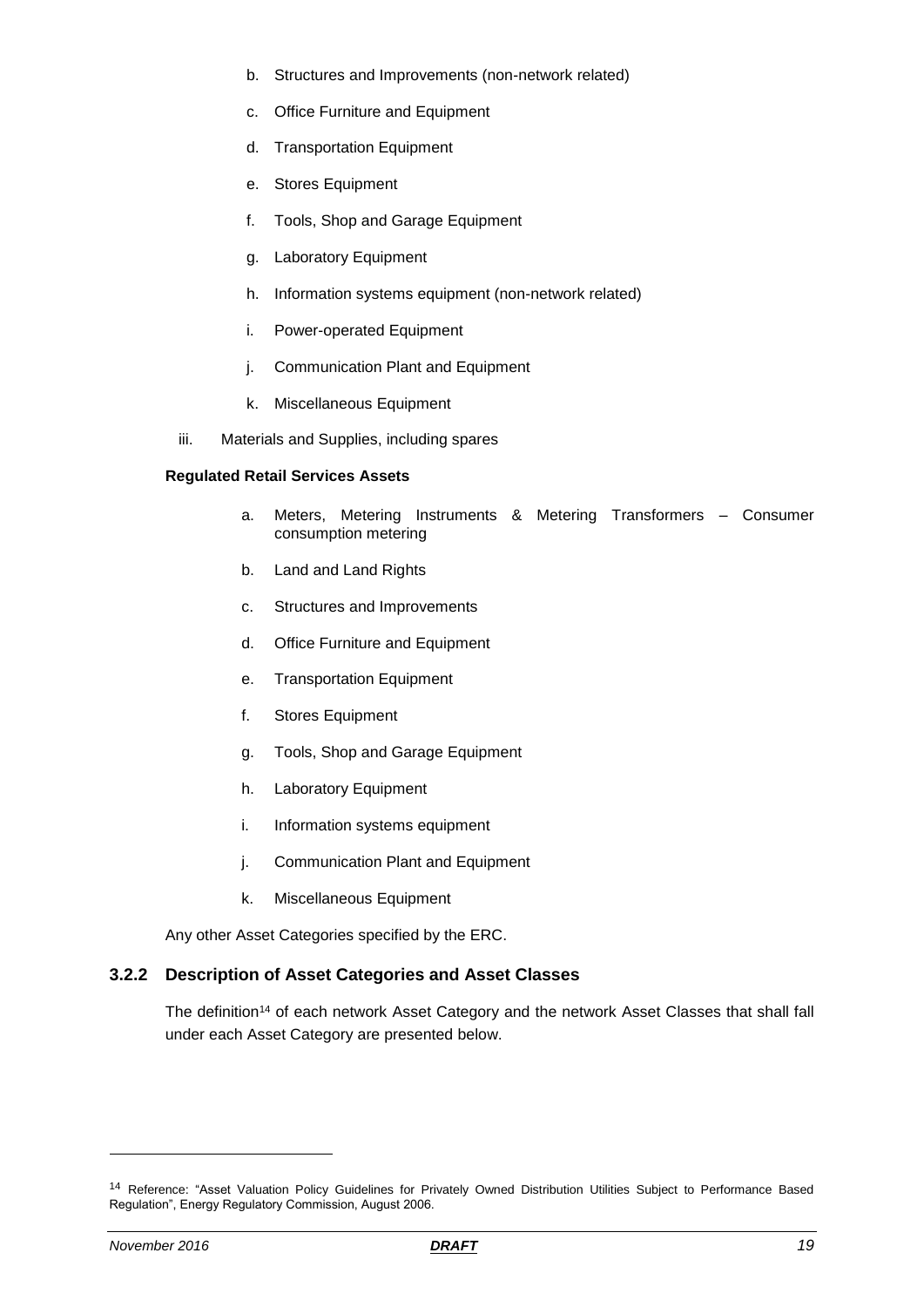| <b>Asset Category: Substation Equipment</b> |                                                                                                                                                                                                                                                                                                                                                                            |  |  |  |
|---------------------------------------------|----------------------------------------------------------------------------------------------------------------------------------------------------------------------------------------------------------------------------------------------------------------------------------------------------------------------------------------------------------------------------|--|--|--|
| <b>Asset Class</b>                          | <b>Description</b>                                                                                                                                                                                                                                                                                                                                                         |  |  |  |
| <b>Power Transformer</b>                    | Grouped by voltage level and power ratings.<br>Shall<br>include<br>foundations,<br>conductors<br>high<br>voltage<br>line<br>the<br>between<br>and<br>transformer terminals, high voltage,<br>low<br>voltage and control cable terminations at the<br>transformer, and transformer earthing.                                                                                |  |  |  |
|                                             | Broken down into circuit breakers<br>and<br>disconnectors.                                                                                                                                                                                                                                                                                                                 |  |  |  |
| Switchgear                                  | Circuit breakers shall be grouped by type,<br>and<br>size<br>and<br>shall<br>include<br>voltage<br>foundations, control cable terminations and<br>control, metering and protections tests.                                                                                                                                                                                 |  |  |  |
|                                             | Disconnectors shall be grouped based on<br>voltage and rating.                                                                                                                                                                                                                                                                                                             |  |  |  |
| Protective Equipment                        | Shall be divided into current transformers,<br>potential transformers, lightning arresters and<br>schemes.<br>Shall<br>protection<br>include<br>all<br>foundation, stands, conductor to the main<br>circuit<br>all<br>cable<br>and<br>and<br>conductor<br>terminations. Shall also include metering<br>transformers<br>potential<br>and<br>current<br>transformers.        |  |  |  |
| Metering and Control Equipment              | Shall<br>include<br>all<br>substation<br>metering<br>equipment that is used for power quality and<br>revenue metering. Metering boxes and<br>control panels shall be included. Control<br>panels shall include all equipment for the<br>operation of circuit breakers from the control<br>room and shall include IED devices for<br>monitoring circuit loads and voltages. |  |  |  |
| <b>Communications Equipment</b>             | Shall include all supervisory control and data<br>acquisition (SCADA) and communications<br>equipment.                                                                                                                                                                                                                                                                     |  |  |  |
| <b>Other Station Equipment</b>              | Shall be divided into batteries and chargers,<br>structures and busbars, and miscellaneous<br>substation equipment which consists of any<br>substation item that cannot be associated<br>with any particular piece of equipment, such<br>as substation earthing.                                                                                                           |  |  |  |
|                                             | Batteries and chargers shall<br>be<br>sub-<br>categorized based on capacity and ratings                                                                                                                                                                                                                                                                                    |  |  |  |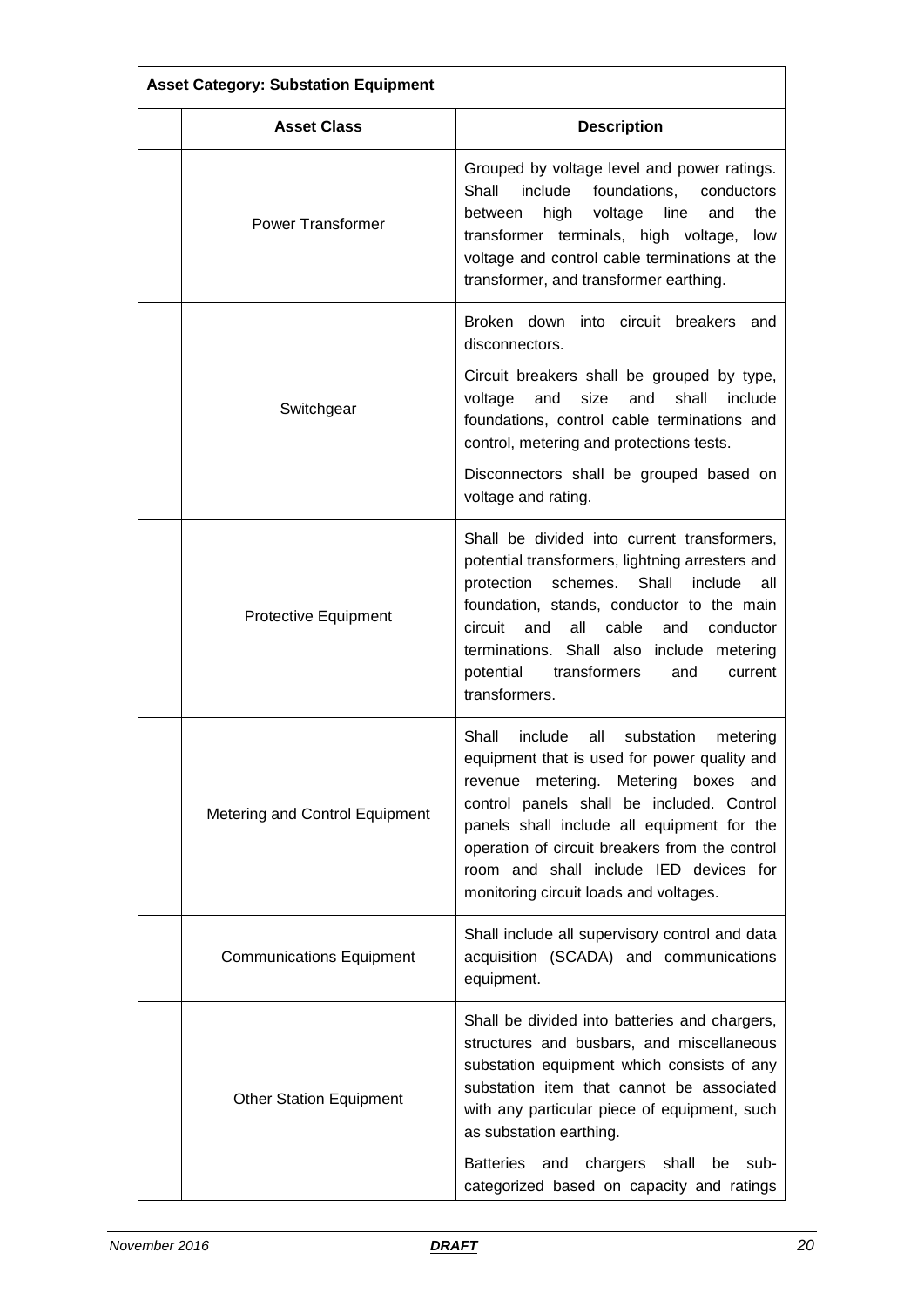| while structures and busbars shall be based |
|---------------------------------------------|
| on voltage and configuration.               |

### **Asset Category: Poles, Towers and Fixtures**

| <b>Asset Class</b> | <b>Definition</b>                                                                                                                                                                                                             |
|--------------------|-------------------------------------------------------------------------------------------------------------------------------------------------------------------------------------------------------------------------------|
| Pole               | Shall be sub-divided based on construction<br>material and height. Shall include all line<br>hardware required for installing the pole (e.g.<br>foundations, guys, etc.).                                                     |
| Pole Top           | Shall include cross-arms, insulators, braces,<br>clamps, nuts and bolts for securing the cross-<br>arms and insulators to the pole. Shall also<br>include any material required to secure the<br>conductors to the insulators |

### **Asset Category: Overhead Conductors and Devices**

| <b>Asset Class</b>           | <b>Definition</b>                                                                                           |  |  |  |
|------------------------------|-------------------------------------------------------------------------------------------------------------|--|--|--|
| Overhead Conductor           | Shall be further divided based on conductor<br>material and cross sectional area.                           |  |  |  |
| <b>Overhead Line Devices</b> | Shall include fuse cut-outs, surge arresters,<br>switches, line sectionalizers<br>line<br>and<br>reclosers. |  |  |  |

### **Asset Category: Underground Conduits**

### **Asset Category: Underground Conductors and Devices**

| <b>Asset Class</b>           | <b>Definition</b>                                                                                                                                                 |  |  |  |
|------------------------------|-------------------------------------------------------------------------------------------------------------------------------------------------------------------|--|--|--|
| <b>Underground Conductor</b> | Shall be based on conductor type. Shall<br>include cable joints and terminations along<br>with all trenching and reinstatement.                                   |  |  |  |
| <b>Underground Devices</b>   | Shall include ground mounted switching<br>devices, further sub-divided based on voltage<br>rating. Shall include foundations, cable<br>terminations and earthing. |  |  |  |

### **Asset Category: Distribution Transformer**

Shall be sub-categorized based on voltage and rating. Shall include the brackets for mounting on poles (or foundations if ground mounted), the conductor between the fuse unit and the transformer terminals, all connectors and terminations and the transformer earthing.

**Asset Category: Power Conditioning Equipment**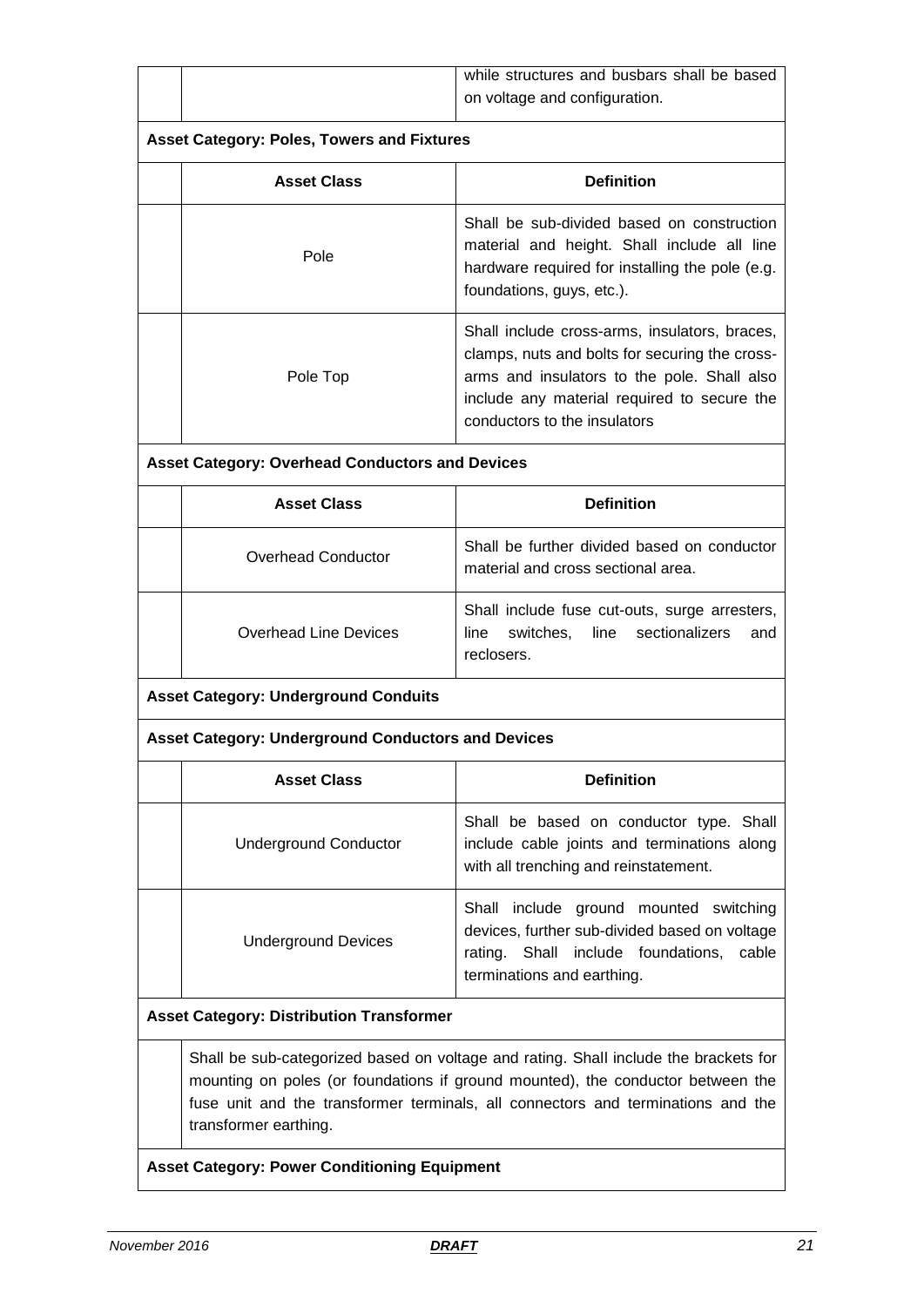Shall include capacitors and voltage regulators.

Capacitors shall be further subcategorized as substation capacitors and line capacitors. Substation capacitors are installed in sub-transmission and distribution substations and generally of a larger capacitor. Capacitors shall include all foundations, structures, earthing, switching reactors and potential transformers.

Line capacitors are installed on distribution circuits and includes all control equipment (if switched), brackets for installation on the poles, and conductors required shall be included in this subcategory.

**Asset Category: Meters, Instruments and Metering Transformers** 

Shall include meter, instrument transformers (if any), metering cabinets, sockets and seals.

### **Asset Category: Street Light and Signal System**

Shall be further sub-divided according to voltage for cables and wattage for street lights. Each standalone streetlight pole shall consist of a pole, an outreach arm and fitting complete with luminaire. Each street light installed on existing power poles shall consist only of an outreach arm and fitting with luminaire.

### **Asset Category: Submarine Cables**

**Asset Category: Overhead Conductors and Devices (distribution connection services) – Service Drops**

Shall be grouped based on cross sectional area. Shall include termination for the cable at the transformer and the customer premises.

### <span id="page-21-0"></span>**3.3 ASSET ADDITIONS FOR CURRENT REGULATORY PERIOD**

Asset Additions are defined as the nominal value of Asset Additions for each year of the current Regulatory Period. The actual (not forecast) Asset Additions shall be from the date of the latest approved Opening RAB up to the date of the commencement of the subsequent Regulatory Period. Forecast Asset Additions will be required as inputs for the final year(s) of the current Regulatory Period in the event that the Closing RAB value is assessed prior to the end of the current Regulatory Period.

Categories of Asset Additions should match the Asset Categories in the Opening RAB in order to allow for consistent depreciation across asset classifications.

### <span id="page-21-1"></span>**3.4 ASSET DISPOSALS FOR CURRENT REGULATORY PERIOD**

Asset Disposals are defined as the actual nominal Asset Disposals that have taken place in each regulatory year of the current Regulatory Period. Forecast Asset Disposals will be required as inputs for the final year(s) of the current Regulatory Period.

The value of Asset Disposals shall be the actual cost of the disposed/retired assets less the net income from disposal.

Categories of Asset Disposals should match the Asset Categories in the Opening RAB.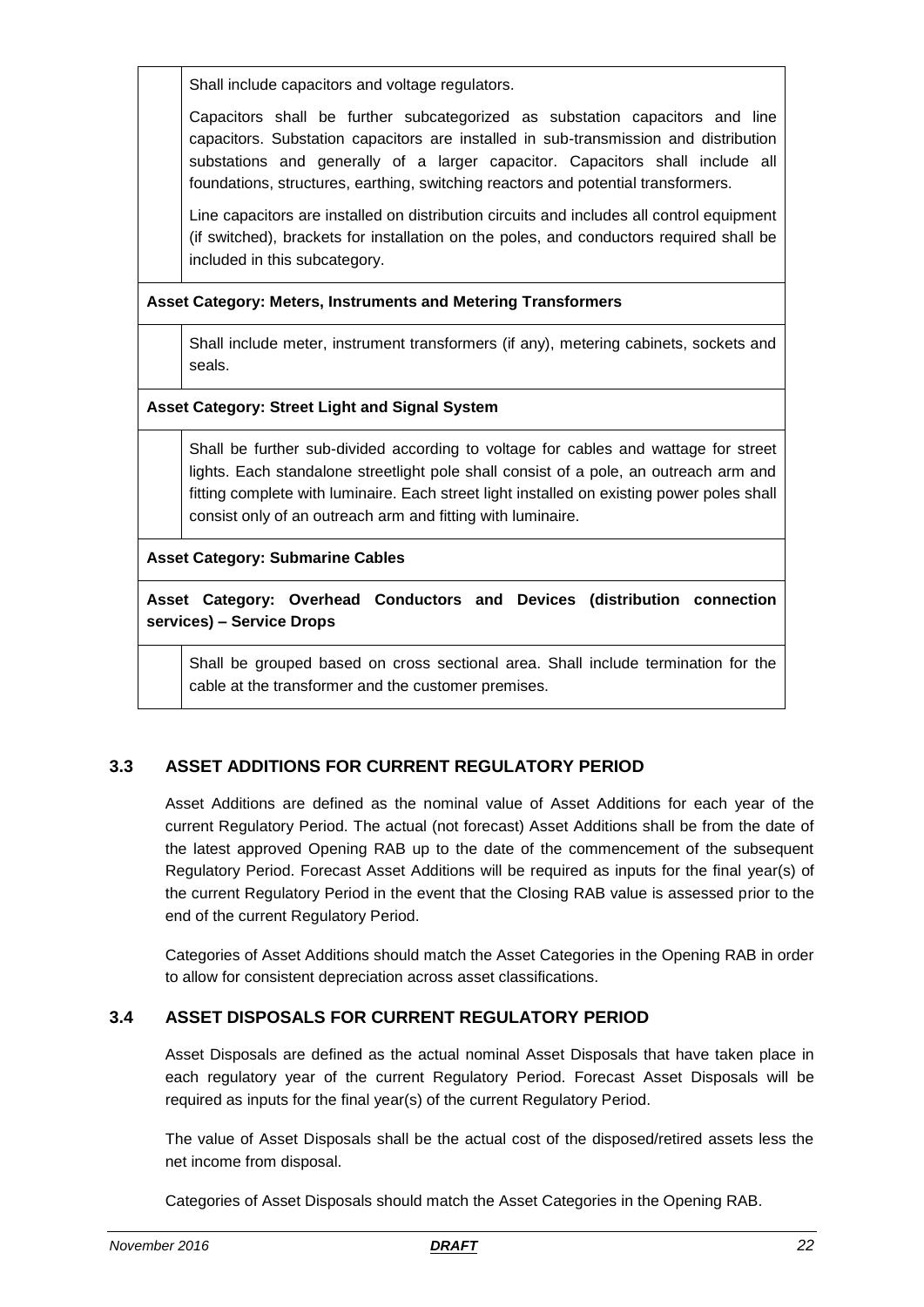### <span id="page-22-0"></span>**3.5 DEPRECIATION**

For the purpose of calculating the actual nominal depreciation, the straight line method of depreciation shall be adopted, consistent with the method used for previous Regulatory Periods. Depreciation shall be applied where an existing asset's remaining life is less than the standard asset life of such asset.

Yearly depreciation shall be calculated for the Opening RAB as well as for the Asset Additions.

In order to calculate the depreciation, the standard asset lives and remaining lives for all assets (except land and land rights) need to be established as can be viewed below.

### <span id="page-22-1"></span>**3.5.1 Standard Asset Lives<sup>15</sup>**

The standard asset lives for each network Asset Class is as follows:

#### **Table 3: Standard Asset Lives for each Network Asset Class<sup>16</sup>**

| <b>Asset Category: Substation Equipment</b> |                                              |                               |                                  |  |
|---------------------------------------------|----------------------------------------------|-------------------------------|----------------------------------|--|
|                                             | <b>Asset Class</b>                           |                               | <b>Standard Asset Life</b>       |  |
|                                             |                                              | <b>Power Transformer</b>      | 30                               |  |
|                                             | <b>Asset Class</b><br><b>Asset Sub-Class</b> |                               | <b>Standard Asset Life</b>       |  |
|                                             | Switchgear                                   | <b>Circuit Breakers</b>       | 30                               |  |
|                                             |                                              | <b>Disconnectors</b>          | 30                               |  |
|                                             | <b>Asset Class</b>                           | <b>Asset Sub-Class</b>        | <b>Standard Asset Life</b>       |  |
|                                             |                                              | <b>Current Transformers</b>   | 30                               |  |
|                                             | Protective                                   | <b>Potential Transformers</b> | 30                               |  |
|                                             | Equipment                                    | <b>Lightning Arresters</b>    | 15                               |  |
|                                             |                                              | <b>Protection Schemes</b>     | 30 (Mechanical), 15 (Electronic) |  |
|                                             | <b>Asset Class</b>                           |                               | <b>Standard Asset Life</b>       |  |
|                                             | Metering and Control Equipment               |                               | 30                               |  |
|                                             | <b>Asset Class</b>                           |                               | <b>Standard Asset Life</b>       |  |

<sup>&</sup>lt;sup>15</sup> For purposes of the roll forward, and due to the aggregated nature of asset categories in the roll forward process and in the Roll Forward Template, the standard asset lives per Asset Category shall be calculated as the weighted average asset lives of the standard asset lives as depicted in this section.

<sup>&</sup>lt;sup>16</sup> References: "Valuation Handbook for Optimized Depreciated Replacement Cost Valuation of System Fixed Assets of Privately Owned Distribution Utilities Operating Under Performance-Based Regulation (Third Regulatory Period)", Energy Regulatory Commission, July 2010; and "Asset Valuation Policy Guidelines for Privately Owned Distribution Utilities Subject to Performance Based Regulation", Energy Regulatory Commission, August 2006.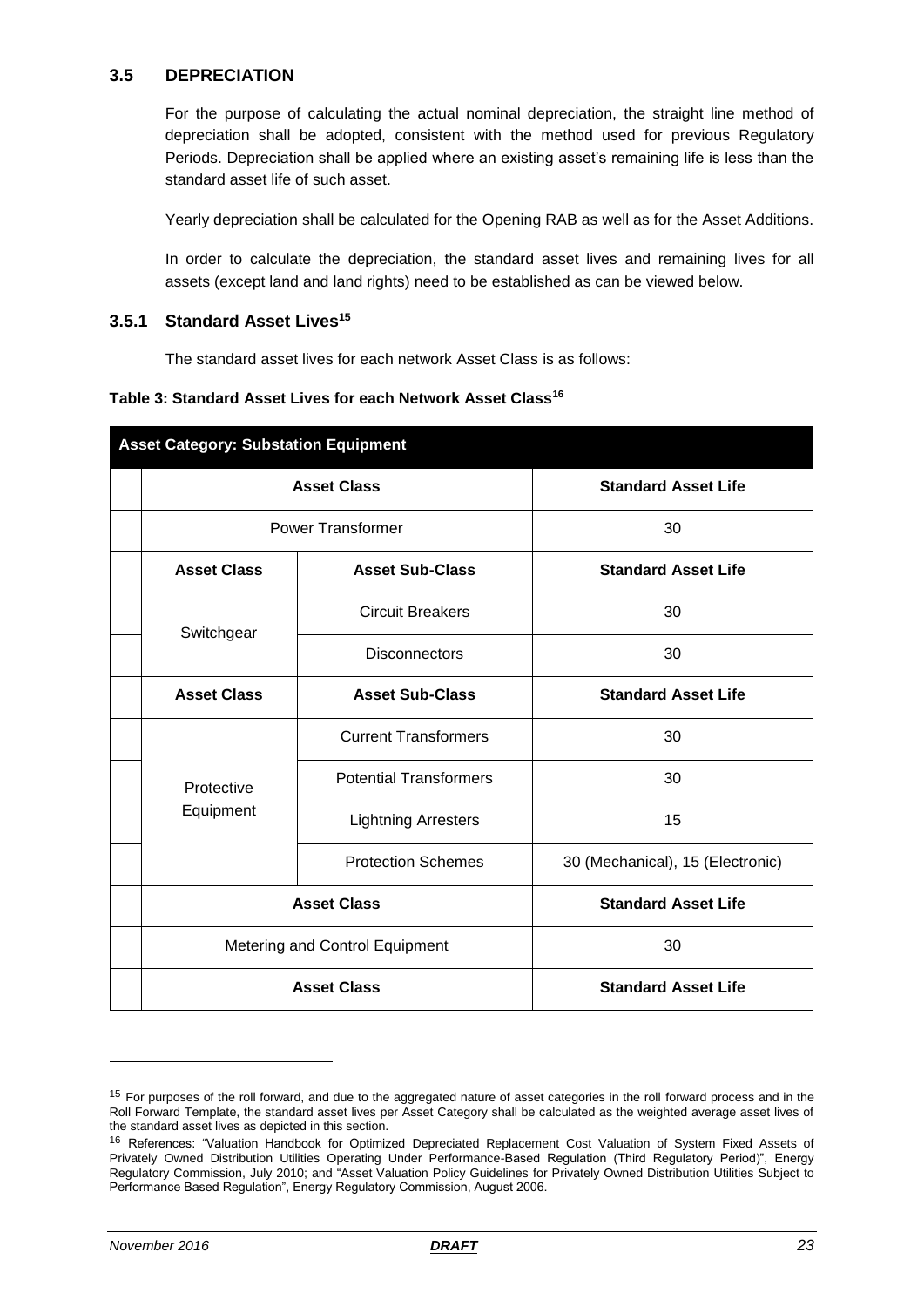| <b>Communications Equipment</b>              |                                                                             | 10                                                                                                                                                                                                                             |  |  |
|----------------------------------------------|-----------------------------------------------------------------------------|--------------------------------------------------------------------------------------------------------------------------------------------------------------------------------------------------------------------------------|--|--|
| <b>Asset Sub-Class</b><br><b>Asset Class</b> |                                                                             | <b>Standard Asset Life</b>                                                                                                                                                                                                     |  |  |
|                                              | <b>Batteries and Chargers</b>                                               | 10                                                                                                                                                                                                                             |  |  |
| <b>Other Station</b><br>Equipment            | <b>Structures and Busbars</b>                                               | The asset life of structures and<br>busbars shall be a weighted life (by<br>value) of the major components in the<br>module i.e. circuit breaker,<br>disconnectors and structures,<br>excluding power transformers             |  |  |
|                                              | <b>Miscellaneous Substation</b><br>Equipment                                | The asset life of miscellaneous<br>substation equipment shall be a<br>weighted life (by value) of the major<br>components in the module i.e. circuit<br>breaker, disconnectors and structures,<br>excluding power transformers |  |  |
| Asset Category: Poles, Towers and Fixtures   |                                                                             |                                                                                                                                                                                                                                |  |  |
| <b>Asset Class</b>                           | <b>Asset Sub-Class</b>                                                      | <b>Standard Asset Life</b>                                                                                                                                                                                                     |  |  |
|                                              | Wood                                                                        | 20                                                                                                                                                                                                                             |  |  |
|                                              | Concrete                                                                    | 30                                                                                                                                                                                                                             |  |  |
| Pole                                         | <b>Steel</b>                                                                | 40                                                                                                                                                                                                                             |  |  |
|                                              | Steel Tower (Sub-transmission)                                              | 50                                                                                                                                                                                                                             |  |  |
|                                              | Galvanized Iron                                                             | 30                                                                                                                                                                                                                             |  |  |
|                                              | <b>Asset Class</b>                                                          | <b>Standard Asset Life</b>                                                                                                                                                                                                     |  |  |
|                                              | Pole Top                                                                    | 30                                                                                                                                                                                                                             |  |  |
|                                              | <b>Asset Category: Overhead Conductors and Devices</b>                      |                                                                                                                                                                                                                                |  |  |
|                                              | <b>Asset Class</b>                                                          | <b>Standard Asset Life</b>                                                                                                                                                                                                     |  |  |
|                                              | Overhead Conductor                                                          | 30                                                                                                                                                                                                                             |  |  |
| <b>Asset Class</b>                           | <b>Asset Sub-Class</b>                                                      | <b>Standard Asset Life</b>                                                                                                                                                                                                     |  |  |
|                                              | <b>Fuse Cut-out</b>                                                         | 30                                                                                                                                                                                                                             |  |  |
| Overhead Line                                | <b>Surge Arresters</b>                                                      | 30                                                                                                                                                                                                                             |  |  |
| <b>Devices</b>                               | Line Switches, Circuit Breakers<br>and Disconnectors<br>(Sectionalizers and | 30                                                                                                                                                                                                                             |  |  |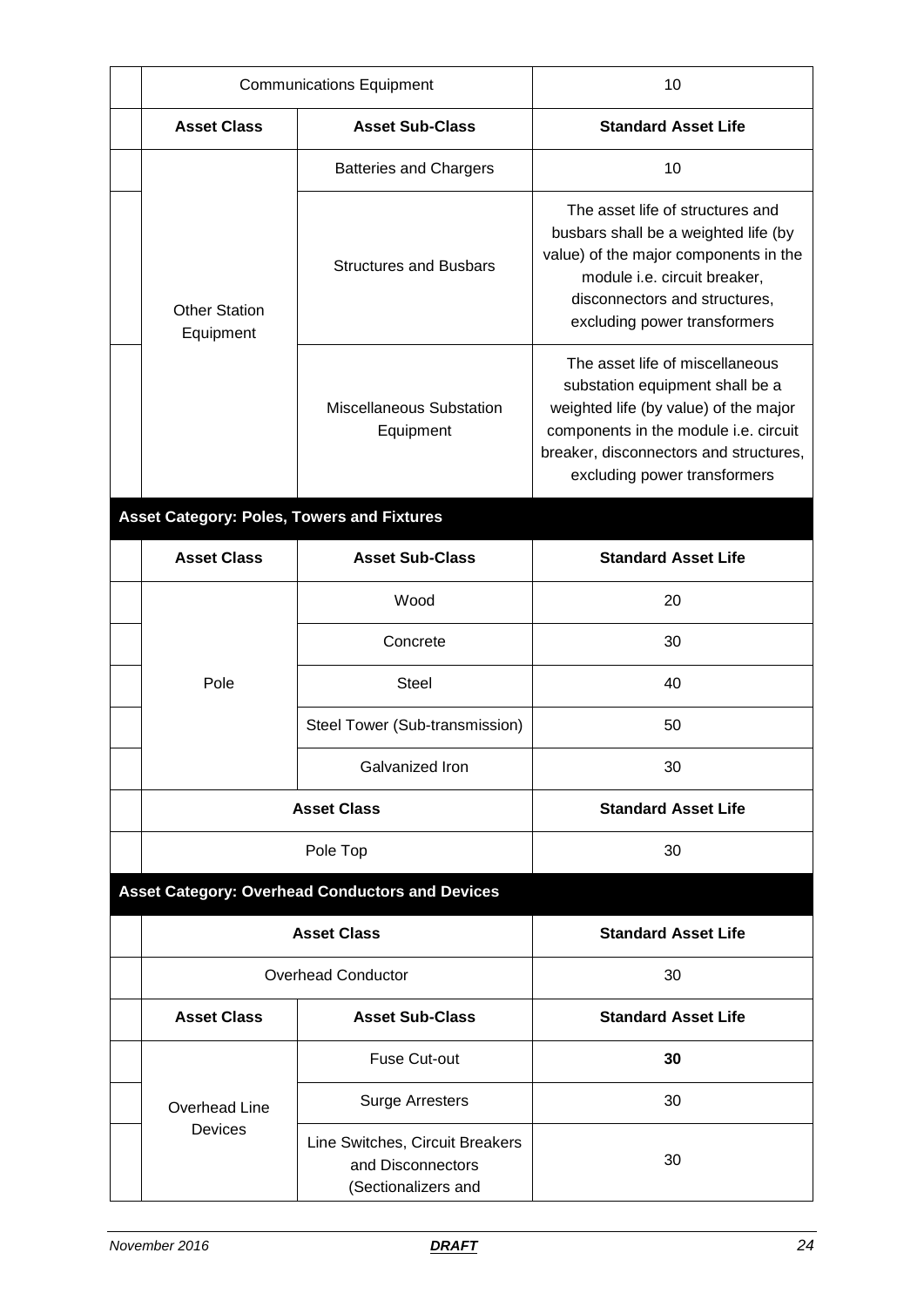|                                                 | Disconnectors)                                                |                                                                                      |  |  |  |
|-------------------------------------------------|---------------------------------------------------------------|--------------------------------------------------------------------------------------|--|--|--|
|                                                 | Reclosers                                                     | 30                                                                                   |  |  |  |
| <b>Asset Category: Underground Conduits</b>     |                                                               |                                                                                      |  |  |  |
|                                                 | <b>Asset Category: Underground Conductors and Devices</b>     |                                                                                      |  |  |  |
|                                                 | <b>Asset Class</b>                                            | <b>Standard Asset Life</b>                                                           |  |  |  |
|                                                 | <b>Underground Conductor</b>                                  | 35                                                                                   |  |  |  |
|                                                 | <b>Underground Devices</b>                                    | 35                                                                                   |  |  |  |
| <b>Asset Category: Distribution Transformer</b> |                                                               |                                                                                      |  |  |  |
|                                                 | <b>Asset Category</b>                                         | <b>Standard Asset Life</b>                                                           |  |  |  |
|                                                 | <b>Distribution Transformer</b>                               | 30                                                                                   |  |  |  |
|                                                 | <b>Asset Category: Power Conditioning Equipment</b>           |                                                                                      |  |  |  |
| <b>Asset Class</b>                              | <b>Asset Sub-Class</b>                                        | <b>Standard Asset Life</b>                                                           |  |  |  |
| Capacitor                                       | <b>Substation Capacitor</b>                                   | 35                                                                                   |  |  |  |
|                                                 | Line Capacitor                                                | 30                                                                                   |  |  |  |
| <b>Asset Class</b>                              |                                                               | <b>Standard Asset Life</b>                                                           |  |  |  |
| Voltage Regulator                               |                                                               | 35                                                                                   |  |  |  |
|                                                 | Asset Category: Meters, Instruments and Metering Transformers |                                                                                      |  |  |  |
| <b>Asset Class</b>                              |                                                               | <b>Standard Asset Life</b>                                                           |  |  |  |
|                                                 | <b>Meters</b>                                                 | 25 (ElectroMechanical), 15<br>(Electronic)                                           |  |  |  |
|                                                 | <b>Current Transformers</b>                                   | 25                                                                                   |  |  |  |
|                                                 | <b>Potential Transformers</b>                                 | 25                                                                                   |  |  |  |
|                                                 | <b>Asset Category: Street Light and Signal System</b>         |                                                                                      |  |  |  |
|                                                 | <b>Asset Category</b>                                         | <b>Standard Asset Life</b>                                                           |  |  |  |
|                                                 | Street Light and Signal System                                | 30                                                                                   |  |  |  |
| <b>Asset Category: Submarine Cables</b>         |                                                               |                                                                                      |  |  |  |
| <b>Service Drops</b>                            |                                                               | Asset Category: Overhead Conductors and Devices (distribution connection services) - |  |  |  |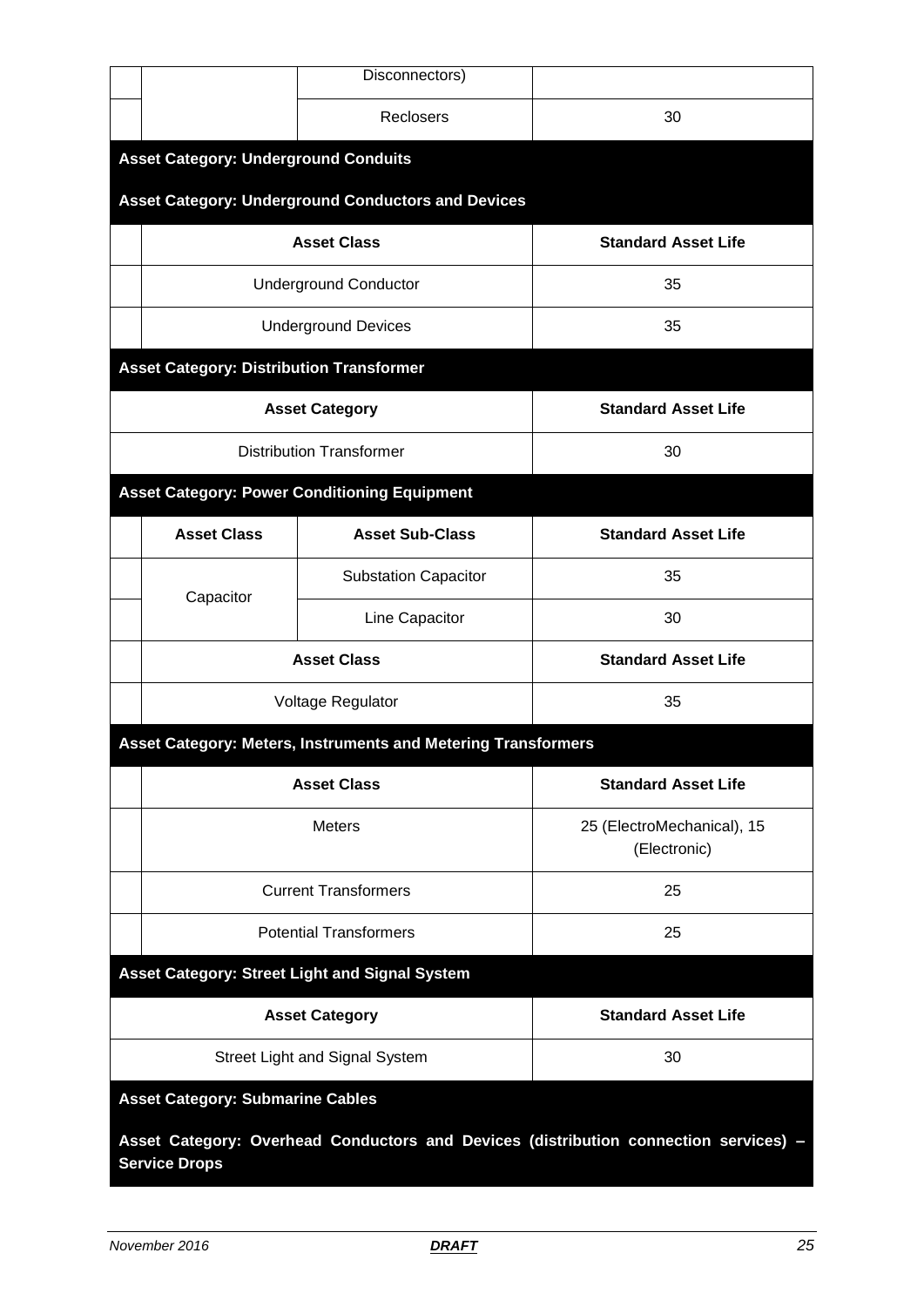| <b>Asset Category</b> | <b>Standard Asset Life</b> |
|-----------------------|----------------------------|
| Service Drops         | 30                         |

Standard asset lives of Network Assets not provided in Table 3 above shall be established on a comparable basis with the standard asset lives provided in the aforementioned table, but shall not exceed such standard asset lives for comparable assets. Furthermore, the assessment of the standard asset lives of Network Assets not provided in Table 3 shall include the examination of service records, physical inspection of the assets, and discussion with maintenance personnel.

Standard asset lives for Non-Network assets shall be based on Philippine Accounting Standard (PAS) 16, which corresponds to International Accounting Standard (IAS) 16 – Property, Plant and Equipment. PAS shall also be the primary accounting standard governing the valuation of non-network assets.

### <span id="page-25-0"></span>**3.5.2 Asset Lives for Refurbished Assets**

The DU shall be responsible to assign an asset life to a refurbished asset. The asset life shall be effective from the time of refurbishment and shall be for a period not greater than the standard asset life of such asset. The DU shall be required to prepare an engineering report presenting the details of the refurbishment work undertaken and justifying the basis of the new assigned asset life. These reports, if any, should form part of the Independent Expert's Report.<sup>17</sup>

### <span id="page-25-1"></span>**3.5.3 Remaining Lives<sup>18</sup>**

The life of an asset commences when it is first installed/commissioned/refurbished. Remaining lives of assets are then determined by subtracting the age of the assets from their standard asset lives. The age of an asset shall be determined from the DUs records of installation dates establishing the age.

For assets with no record of installation/commissioning dates, the DU shall provide sufficient evidence for the basis of the assigned remaining life of the asset, which shall be consequently reviewed in detail by the Commission as provided for in Section 2.6.

### <span id="page-25-2"></span>**3.5.4 Residual Values<sup>19</sup>**

The residual value of an asset must be estimated to perform a depreciation calculation. This residual value reflects the fact that the asset may no longer be an economic proposition in its present role, however, it may remain in use but with profitability impaired due to increased maintenance costs and lack of efficiency compared with more modern assets. Alternatively it may be possible to sell the assets to a secondary user or for salvage value.

<sup>&</sup>lt;sup>17</sup> Please refer to Section 2.

<sup>&</sup>lt;sup>18</sup> For purposes of the roll forward, and due to the aggregated nature of asset categories in the roll forward process and in the Roll Forward Template, the remaining lives per Asset Category shall be calculated as the weighted average remaining asset lives of all assets in the relevant Asset Category.

<sup>&</sup>lt;sup>19</sup> As described in the "Asset Valuation Policy Guidelines for Privately Owned Distribution Utilities Subject to Performance Based Regulation", Energy Regulatory Commission, August 2006.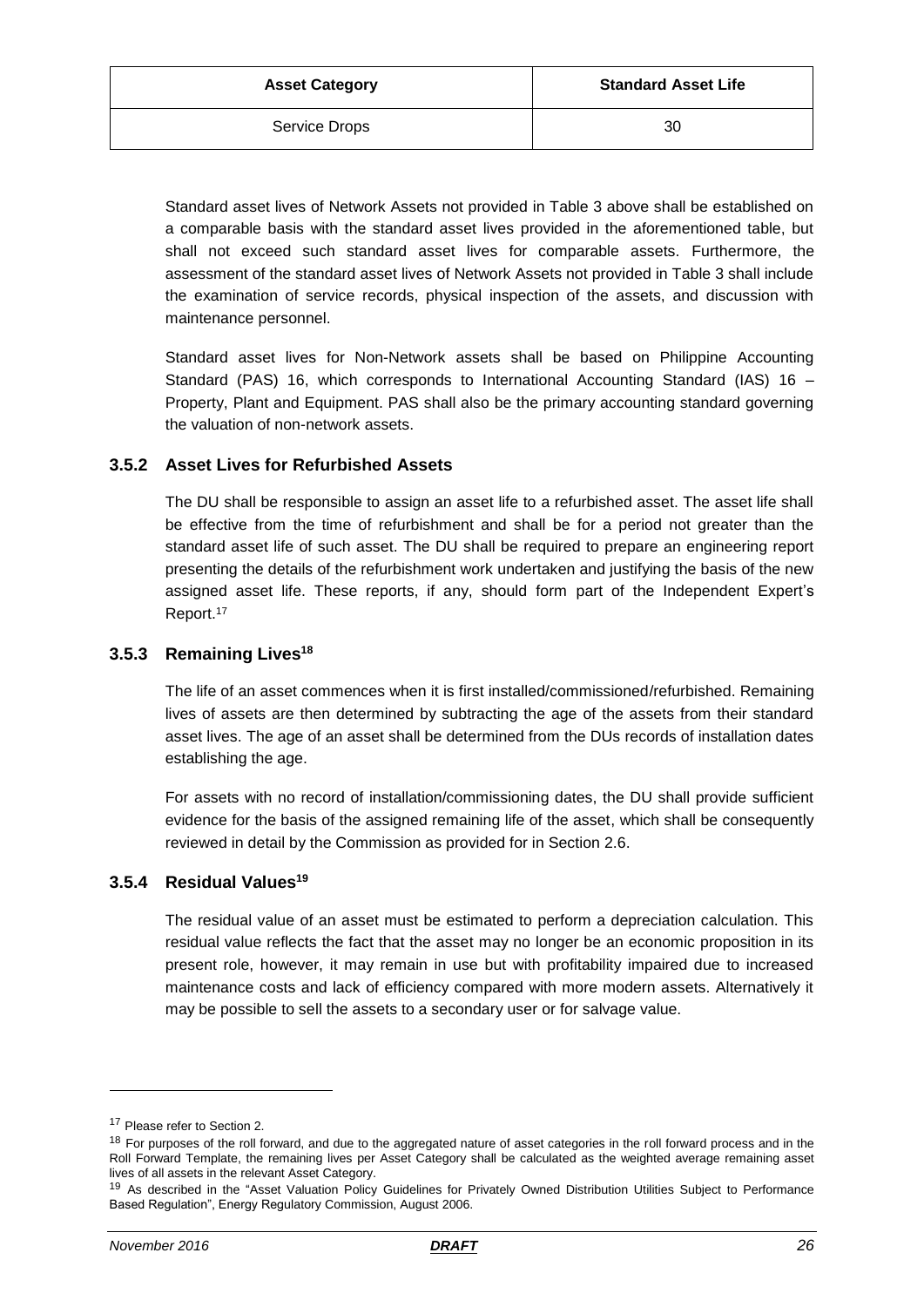In principle when an asset reaches the end of its standard asset life, it has zero value under the straight line depreciation method. Assets however remain in service beyond this period. It is reasonable to allocate a value to these assets in order to recognize their value to the network and to provide an incentive for DUs to extend the useful lives of assets.

In the past, the approach that was adopted was to allocate a residual value of 5% of the optimized replacement cost of assets used beyond their standard asset lives.

Note that while the residual value will be included in the RAB for the purposes of calculating the return on assets building block, there will be no further depreciation of the asset once it reaches the end of its standard asset life.

### <span id="page-26-0"></span>**3.6 EXCLUDED VARIABLES**

Consistent with previous Regulatory Periods, value added tax (VAT) shall be excluded from the RAB calculation. Inflationary factors shall also be excluded from the RAB calculation at the stage of applying the roll forward as stipulated in this Handbook.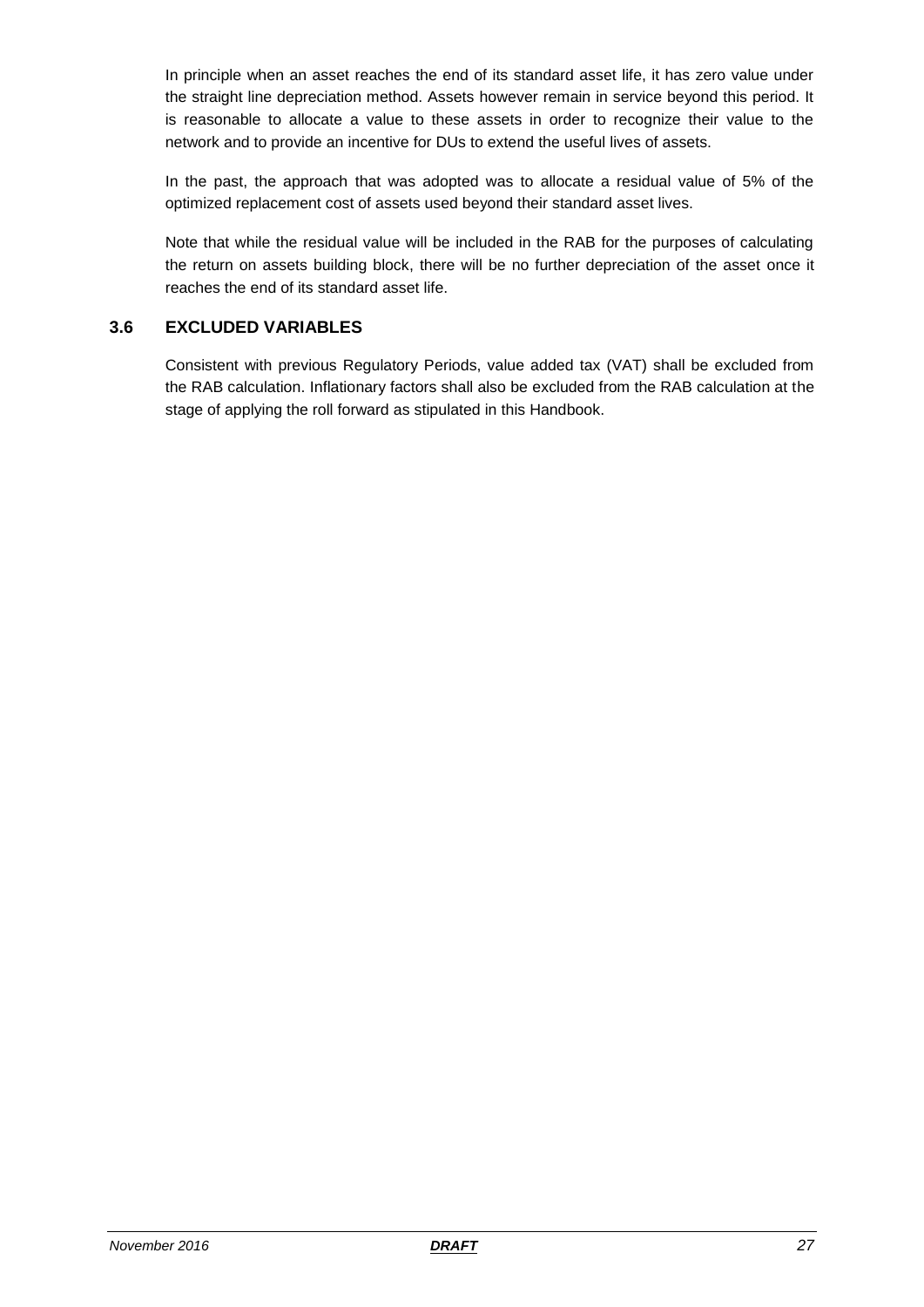### <span id="page-27-1"></span><span id="page-27-0"></span>**4.1 INTRODUCTION**

The objective of the roll forward procedure described in this section is to determine the Closing RAB for each DU for each Regulatory Period. This Closing RAB value becomes the Opening RAB value to be used for the purposes of making a regulatory determination for the next Regulatory Period.

The roll forward procedure consists of three main steps of which the first is the removal of any penalty or benefit on returns associated with differences between the actual and forecast Asset Additions, Asset Disposals and depreciation associated with the end period of the previous Regulatory Period<sup>20</sup>.

Secondly, the final Closing RAB is determined by calculating the nominal Closing RAB for each regulatory year of the current Regulatory Period. This yearly calculation will utilize actual Asset Additions, Asset Disposals and depreciation during the current Regulatory Period.

Lastly, the procedure also consists of the application of network optimization.

### <span id="page-27-2"></span>**4.2 ROLL FORWARD PROCEDURE**

### <span id="page-27-3"></span>**4.2.1 Adjusting Asset Additions, Asset Disposals and Depreciation for the Previous Regulatory Period**

This subsection is only relevant in the instance where the Closing RAB of the previous Regulatory Period was established by utilizing forecast Asset Additions, forecast Asset Disposals and/or forecast depreciation values for part or all of the previous Regulatory Period. This utilization of forecast values at the end of the Regulatory Period is common due to the fact that the Closing RAB for a Regulatory Period is generally calculated prior to the end of the said period. In the event where the Closing RAB for the previous Regulatory Period was based on actual Asset Additions, actual Asset Disposals and actual depreciation, the procedure described in this subsection will not be required.

In the event that the Closing RAB of the previous period was based on forecast values, the following procedure should be followed to adjust such values which will be applied during the procedure for calculating the Closing RAB for the Regulatory Period under review.

For this procedure, work in progress will not form part of Asset Additions and such assets will only appear in the year of commissioning (energization).

### **The formula for calculating the Opening RAB for the current Regulatory Period:**

*Opening RAB for the final year of the previous Regulatory Period*

- *+ actual nominal Asset Additions*
- *– actual nominal Disposals*
- *– actual nominal regulatory depreciation*

<sup>&</sup>lt;sup>20</sup> As an example, for DUs in the Third Regulatory Period, the Previous Regulatory Period refers to the Second Regulatory Period.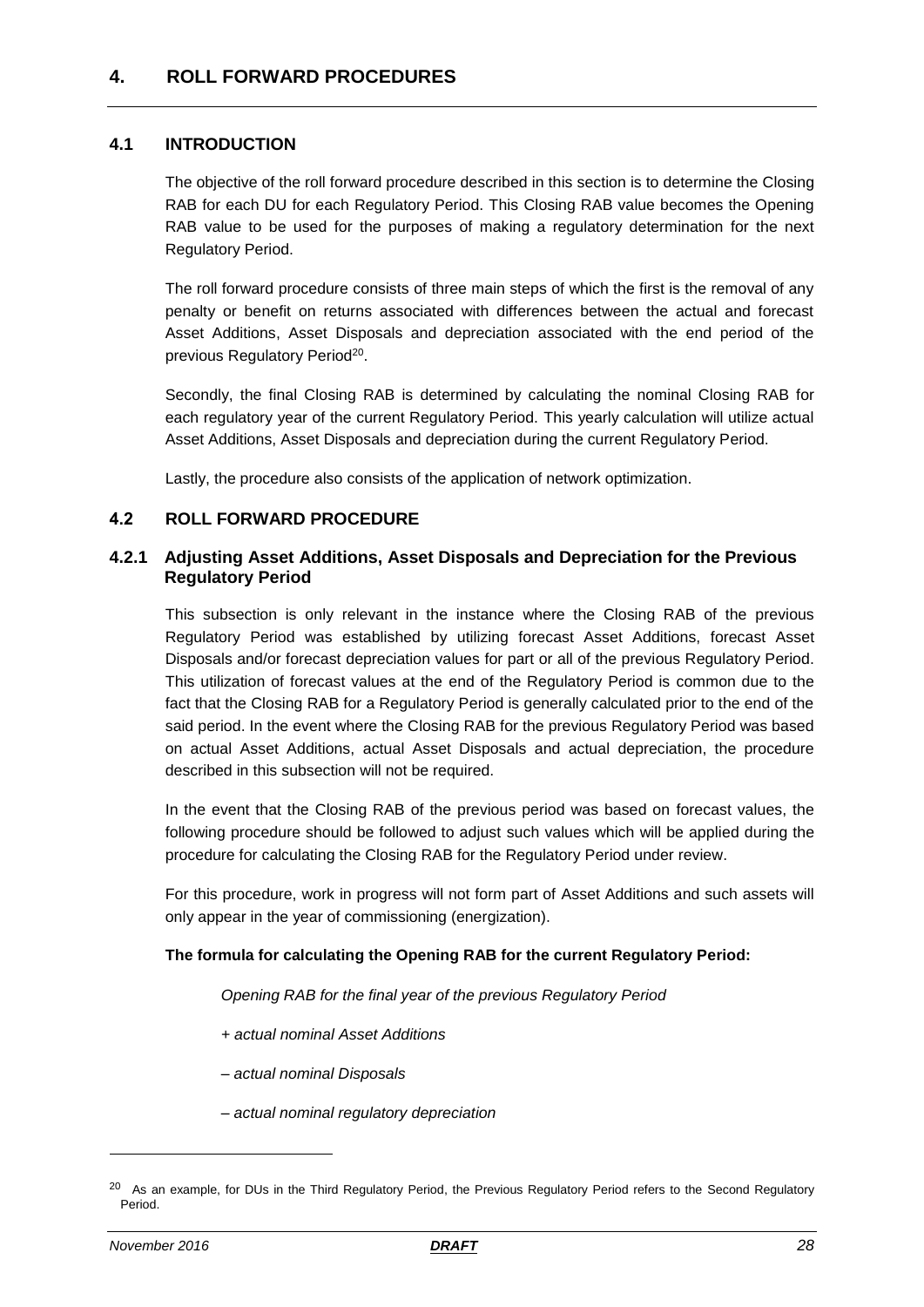*= Opening RAB for the first regulatory year of the current Regulatory Period*

### *Where:*

*Actual disposals are defined as the Asset Disposal value minus the value obtained from the disposal of the asset.*

### <span id="page-28-0"></span>**4.2.2 Roll Forward Procedure**

This subsection provides the procedure to establish the nominal Closing RAB for each year of the current Regulatory Period. The Closing RAB of the final year of the current Regulatory Period will also be the Opening RAB value for the upcoming Regulatory Period.

For this procedure, work in progress will not form part of Asset Additions and will only appear in the year of commissioning (energization).

This procedure assumes the availability of actual Asset Additions and Asset Disposals during the current Regulatory Period. Where the procedure is applied prior to the end of the current Regulatory period it is allowed that the Asset Additions and Asset Disposals be based on forecast values for the final year(s) of the Regulatory Period. The forecast used and any aggregated compounded returns associated with the use of such forecast values will be adjusted in future as per the procedure described in Section 4.2.1.

It is understandable that DUs may overspend or underspend on CAPEX as allowed at the start of the current Regulatory Period. These variances from the allowed CAPEX may be caused by unforeseen increases or decreases in demand, actual costs or even errors in forecasting at the onset. These potential variances do not affect the outcome of the roll forward procedure as it is based on actual Asset Additions with adjustment as described in the following section.

### **The formula for calculating the Closing RAB for each year of the current Regulatory Period:**

*Opening RAB for regulatory year 1*

- *+ Actual nominal Asset Additions for regulatory year 1*
- *– Actual nominal regulatory depreciation for regulatory year 1*
- *– Actual nominal Asset Disposals for regulatory year 1*
- *= Closing RAB for regulatory year 1 = Opening RAB for regulatory year 2*
- *+ Actual nominal Asset Additions for regulatory year 2*
- *– Actual nominal regulatory depreciation for regulatory year 2*
- *– Actual nominal Asset Disposals for regulatory year 2*
- *= Closing RAB for regulatory year 2 = Opening RAB for regulatory year 3*

*(Additional Years)*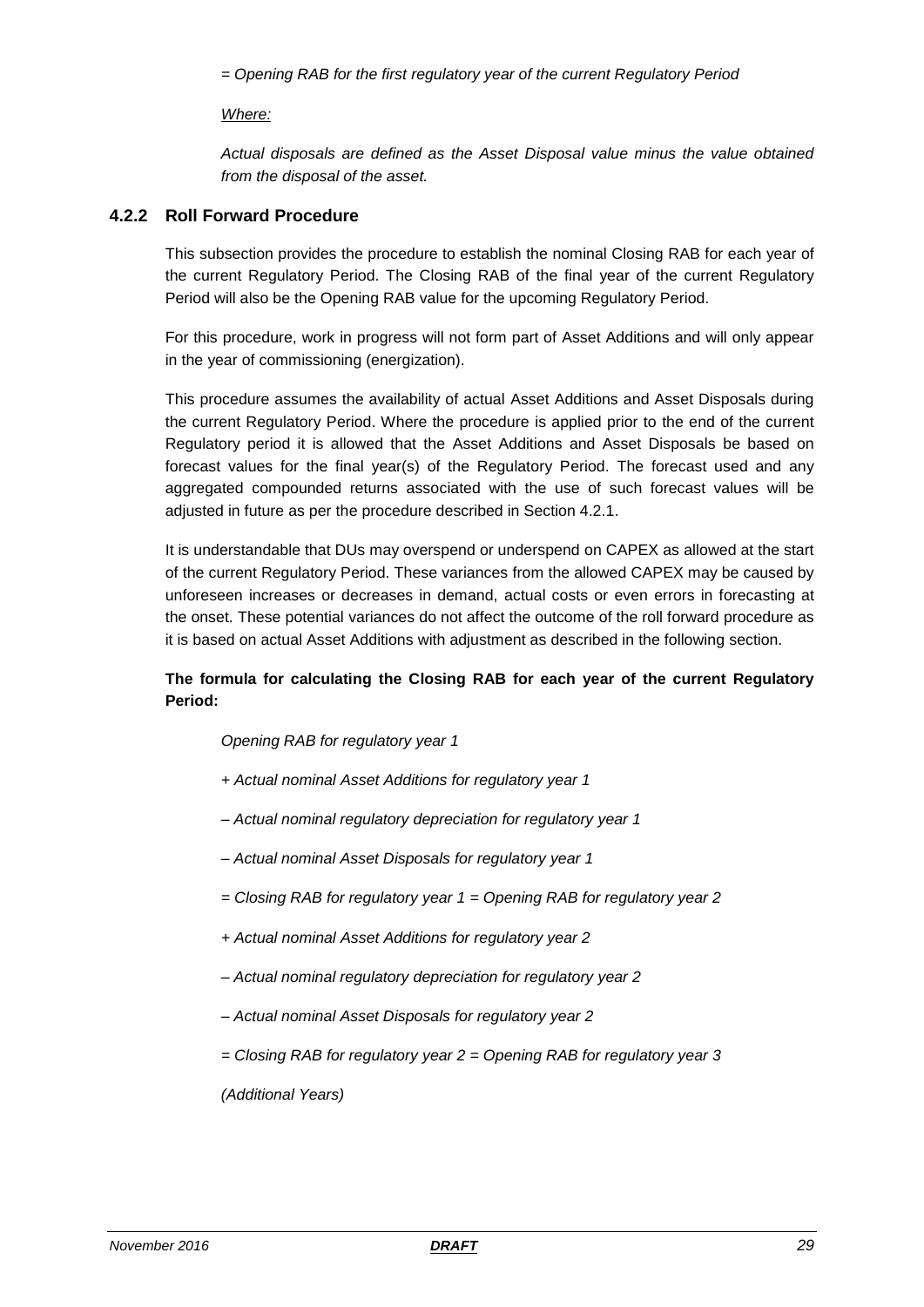*= Closing RAB for regulatory year X<sup>21</sup>*

*+ - Optimization*

*= Closing RAB for the current Regulatory Period*

*Where:*

*Opening RAB for regulatory year 1 = closing RAB for the final regulatory year of the previous Regulatory Period, which was calculated in accordance with Section 4.2.1.*

Actual nominal Asset Additions and Asset Disposals are assumed to be spread evenly over a regulatory year and therefore the reported values are assumed to be in mid-year terms.

For clarity, nominal actual regulatory depreciation includes depreciation on the new Opening RAB as well as depreciation on the previous year's Actual Additions.

### <span id="page-29-0"></span>**4.3 OPTIMIZATION**

### <span id="page-29-1"></span>**4.3.1 Introduction**

The purpose of optimization is to ensure that the RAB reflects an efficient set of assets that would be able to achieve the required level of service. An "incremental optimization" approach is to be followed in which the existing network is examined and changes made to ratings, configurations, designs or materials to optimize the network configuration and its component asset having regard to such issues as excess capacity, redundancy and over-design. DUs shall adopt standard sizes/ratings on the basis of least cost considerations and optimization also takes this practice into account. The optimization to be undertaken will not be concerned with improving the system from its current state as optimization cannot result in an increased network system asset replacement cost.<sup>22</sup>

Optimization consists of five stages:

- i. removal of stranded assets in the RAB;
- ii. optimization of the DU's network configuration;
- iii. optimization of the capacity/voltage of elements in the DU's network;
- iv. optimization of network engineering; and
- v. optimization of materials and supplies, including spares.

### <span id="page-29-2"></span>**4.3.2 Optimization Principles**

The optimization shall be based on a reasonable expected level of use of the asset, which is determined by reference to the required level of service potential or output consistent with both the reasonably foreseeable future demand and the objective of minimizing the whole of life costs.

 $21$  X depicts the final year of the current Regulatory Period.

<sup>&</sup>lt;sup>22</sup> "Asset Valuation Policy Guidelines for Privately Owned Distribution Utilities Subject to Performance Based Regulation", Energy Regulatory Commission, August 2006.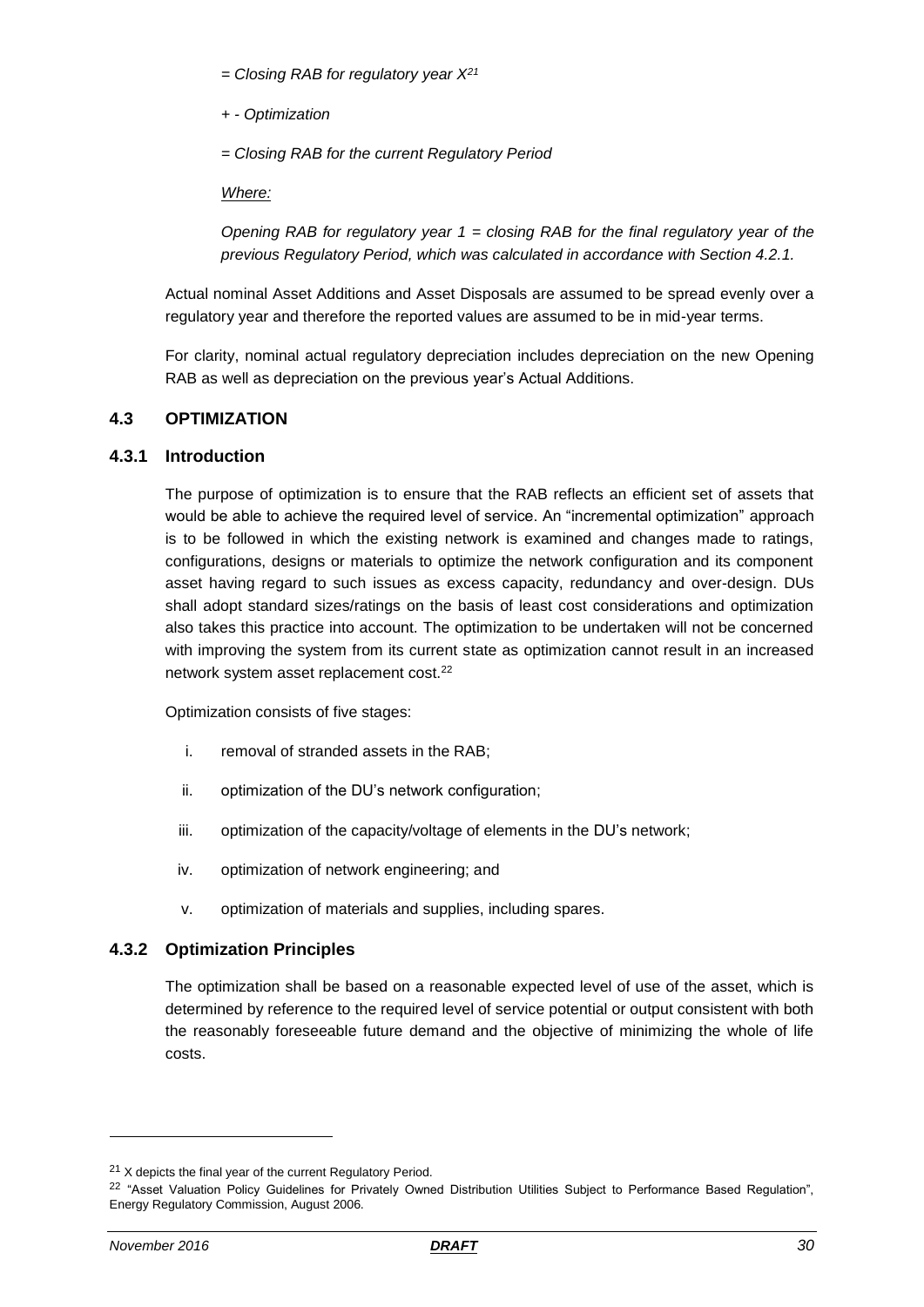The optimization process shall be carried out subject to the following constraints<sup>23</sup>:

- i. the potential level of service of the optimized network shall not exceed that of the existing network, and the performance of any part of the optimized network shall not exceed the DU's standard quality of supply criteria, as disclosed in the Independent Expert's Report. If non-standard contracts with individual customers exist that require the DU to provide an enhanced quality of supply, these assets $^{24}$ , shall be optimized out of the RAB on the basis that these assets are required by the individual customer rather than the DU and that customer-specific rates (falling outside normal distribution wheeling rates) will apply to such installations;
- ii. the location of points of connection to other networks or transmission grid exit points shall be assumed to be fixed. However, where a fixed point of connection can be readily bypassed and replaced with a more cost-efficient network arrangement, then that fixed point of connection shall be deleted for valuation purposes and the more cost-efficient network included;
- iii. the location and number of connection points to consumers shall be assumed fixed;
- iv. the optimized network should only use the voltage levels used on the existing network. This does not preclude existing equipment being optimized down to a lower standard network voltage, but there is no requirement to optimize down to a non-standard voltage level; and
- v. the optimized network shall use standard equipment/fitting ratings/sizes to optimize construction/maintenance practices. This does not preclude oversized existing equipment being optimized down to standard sizes used by other DU's, but there is no requirement to optimize equipment sizes down to non-standard equipment that is not readily available in the Philippines.

### <span id="page-30-0"></span>**4.3.3 Quality of Supply<sup>25</sup>**

The optimized network shall be designed to supply the allowed future load growth. The quality of supply of the optimized network shall match the level that currently exists, except where this is greater than the disclosed quality of supply criteria.

The DU's quality of supply criteria that it currently uses as a basis for network design shall be disclosed in the Independent's Expert's Report. The Quality of Supply criteria shall be based on:

- i. the DU's analysis of customer requirements;
- ii. the DU's assessment of network maintenance requirements and costs;
- iii. the standards and practices that have historically been used to develop the existing sub-transmission and distribution networks; and

<sup>&</sup>lt;sup>23</sup> "Valuation Handbook for Optimized Depreciated Replacement Cost Valuation of System Fixed Assets of Privately Owned Distribution Utilities Operating Under Performance-Based Regulation (Third Regulatory Period)", Energy Regulatory Commission, July 2010.

<sup>&</sup>lt;sup>24</sup> Refers to assets used to enhance the quality of supply.

<sup>&</sup>lt;sup>25</sup> "Valuation Handbook for Optimized Depreciated Replacement Cost Valuation of System Fixed Assets of Privately Owned Distribution Utilities Operating Under Performance-Based Regulation (Third Regulatory Period)", Energy Regulatory Commission, July 2010.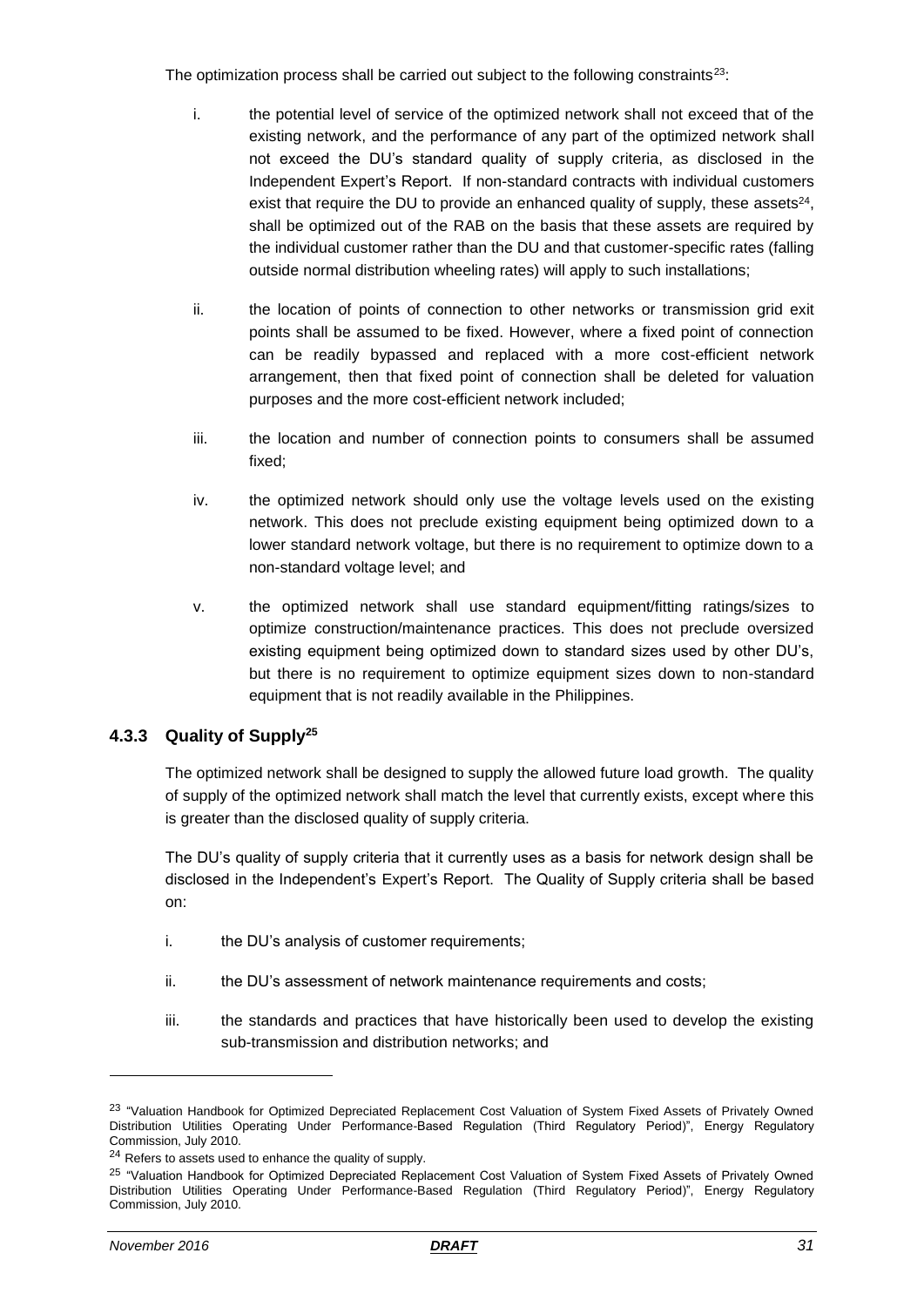iv. the DUs assessment of widely accepted best practice followed by other effective DUs in the Philippines and internationally, for similar distribution networks and customer types.

Relevant quality of supply criteria include:

- i. the degree of security (redundancy) in different circumstances or localities;
- ii. target reliability indices for different areas of the network. For example, central business, urban and rural districts;
- iii. voltage regulation criteria; and
- iv. levels of electrical losses.

The degree of security may be disclosed either in probabilistic or deterministic terms. A deterministic approach could reference the level of in-built redundancy, for example, as (n) or (n-1) or (n-2) component redundancy. An (n) security level implies no component redundancy so that if a component fails, then consumer supply is lost. An (n-1) security level implies that consumer supply is not interrupted in the event of any single component outage<sup>26</sup>. A less reliable (n-1 switched) security level involves the loss of consumer supply subsequent to a single component outage, but with subsequent consumer supply restoration via network switching. Irrespective of whether probabilistic or deterministic criteria are used, it is necessary for a DU to express its degree of security criteria in such a way that the optimization process is transparent and can be shown to have been applied consistently across all sections of the network.

Existing Distribution System assets that provide a quality of supply greater than that disclosed by the DU shall be optimized out. As mentioned earlier, improved levels of quality of supply are allowed as part of non-standard contracts but are not to be included in the RAB.

### <span id="page-31-0"></span>**4.3.4 Future Load Growth<sup>27</sup>**

The maximum capacity of any part of a DUs optimized network shall be determined by considering the projected future load growth for the relevant planning period in tandem with the DU's quality of supply criteria. However, in no case shall the optimized network capacity exceed the existing capacity.

In order to ensure compliance, the DU's existing peak demand and forecast electrical demand levels that are used as a basis for optimization shall be disclosed in the Independent Expert's Report. The forecast electrical demand values should account for any potential to reduce peak demand through the application of cost-effective demand-side management practices. As a minimum, the existing and forecast electrical demand levels shall be provided for each (i) point of supply, (ii) distribution substation, (iii) sub-transmission feeder and (iv) primary distribution feeder. Clear justification and a detailed derivation of the load growth forecasts are required. Both the existing maximum demand and the highest forecast maximum demand during the planning period shall be provided. Allowances should be made, where possible, for different growth rates in different parts of the network. Existing electrical demands, power factors or

 $26$  A completely uninterrupted supply in the event of a component failure is mostly not feasible and, depending on the definition adopted, supply restoration within 1 minute, 3 minutes or 5 minutes are usually considered to be no-break.

<sup>&</sup>lt;sup>27</sup> "Valuation Handbook for Optimized Depreciated Replacement Cost Valuation of System Fixed Assets of Privately Owned Distribution Utilities Operating Under Performance-Based Regulation (Third Regulatory Period)", Energy Regulatory Commission, July 2010.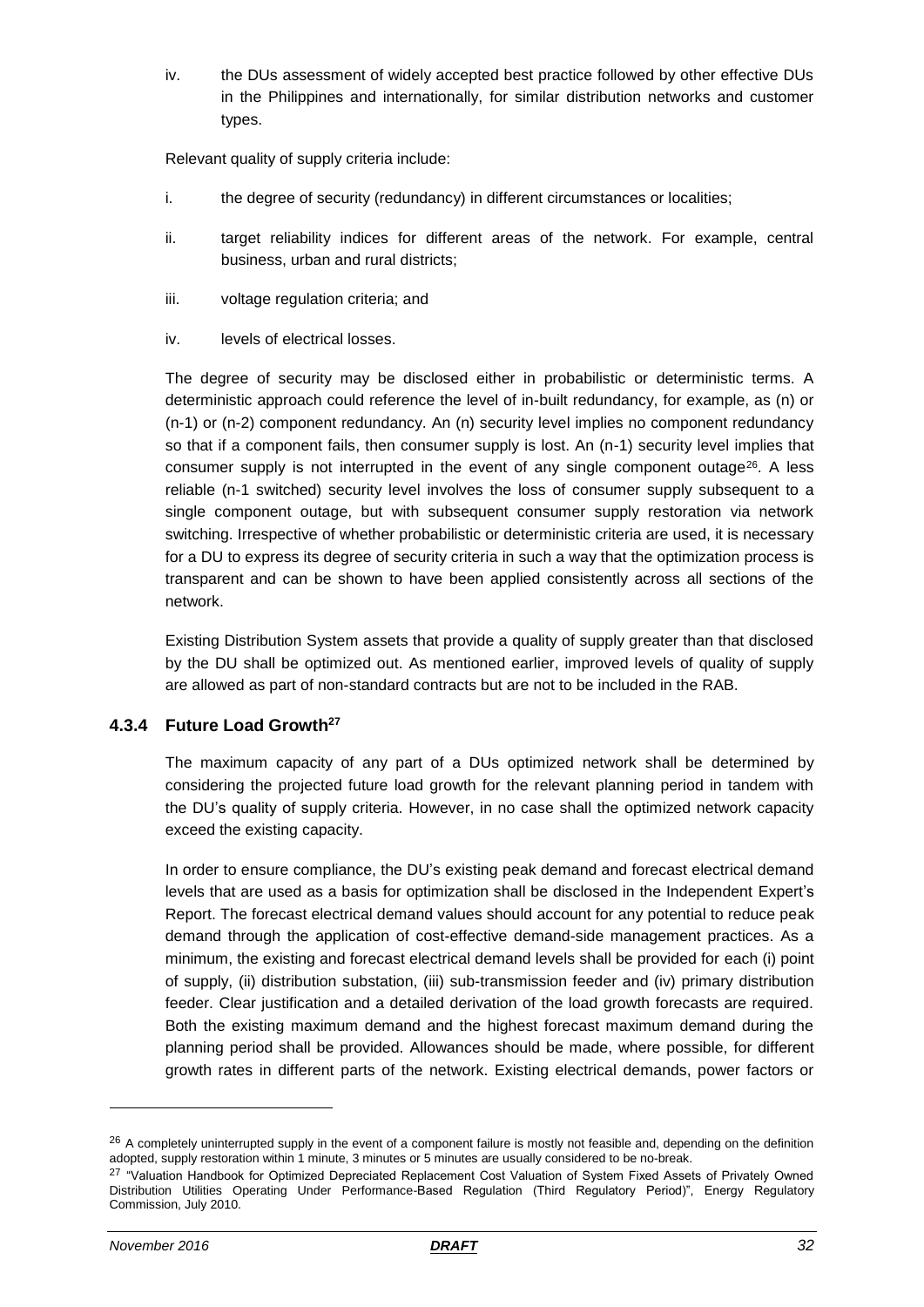diversity factors may be estimated where metering or SCADA data is not available. Estimated quantities should be clearly identified in the DU's disclosed forecast electrical demand<sup>28</sup> .

The network demand forecast should:

- i. be based on peak kilo-volt-ampere (kVA) values and include an indication of the relevant electrical power factors;
- ii. clearly outline any diversity factors that may exist in relation to the peak loads on (i) the entire network, (ii) the zone substations and (iii) the primary distribution feeders;
- iii. be based on "system normal conditions" and only consider the peak electrical demand on each of the relevant network components without load transfer due to network contingencies; and
- iv. include only future electrical loads that can reasonably be expected to be supplied from the DU's network. Any loads that are forecast to emerge outside of a DU's franchise area should be specifically noted in Independent Expert's Report.

The Independent Expert's Report shall also present any separately identifiable new load or load increment that is forecasted to be (i) 5% of the DU's existing maximum demand or (ii) 5 megawatts (MW) (whichever is the lower).

The planning periods over which future load growth can be allowed for shall not exceed those outlined in the following table:

| <b>NETWORK COMPONENTS</b>                             | <b>PLANNING HORIZON</b> |
|-------------------------------------------------------|-------------------------|
| Points of connection to the transmission network      |                         |
| Delivery Point Substation Sub-transmission (HV)       |                         |
| lines/cables Distribution Substations (excluding      | 15 years                |
| transformers)                                         |                         |
| <b>Distribution Substation Transformers Primary</b>   |                         |
| Distribution (MV) lines/cables                        | 10 years                |
| Distribution/Line Transformers Secondary Distribution |                         |
| (LV) lines/cables Other Distribution Assets           | 5 years                 |

### **Table 4: Optimization Planning Horizon**

The following figure illustrates graphically the progression of a network asset's capacity and electrical demand. It also shows that the extent of the spare capacity at the end of the planning period and which would be subject to potential optimization under this Handbook's optimization methodology.

<sup>&</sup>lt;sup>28</sup> The demand forecast figures presented by DUs should be consistent with those used to forecast the basis of its capital expenditure on network growth, for the upcoming Regulatory Period.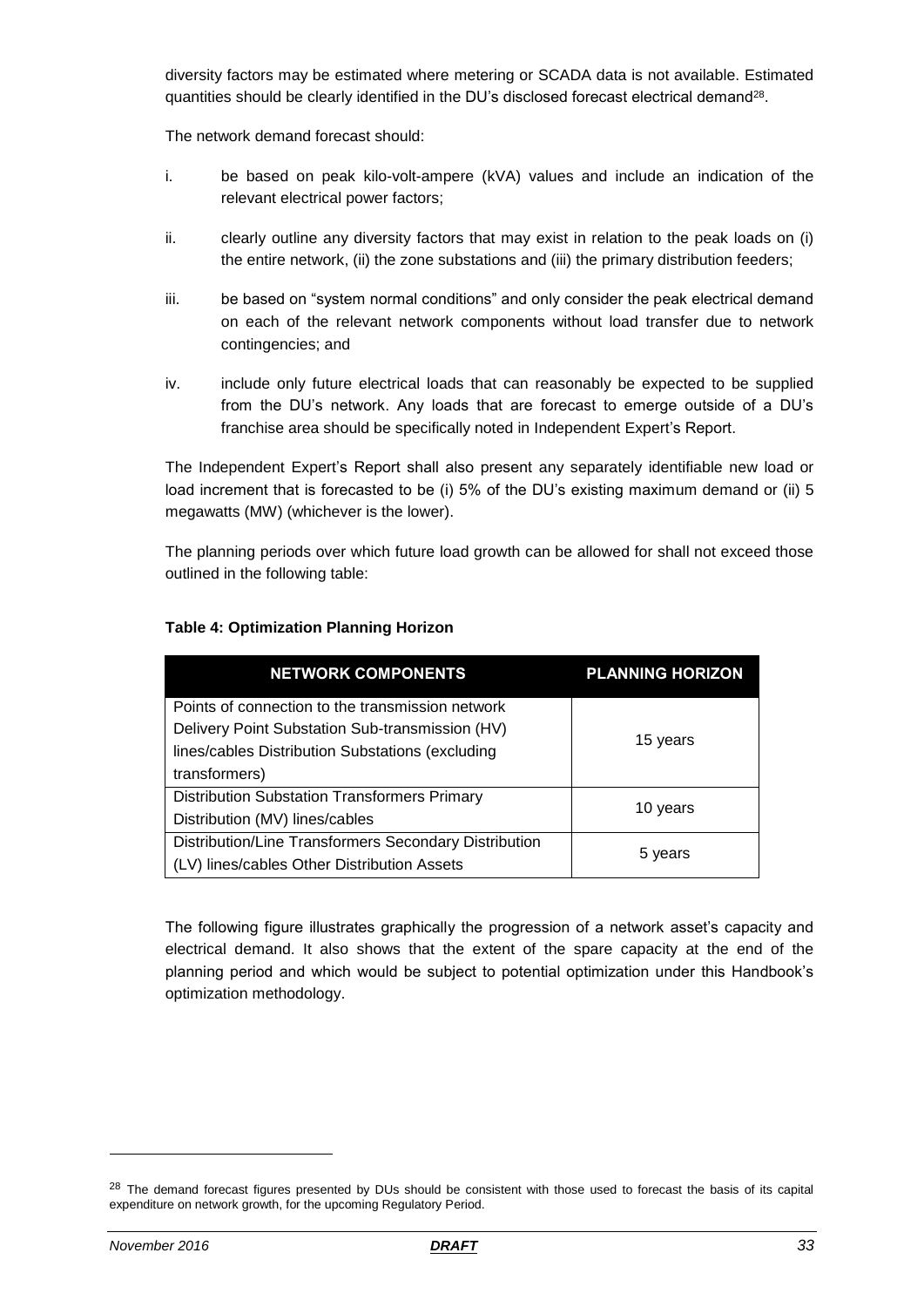

### <span id="page-33-0"></span>**4.3.5 The Process of Optimization<sup>29</sup>**

Optimization of the network shall be undertaken on a systematic basis. The optimization process must examine the existing network and determine whether a more cost-efficient design could meet the DU's quality of supply criteria throughout the allowed planning period. Optimization shall be undertaken systematically across the network and shall include, in particular, the following network components: i. points of supply; ii. delivery point substations; iii. sub-transmission lines and distribution substations; iv. primary distribution switching stations; v. the primary distribution circuits/feeders (including distribution transformers); and vi. the secondary (low voltage) distribution system.

### **Removal of Stranded Assets in the RAB**

Any asset not required to supply distribution services to the DU's existing customers, and which could therefore be disconnected, shall be identified and excluded from the optimized network.

### **Optimization of the DU's Network Configuration**

Optimization of the system configuration shall be carried out by considering alternative configurations subject to the constraints on optimization and in accordance with the relevant quality of supply criteria. The optimized configuration is the one that supplies the forecast load at the end of the allowed planning period and meets the disclosed quality of supply requirements in the most cost efficient manner.

In the process of optimizing the system configuration, certain assets or groups of assets may become excess to requirements and should be assigned a zero value, while other new assets

<sup>&</sup>lt;sup>29</sup> "Valuation Handbook for Optimized Depreciated Replacement Cost Valuation of System Fixed Assets of Privately Owned Distribution Utilities Operating Under Performance-Based Regulation (Third Regulatory Period)", Energy Regulatory Commission, July 2010.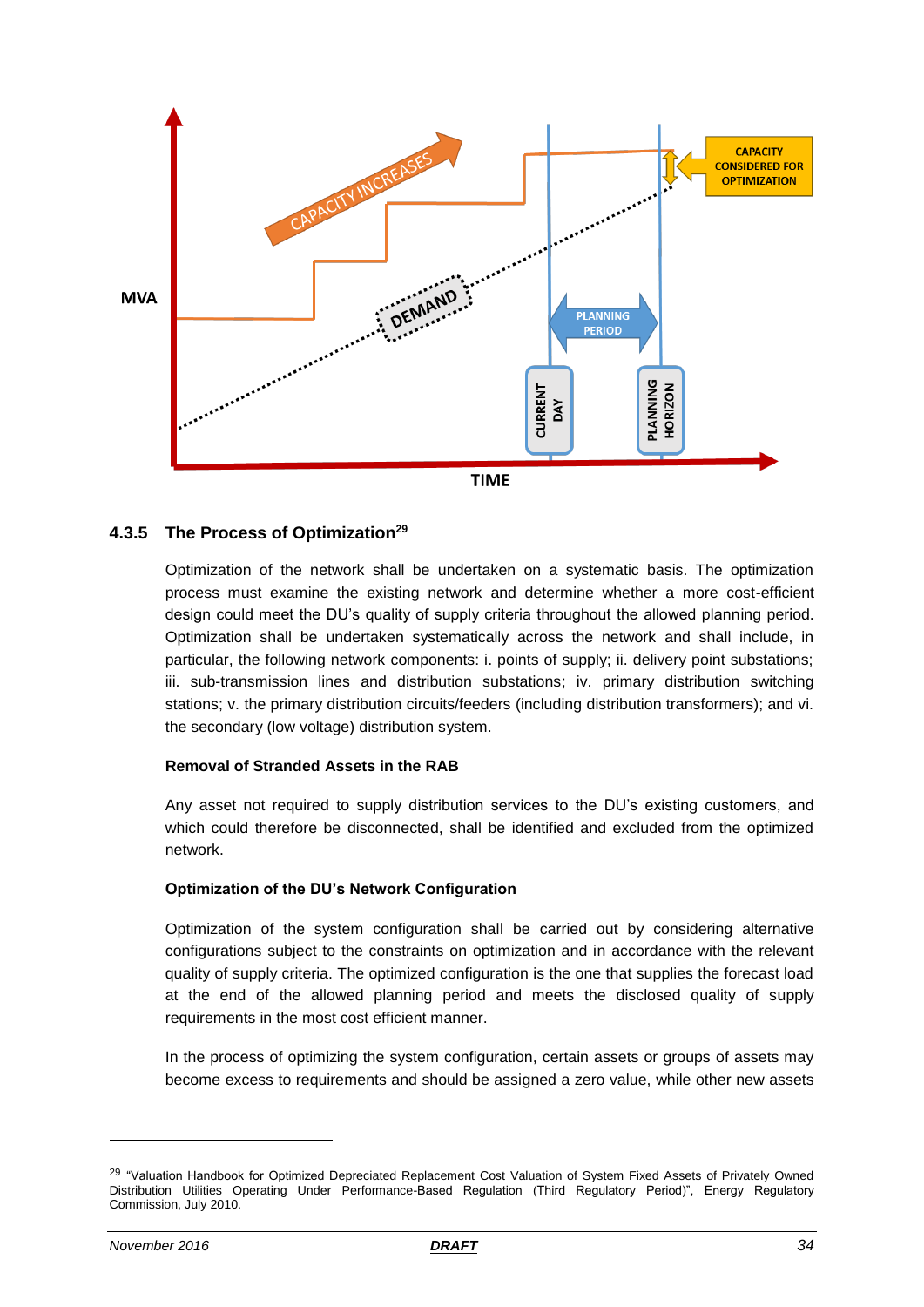may need to be notionally brought in. The minimum optimization tests to be carried out by DUs in optimizing the system configuration are set out in Appendix B.

### **Optimization of the Capacity/Voltage of Elements in the DU's Network**

After the configuration of the system has been optimized, the elements within that system shall be optimized by considering whether lower capacity/voltage, more cost-efficient elements would be adequate. The minimum tests to be carried out by DUs in optimizing the network capacity are set out in Appendix B.

Civil engineering works such as spare ducts, control buildings, cable tunnels and switchyard bays not currently used shall be optimized out unless they will be required to meet the allowed future load growth within a reasonable growth period, coupled with meeting the disclosed quality of supply criteria.

### **Optimization of Network Engineering**

As part of the process of optimizing the network, the engineering of the network shall be examined to confirm that the optimized asset base is not over-engineered, given the disclosed quality of supply criteria. Over-engineering may occur if parts of the existing asset base are engineered to a standard that exceeds the DU's current practice or if a more cost-efficient engineering arrangement or configuration would be used if the existing assets were replaced. The DU's design and construction standards, and the standard of engineering applied to its most recent projects should be used as the benchmark for this test.

Where a more cost-efficient arrangement would result if the required level of service were provided by applying the DU's existing engineering standards, the relevant assets shall be replaced by a notional asset arrangement that reflects current best practice. The minimum tests to be carried out by DUs in optimizing the network engineering are set out in Appendix B.

### **Optimization of Materials and Supplies, Including Spares**

Network materials and supplies, including spares may be included in the RAB as long as the spares are suitable replacements for the assets installed in the network. However, the quantity of spares in the RAB shall not exceed the reasonable quantity of spares required to meet the DU's disclosed quality of supply criteria.

Stranded assets may be valued as network spares, subject to the criteria above. Stranded assets not required as network spares shall be assigned a zero value for the purposes of calculating the RAB.

### **Determining the Optimized Replacement Cost**

Once the optimized system has been determined, those parts of the optimized network that are different from the existing network shall be revalued. This entails applying the replacement costs of MEAs to the optimized notional network. A schedule of all network optimizations and details of the valuation impact of each optimization, including details of the assets removed as stranded assets, shall be included in the Independent Expert's Report.

When assets are notionally brought into the network as a result of the optimization process, they should be valued at the replacement costs of MEA to determine the total replacement cost.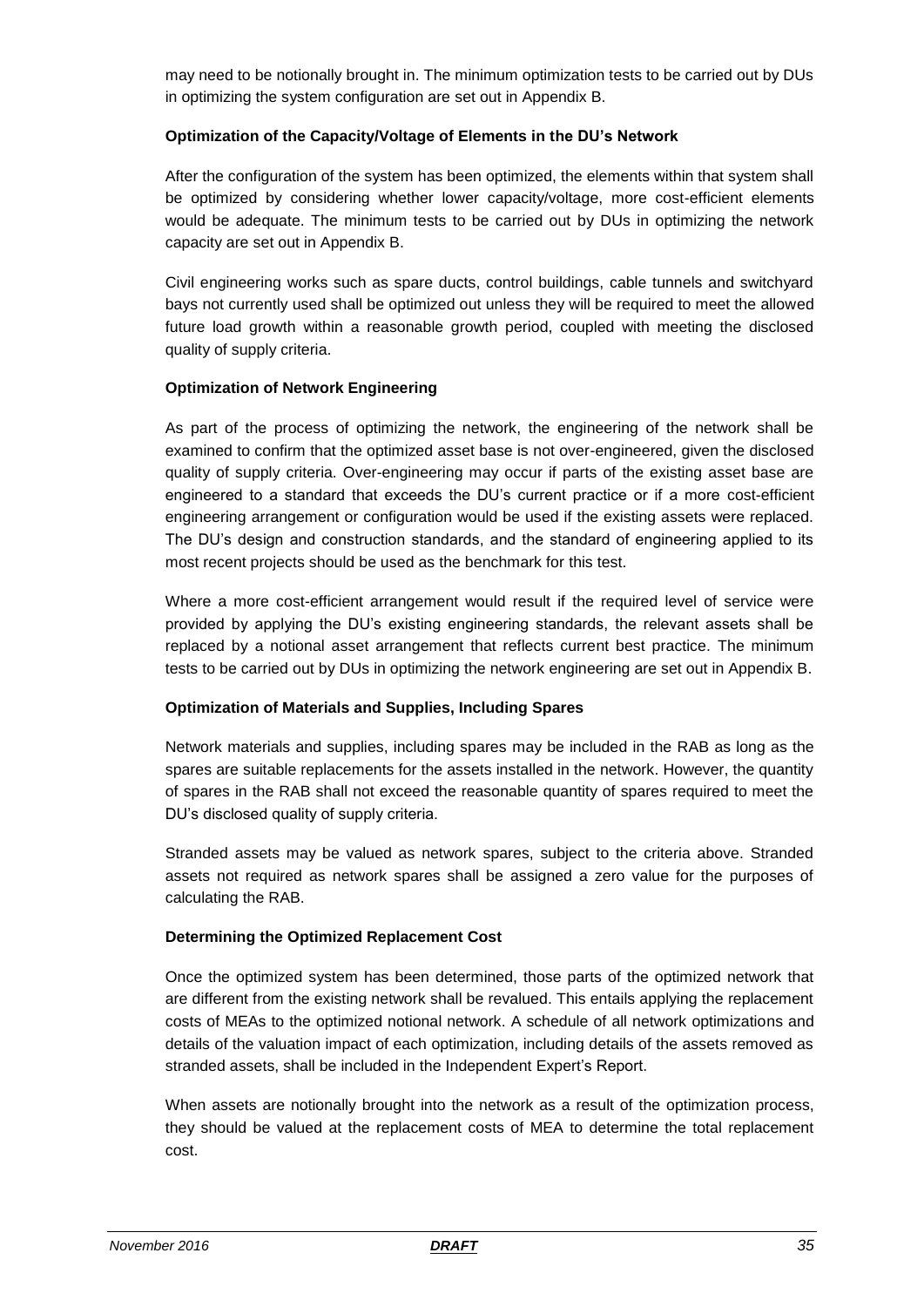<span id="page-35-0"></span>

| <b>ACRONYM AND SHORTCUT</b> | <b>TERM</b>                                      |
|-----------------------------|--------------------------------------------------|
| <b>ARR</b>                  | Annual Revenue Requirement                       |
| <b>CAPEX</b>                | Capital Expenditure                              |
| <b>DRC</b>                  | <b>Depreciated Replacement Cost</b>              |
| <b>DU</b>                   | Privately Owned Electricity Distribution Utility |
| <b>ERC/Commission</b>       | <b>Energy Regulatory Commission</b>              |
| <b>Handbook</b>             | <b>Roll Forward Handbook</b>                     |
| HV                          | <b>High Voltage</b>                              |
| kV                          | Kilovolt                                         |
| <b>kVA</b>                  | Kilo-volt-ampere                                 |
| LV                          | Low Voltage                                      |
| <b>MEA</b>                  | Modern Equivalent Asset                          |
| MV                          | Medium Voltage                                   |
| <b>MVA</b>                  | Mega-volt-ampere                                 |
| <b>MW</b>                   | Megawatt                                         |
| <b>ODRC</b>                 | <b>Optimized Depreciated Replacement Cost</b>    |
| <b>OLTC</b>                 | Off Load Tap Changer                             |
| <b>PBR</b>                  | Performance Based Regulation                     |
| <b>POS</b>                  | Points of Supply                                 |
| <b>RAB</b>                  | <b>Regulatory Asset Base</b>                     |
| <b>RDWR</b>                 | Rules for Setting Distribution Wheeling Rates    |
| <b>SCADA</b>                | Supervisory Control and Data Acquisition         |
| <b>VAT</b>                  | Value Added Tax                                  |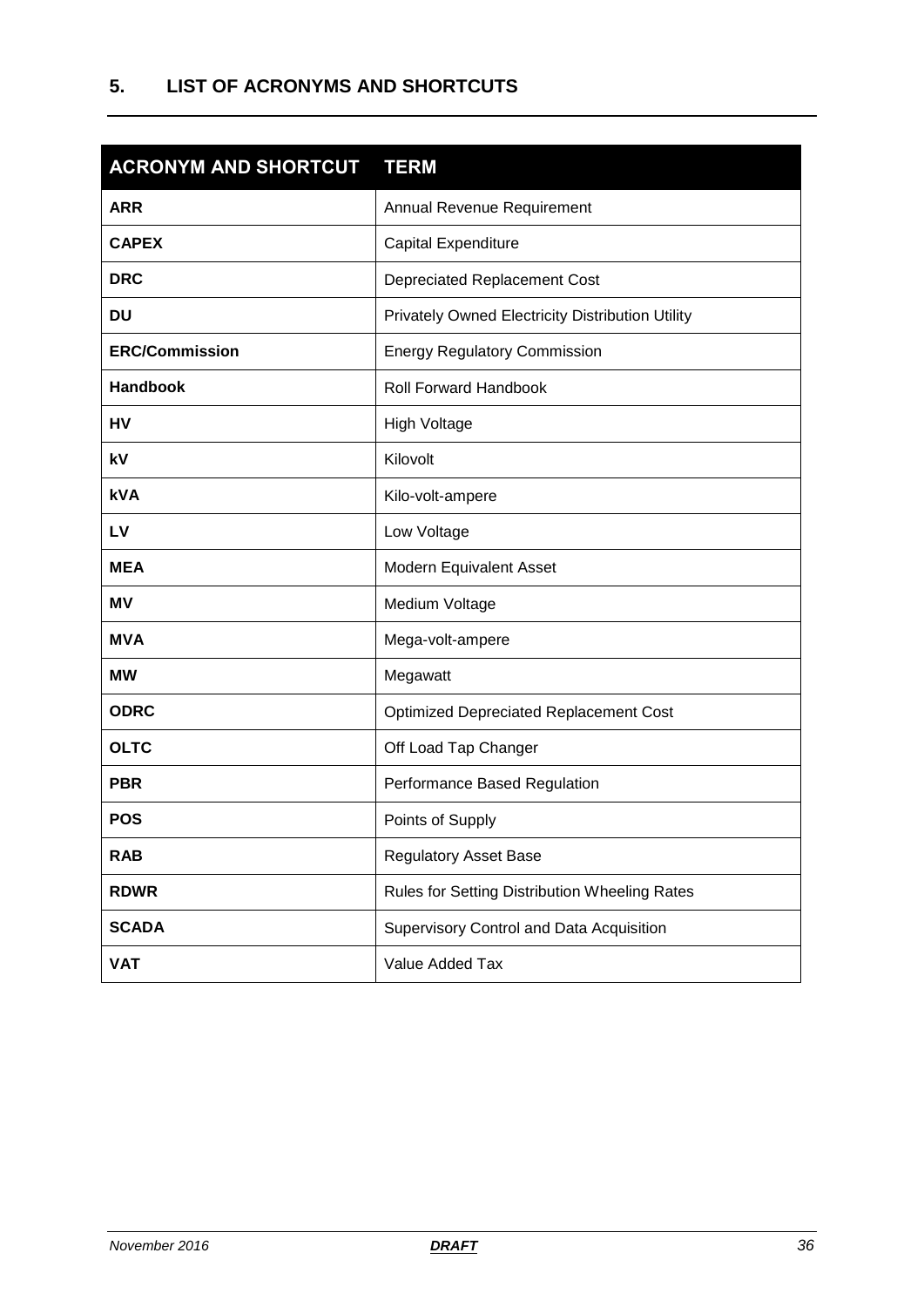### **APPENDIX A: ROLL FORWARD TEMPLATE SAMPLES**

<span id="page-36-0"></span>

| All values must be provided as                                                                           | Thousands                                                                              |                                              |                                                          |                                                        |                                                       |
|----------------------------------------------------------------------------------------------------------|----------------------------------------------------------------------------------------|----------------------------------------------|----------------------------------------------------------|--------------------------------------------------------|-------------------------------------------------------|
| Please complete areas identified as                                                                      |                                                                                        |                                              |                                                          |                                                        |                                                       |
| <b>Asset Categories</b>                                                                                  | <b>Opening Asset Value</b><br>(Approved Closing RAB for<br>previous Regulatory Period) | Weighted<br>Average<br><b>Remaining Life</b> | <b>Weighted Average</b><br><b>Standard Asset</b><br>Life | Actual<br><b>Nominal</b><br><b>Capex Final</b><br>Year | Forecast<br><b>Nominal Capex</b><br><b>Final Year</b> |
| <b>Regulated Distribution Services Assets</b>                                                            |                                                                                        |                                              |                                                          |                                                        |                                                       |
| 1. Distribution Services                                                                                 |                                                                                        |                                              |                                                          |                                                        |                                                       |
| a. Land and Land Rights (dedicated to distribution purposes)                                             |                                                                                        |                                              |                                                          |                                                        |                                                       |
| b. Structures and Improvements (dedicated to distribution purposes)                                      |                                                                                        |                                              |                                                          |                                                        |                                                       |
| c. Substation Equipment                                                                                  |                                                                                        |                                              |                                                          |                                                        |                                                       |
| - Power Transformers                                                                                     |                                                                                        |                                              |                                                          |                                                        |                                                       |
| - Switchgear                                                                                             |                                                                                        |                                              |                                                          |                                                        |                                                       |
| - Protective Equipment                                                                                   |                                                                                        |                                              |                                                          |                                                        |                                                       |
| - Metering and Control Equipment                                                                         |                                                                                        |                                              |                                                          |                                                        |                                                       |
| - Communications Equipment                                                                               |                                                                                        |                                              |                                                          |                                                        |                                                       |
| - Other Station Equipment                                                                                |                                                                                        |                                              |                                                          |                                                        |                                                       |
| d. Poles. Towers and Fixtures                                                                            |                                                                                        |                                              |                                                          |                                                        |                                                       |
| e. Overhead Conductors and Devices                                                                       |                                                                                        |                                              |                                                          |                                                        |                                                       |
| f. Underground Conduits                                                                                  |                                                                                        |                                              |                                                          |                                                        |                                                       |
| g. Underground Conductors and Devices                                                                    |                                                                                        |                                              |                                                          |                                                        |                                                       |
| h. Distribution Transformers                                                                             |                                                                                        |                                              |                                                          |                                                        |                                                       |
| i. Power Conditioning Equipment                                                                          |                                                                                        |                                              |                                                          |                                                        |                                                       |
| j. Meters, Metering Instruments & Metering Transformers (dedicated to distribution purposes)             |                                                                                        |                                              |                                                          |                                                        |                                                       |
| k. Information Technology Equipment (dedicated to distribution purposes)                                 |                                                                                        |                                              |                                                          |                                                        |                                                       |
| I. Regulated Entity Property on Consumers' Premises (not forming part of Distribution Connection Assets) |                                                                                        |                                              |                                                          |                                                        |                                                       |
| m. Street Lights and Signal Systems                                                                      |                                                                                        |                                              |                                                          |                                                        |                                                       |
| n. Submarine Cables                                                                                      |                                                                                        |                                              |                                                          |                                                        |                                                       |
| 2. General Plant (Non-network Assets)                                                                    |                                                                                        |                                              |                                                          |                                                        |                                                       |
| a. Land and Land Rights (non-network related)                                                            |                                                                                        |                                              |                                                          |                                                        |                                                       |
| b. Structures and Improvements (non-network related)                                                     |                                                                                        |                                              |                                                          |                                                        |                                                       |
| c. Office Furniture and Equipment                                                                        |                                                                                        |                                              |                                                          |                                                        |                                                       |
| d. Transportation Equipment                                                                              |                                                                                        |                                              |                                                          |                                                        |                                                       |
| e. Stores Equipment                                                                                      |                                                                                        |                                              |                                                          |                                                        |                                                       |
| f. Tools, Shop and Garage Equipment                                                                      |                                                                                        |                                              |                                                          |                                                        |                                                       |
| g. Laboratory Equipment                                                                                  |                                                                                        |                                              |                                                          |                                                        |                                                       |
| h. Information Systems Equipment (non-network related)                                                   |                                                                                        |                                              |                                                          |                                                        |                                                       |
| i. Power-operated Equipment                                                                              |                                                                                        |                                              |                                                          |                                                        |                                                       |
| j. Communication Plant and Equipment                                                                     |                                                                                        |                                              |                                                          |                                                        |                                                       |
| k. Miscellaneous Equipment                                                                               |                                                                                        |                                              |                                                          |                                                        |                                                       |
| 3. Materials and Supplines, including spares                                                             |                                                                                        |                                              |                                                          |                                                        |                                                       |
| 4. Transferred Sub-transmission Assets                                                                   |                                                                                        |                                              |                                                          |                                                        |                                                       |
| <b>Distribution Connection Services Assets</b>                                                           |                                                                                        |                                              |                                                          |                                                        |                                                       |
| 1. Distribution Services                                                                                 |                                                                                        |                                              |                                                          |                                                        |                                                       |
| a. Poles, Towers and Fixtures                                                                            |                                                                                        |                                              |                                                          |                                                        |                                                       |
| b. Overhead Conductors and Devices                                                                       |                                                                                        |                                              |                                                          |                                                        |                                                       |
| c. Underground Conduits                                                                                  |                                                                                        |                                              |                                                          |                                                        |                                                       |
| d. Underground Conductors and Devices                                                                    |                                                                                        |                                              |                                                          |                                                        |                                                       |
| e. Distribution Transformers                                                                             |                                                                                        |                                              |                                                          |                                                        |                                                       |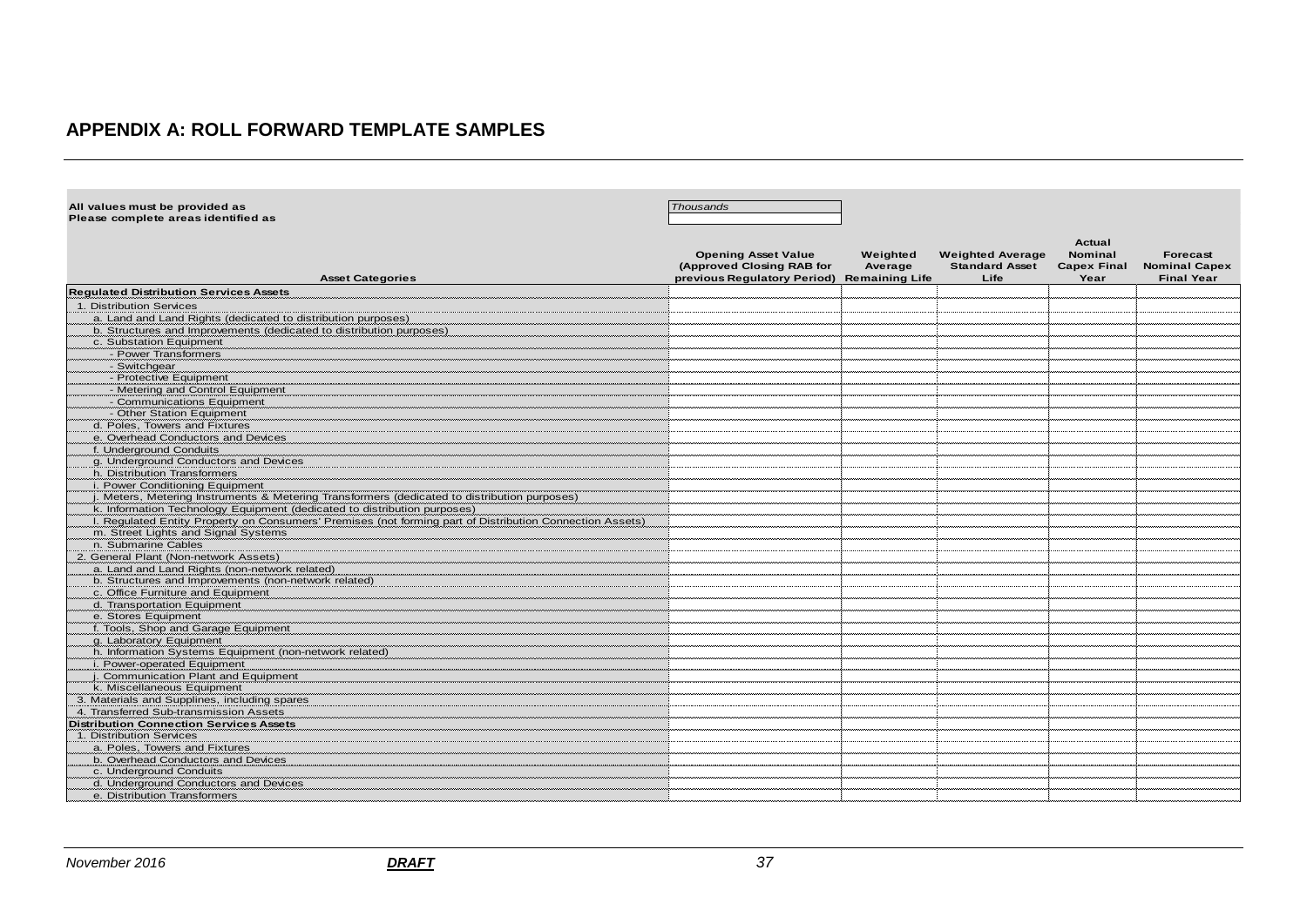#### **All values must be provided as** *Thousands*

#### **Please complete areas identified as**

**Year 1 refers to the first year after the previous Regulatory Period**

|                                                                                                          | Newly Adjusted Opening RAB for<br>the first regulatory year of the<br>current Regulatory Period | <b>Optimization Adjustment</b><br>for current Regulatory | Year 1           | Year 2<br>Actual Nominal Asset Actual Nominal Asset | Year <sub>3</sub><br><b>Actual Nominal Asset</b> | Year 4<br><b>Actual Nominal Asset</b> |
|----------------------------------------------------------------------------------------------------------|-------------------------------------------------------------------------------------------------|----------------------------------------------------------|------------------|-----------------------------------------------------|--------------------------------------------------|---------------------------------------|
| <b>Asset Categories</b>                                                                                  | (refer Opening RAB sheet)                                                                       | Period                                                   | <b>Additions</b> | <b>Additions</b>                                    | <b>Additions</b>                                 | <b>Additions</b>                      |
| <b>Regulated Distribution Services Assets</b>                                                            |                                                                                                 |                                                          |                  |                                                     |                                                  |                                       |
| 1. Distribution Services                                                                                 |                                                                                                 |                                                          |                  |                                                     |                                                  |                                       |
| a. Land and Land Rights (dedicated to distribution purposes)                                             |                                                                                                 |                                                          |                  |                                                     |                                                  |                                       |
| b. Structures and Improvements (dedicated to distribution purposes)                                      |                                                                                                 |                                                          |                  |                                                     |                                                  |                                       |
| c. Substation Equipment                                                                                  |                                                                                                 |                                                          |                  |                                                     |                                                  |                                       |
| - Power Transformers                                                                                     |                                                                                                 |                                                          |                  |                                                     |                                                  |                                       |
| - Switchgear                                                                                             |                                                                                                 |                                                          |                  |                                                     |                                                  |                                       |
| - Protective Equipment                                                                                   |                                                                                                 |                                                          |                  |                                                     |                                                  |                                       |
| - Metering and Control Equipment                                                                         |                                                                                                 |                                                          |                  |                                                     |                                                  |                                       |
| - Communications Equipment                                                                               |                                                                                                 |                                                          |                  |                                                     |                                                  |                                       |
| - Other Station Equipment                                                                                |                                                                                                 |                                                          |                  |                                                     |                                                  |                                       |
| d. Poles. Towers and Fixtures                                                                            |                                                                                                 |                                                          |                  |                                                     |                                                  |                                       |
| e. Overhead Conductors and Devices                                                                       |                                                                                                 |                                                          |                  |                                                     |                                                  |                                       |
| f. Underground Conduits                                                                                  |                                                                                                 |                                                          |                  |                                                     |                                                  |                                       |
| g. Underground Conductors and Devices                                                                    |                                                                                                 |                                                          |                  |                                                     |                                                  |                                       |
| h. Distribution Transformers                                                                             |                                                                                                 |                                                          |                  |                                                     |                                                  |                                       |
| i. Power Conditioning Equipment                                                                          |                                                                                                 |                                                          |                  |                                                     |                                                  |                                       |
| j. Meters, Metering Instruments & Metering Transformers (dedicated to distribution purposes)             |                                                                                                 |                                                          |                  |                                                     |                                                  |                                       |
| k. Information Technology Equipment (dedicated to distribution purposes)                                 |                                                                                                 |                                                          |                  |                                                     |                                                  |                                       |
| I. Regulated Entity Property on Consumers' Premises (not forming part of Distribution Connection Assets) |                                                                                                 |                                                          |                  |                                                     |                                                  |                                       |
| m. Street Lights and Signal Systems                                                                      |                                                                                                 |                                                          |                  |                                                     |                                                  |                                       |
| n. Submarine Cables                                                                                      |                                                                                                 |                                                          |                  |                                                     |                                                  |                                       |
| 2. General Plant (Non-network Assets)                                                                    |                                                                                                 |                                                          |                  |                                                     |                                                  |                                       |
| a. Land and Land Rights (non-network related)                                                            |                                                                                                 |                                                          |                  |                                                     |                                                  |                                       |
| b. Structures and Improvements (non-network related)                                                     |                                                                                                 |                                                          |                  |                                                     |                                                  |                                       |
| c. Office Furniture and Equipment                                                                        |                                                                                                 |                                                          |                  |                                                     |                                                  |                                       |
| d. Transportation Equipment                                                                              |                                                                                                 |                                                          |                  |                                                     |                                                  |                                       |
| e. Stores Equipment                                                                                      |                                                                                                 |                                                          |                  |                                                     |                                                  |                                       |
| f. Tools, Shop and Garage Equipment                                                                      |                                                                                                 |                                                          |                  |                                                     |                                                  |                                       |
| g. Laboratory Equipment                                                                                  |                                                                                                 |                                                          |                  |                                                     |                                                  |                                       |
| h. Information Systems Equipment (non-network related)                                                   |                                                                                                 |                                                          |                  |                                                     |                                                  |                                       |
| i. Power-operated Equipment                                                                              |                                                                                                 |                                                          |                  |                                                     |                                                  |                                       |
| j. Communication Plant and Equipment                                                                     |                                                                                                 |                                                          |                  |                                                     |                                                  |                                       |
| k. Miscellaneous Equipment                                                                               |                                                                                                 |                                                          |                  |                                                     |                                                  |                                       |
| 3. Materials and Supplines, including spares                                                             |                                                                                                 |                                                          |                  |                                                     |                                                  |                                       |
| 4. Transferred Sub-transmission Assets                                                                   |                                                                                                 |                                                          |                  |                                                     |                                                  |                                       |
| <b>Distribution Connection Services Assets</b>                                                           |                                                                                                 |                                                          |                  |                                                     |                                                  |                                       |
| 1. Distribution Services                                                                                 |                                                                                                 |                                                          |                  |                                                     |                                                  |                                       |
| a. Poles. Towers and Fixtures                                                                            |                                                                                                 |                                                          |                  |                                                     |                                                  |                                       |
| b. Overhead Conductors and Devices                                                                       |                                                                                                 |                                                          |                  |                                                     |                                                  |                                       |
| c. Underground Conduits                                                                                  |                                                                                                 |                                                          |                  |                                                     |                                                  |                                       |
| d. Underground Conductors and Devices                                                                    |                                                                                                 |                                                          |                  |                                                     |                                                  |                                       |
| e. Distribution Transformers                                                                             |                                                                                                 |                                                          |                  |                                                     |                                                  |                                       |
| f. Information Technology Equipment (dedicated to Distribution Connection Services)                      |                                                                                                 |                                                          |                  |                                                     |                                                  |                                       |
| 2. General Plant (Non-network Assets)                                                                    |                                                                                                 |                                                          |                  |                                                     |                                                  |                                       |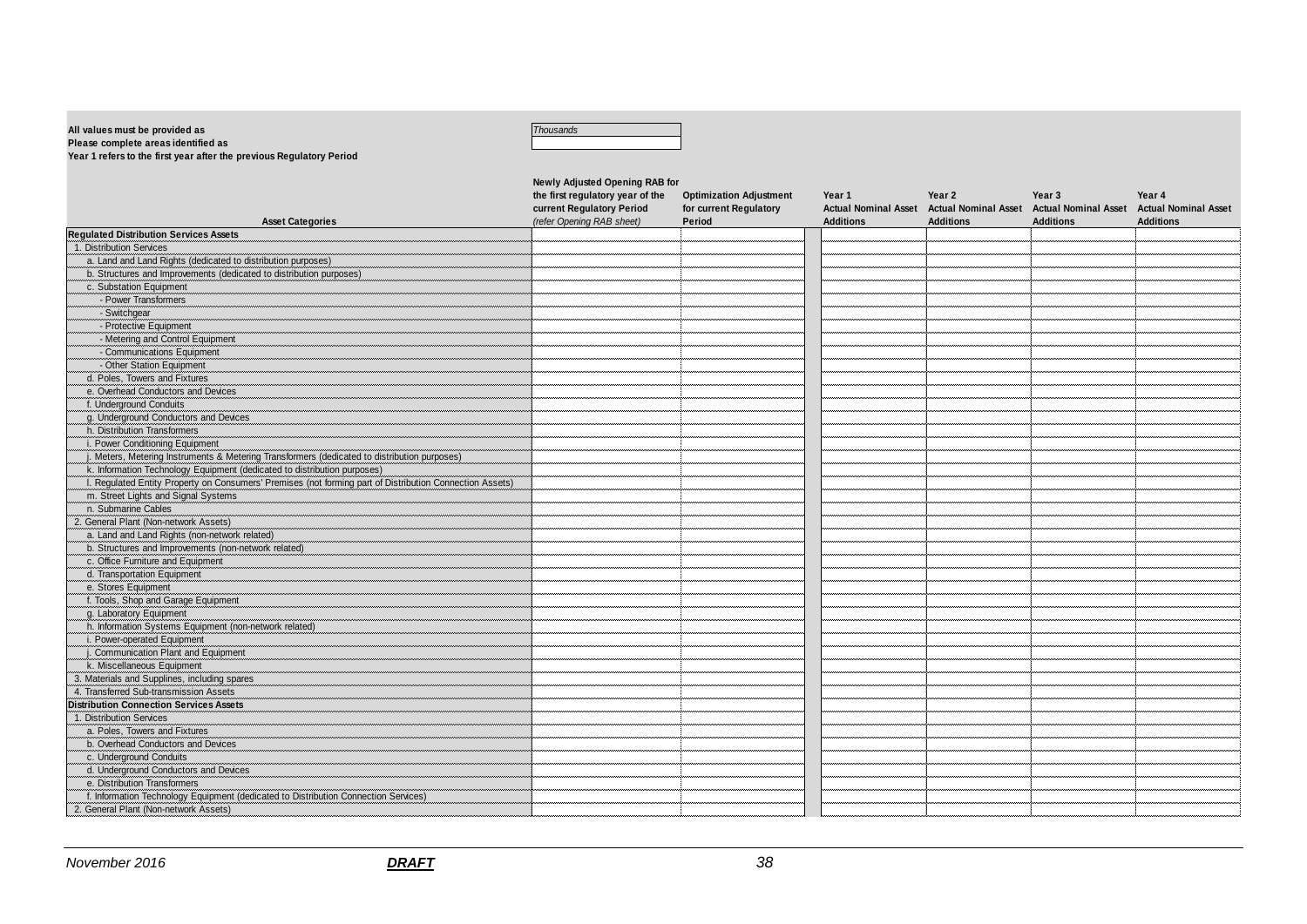### <span id="page-38-0"></span>**B.1 Introduction**

The optimization of a DU's assets shall be undertaken in accordance with the requirements of Section 4. The general approach is to systematically test (i) the network configuration, (ii) the network capacity/voltage and (iii) the network engineering against the DU's disclosed quality of supply criteria. The network is adjusted in an incremental fashion in situations where it is found that a more cost-efficient design will meet the pre-determined criteria. This section describes the **minimum tests** that shall be applied in all cases in order to optimize a DU's network in accordance with the requirements of this Handbook.

Note that the intent is to arrive at the most cost effective DU supply network that meets with (i) the DUs quality of supply and (ii) the forecast electrical demand for the allowed planning period, within the boundaries of the optimization method.

### **Optimization of the DU's Network Configuration**

| <b>Points of Supply and Delivery Point Substations</b><br>B.2 |                                                                                                                                                                                                                                                                                                                                                                                                                                                                                                                                                                                                                                                                                                                                                                                                                                                                                                                                                                                                                                                                                             |  |  |
|---------------------------------------------------------------|---------------------------------------------------------------------------------------------------------------------------------------------------------------------------------------------------------------------------------------------------------------------------------------------------------------------------------------------------------------------------------------------------------------------------------------------------------------------------------------------------------------------------------------------------------------------------------------------------------------------------------------------------------------------------------------------------------------------------------------------------------------------------------------------------------------------------------------------------------------------------------------------------------------------------------------------------------------------------------------------------------------------------------------------------------------------------------------------|--|--|
| $I$ ssue $(a)$ :                                              | Whether all the existing points of supply (POS) and delivery point substations<br>are required, given the allowed quality of supply criteria.                                                                                                                                                                                                                                                                                                                                                                                                                                                                                                                                                                                                                                                                                                                                                                                                                                                                                                                                               |  |  |
| Approach:                                                     | The location and supply voltage for the existing POS and delivery point<br>substations may be considered fixed. All POS shall be tested to determine<br>whether a more cost-efficient DU network would result if the POS were<br>eliminated and the load supplied from adjacent POS. If possible, the POS<br>shall be optimized out and replaced with a notional and more cost-efficient<br>DU network. For example, an existing DU network is supplied via 4 x 69kV<br>lines emanating from two POS. The network loading levels are light and there<br>is little prospect of significant future load growth within the allowed planning<br>periods outlined in Section 4.3.4. The existing and future electrical load can<br>be comfortably supplied using a more economic arrangement, involving only<br>2 x 69kV lines emanating from one POS, which still meets with the DU's<br>disclosed quality of supply criteria. The other 2 x 69kV lines (and any<br>associated Delivery Point Substation termination equipment, land and<br>easements owned by the DU) should be optimized out. |  |  |
| <b>B.3</b><br><b>Sub-transmission (HV) Circuits</b>           |                                                                                                                                                                                                                                                                                                                                                                                                                                                                                                                                                                                                                                                                                                                                                                                                                                                                                                                                                                                                                                                                                             |  |  |
| $I$ ssue $(a)$ :                                              | Whether the number of sub-transmission lines/cables exceeds the number<br>required given the DU's quality of supply criteria and the forecast future load<br>growth within the allowed planning period.                                                                                                                                                                                                                                                                                                                                                                                                                                                                                                                                                                                                                                                                                                                                                                                                                                                                                     |  |  |
| Approach:                                                     | The route of each line/cable may be considered fixed. Assess the required<br>number of sub-transmission lines/cables in relation to the allowed quality of<br>supply criteria and future load growth within the allowed planning period.<br>Optimize out those lines/cables that are not required. For example, an<br>existing DU's sub-transmission network is supplied from a single delivery<br>point substation via 3 x 69kV lines. Given the projected loading levels (over<br>the entire planning period) the existing DU network is afforded with (N-2)                                                                                                                                                                                                                                                                                                                                                                                                                                                                                                                              |  |  |

security, whilst the DU's quality of supply criteria indicates only (N-1) security

<sup>&</sup>lt;sup>30</sup> "Valuation Handbook for Optimized Depreciated Replacement Cost Valuation of System Fixed Assets of Privately Owned Distribution Utilities Operating Under Performance-Based Regulation (Third Regulatory Period)", Energy Regulatory Commission, July 2010.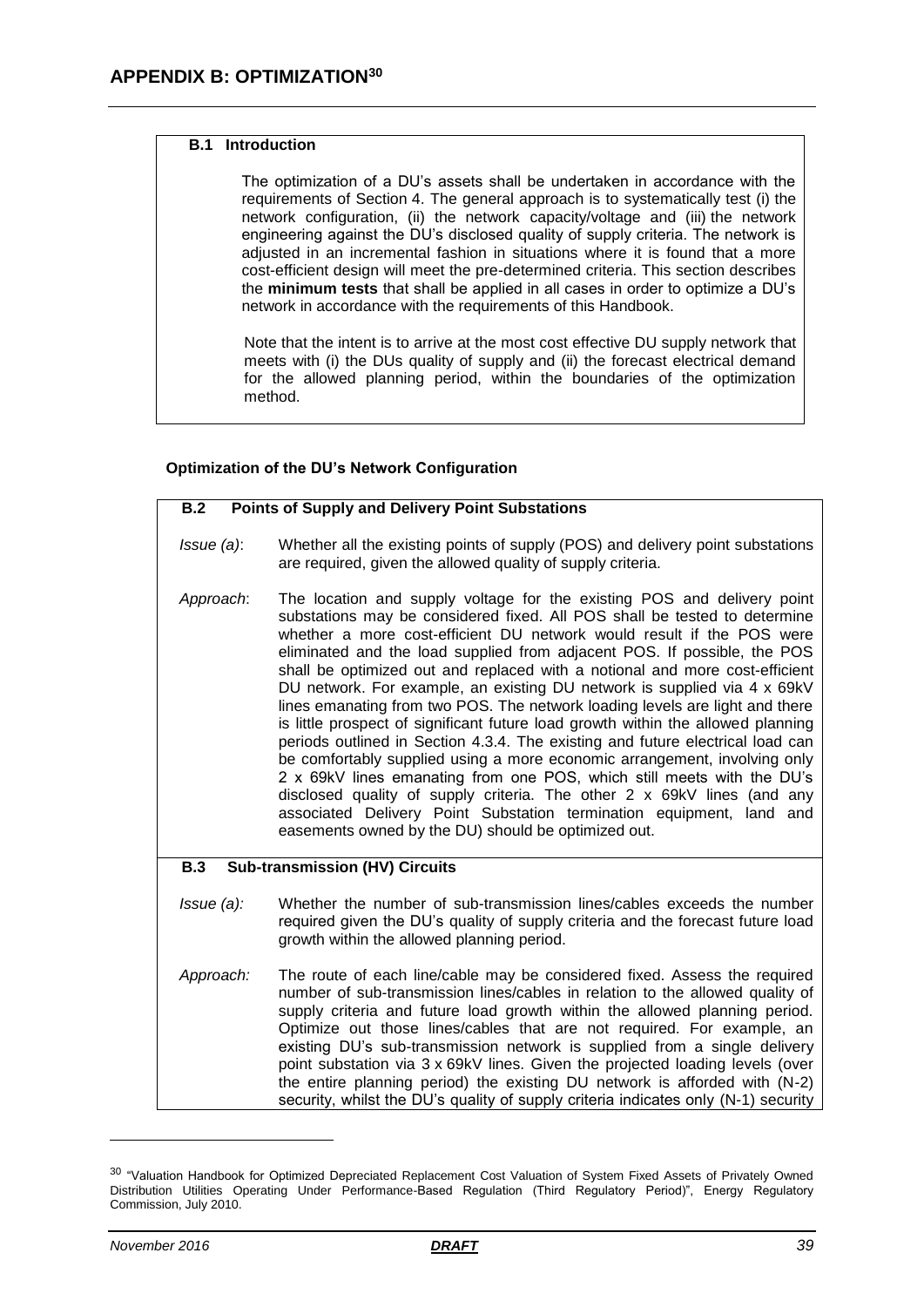is required. One of the 69kV lines, together with any associated delivery point substation termination equipment, land and easements owned by the DU should be optimized out and the other two 69kV lines should be considered for optimization down to a lower conductor size. In extreme cases it may be necessary to consider supplying consumer demand at a lower operating voltage whilst still meeting with the DU's quality of supply criteria. The notional/optimized network should be based on an achievable and acceptable network design.

#### **B.4 Distribution Substations**

- *Issue (a):* Whether the number of distribution substations exceeds that which is required to meet the DU's quality of supply criteria and projected future load growth within the allowed planning period.
- *Approach:* The location of all distribution substations may be considered fixed. Each substation shall be tested to determine whether a more cost-efficient network would result if distribution substations (and their associated supply/tie-lines) were eliminated whilst still meeting with the DU's quality of supply criteria. Network Assets that are not required should be optimized out. For example, a DU's network includes a 69/23kV substation that was built to supply a factory that has closed down. With the loss of the factory the substation has been reconfigured to supply the surrounding 23kV distribution network, but is still lightly loaded. If the 69/23kV substation is removed from service and the 23kV network reconfigured the adjacent 69/23kV substations can comfortably supply the network demand whilst still meeting with the DU's allowed quality of supply criteria. The 69/23kV substation should be optimized out. Again the notional/optimized network should be based on an achievable and acceptable network design. In this situation it may also be necessary to optimize out the sub-transmission circuits supplying the substation in accordance with B.3 above.
- *Issue (a):* Whether the busbar/switchboard arrangements and configurations are required to meet the DU's quality of supply criteria and projected future load growth within the allowed planning period.
- *Approach:* Consider whether double bus and/or double breaker arrangements should be optimized to breaker-and-a-half or single-bus arrangements. In those locations where the redundancy associated with dual busbar/switchboard arrangement is not required optimize out the duplication.

### **B.5 Primary (MV) Distribution Circuits**

- *Issue (a):* Whether the number of primary distribution lines/cables exceeds the number required given the DU's quality of supply criteria and the forecast future load growth within the allowed planning period.
- *Approach:* The route of each line/cable may be considered fixed. Assess the number of primary distribution lines/cables in relation to the allowed quality of supply criteria and future load growth within the allowed planning period. Optimize out those lines/cables that are not required. For example, a DU's network contains a 13.8kV feeder that consists of a lightly loaded line that traverses from one distribution substation to another distribution substation. The feeder/line follows a path that contains other 13.8kV lines and it would be possible to transfer the distribution/line transformers (loads) from the lightly loaded feeder to other lines without exceeding the DU's security criteria (given the load forecast for the allowed planning period). The lightly loaded feeder should be optimized out based on an achievable and acceptable network design.

Another example would be a primary distribution feeder built to supply a large industrial load that has been shut down and over subsequent years a small number of distribution transformers have been connected to the feeder. If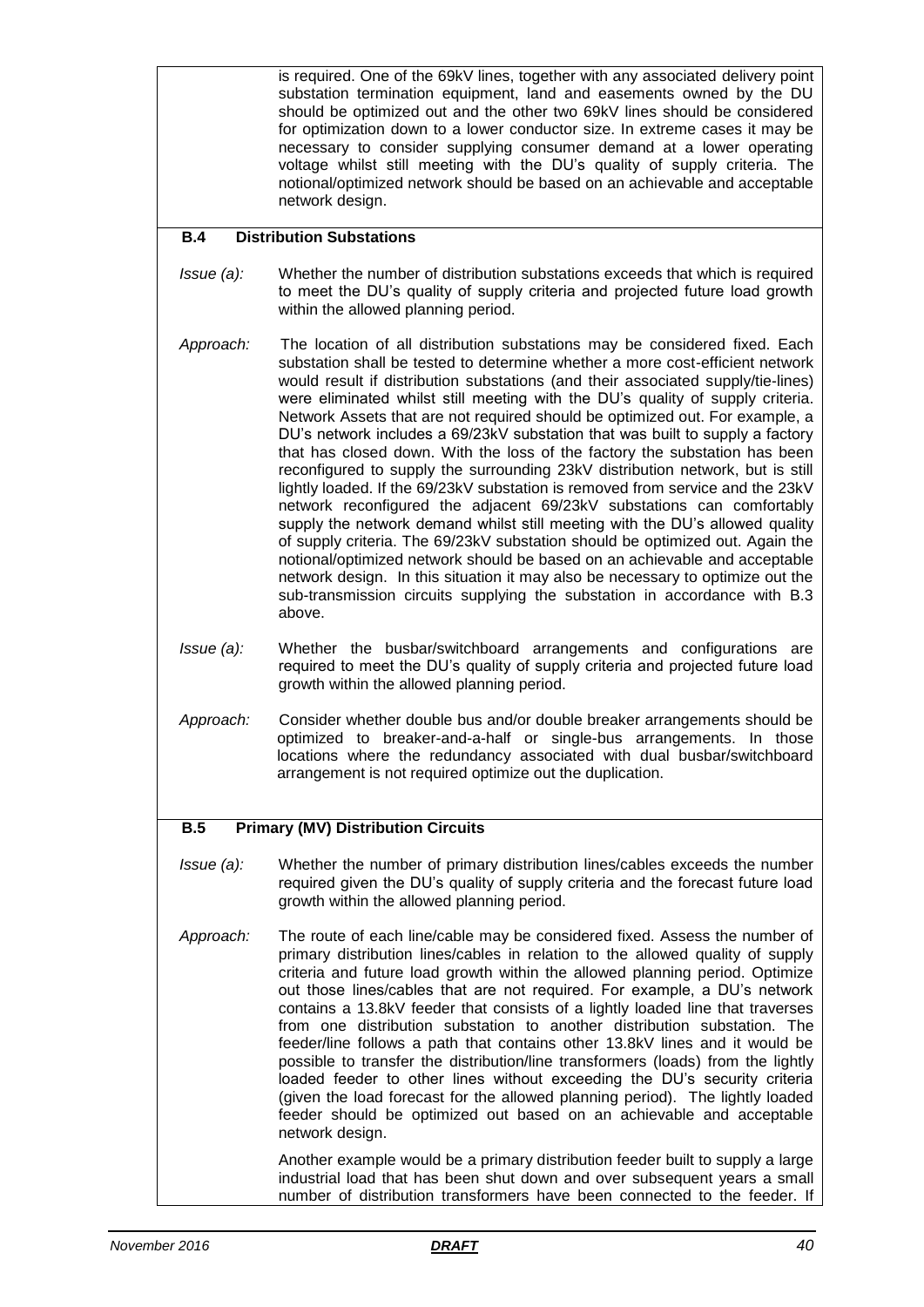these distribution transformers could be more cost-effectively supplied by short spurs connected to a neighbouring feeder then the feeder in question (and its associated circuit breaker) should be optimized out and the affected line transformers assumed to be connected to the neighbouring feeder. The value of the short notional spur lines to the Distribution Transformers should be included in the optimized RAB.

- *Issue (b):* Whether three-phase primary distribution lines are required.
- *Approach:* Where an existing distribution line or a part of it is less than three-phase construction, the line shall be valued accordingly. Three phase primary distribution lateral lines that are in remote/rural areas where consumers have no requirement for three-phase supply shall be optimized to single-phase two wire lines provided the optimization meets with the DU's quality of supply criteria with a two wire arrangement. If significant numbers of three-phase laterals exist which could be optimized to single-phase the optimization can be undertaken by sample (i.e. examining a typical network section and determining the percentage of lines for optimization from three-phase to single-phase). This optimization percentage would then be applied across all the relevant part of the network.

### **Optimization of the Capacity/Voltage of Elements in the DU's Network**

| <b>B.6</b>       | <b>Delivery Point Substations</b>                                                                                                                                                                                                                                                                                                                                                                                                                                                                                                                                                                                                                                                                                                                                                                                                                                                                                                                                                                                                                                                                                                       |
|------------------|-----------------------------------------------------------------------------------------------------------------------------------------------------------------------------------------------------------------------------------------------------------------------------------------------------------------------------------------------------------------------------------------------------------------------------------------------------------------------------------------------------------------------------------------------------------------------------------------------------------------------------------------------------------------------------------------------------------------------------------------------------------------------------------------------------------------------------------------------------------------------------------------------------------------------------------------------------------------------------------------------------------------------------------------------------------------------------------------------------------------------------------------|
| $l$ ssue $(a)$ : | Whether all the equipment located at the delivery point substations is<br>required, given the allowed quality of supply criteria.                                                                                                                                                                                                                                                                                                                                                                                                                                                                                                                                                                                                                                                                                                                                                                                                                                                                                                                                                                                                       |
| Approach:        | Optimize the size of the equipment used, including transformers, to the lowest<br>standard rating that meets the accepted quality of supply criteria coupled with<br>the projected future load growth for the relevant planning period.                                                                                                                                                                                                                                                                                                                                                                                                                                                                                                                                                                                                                                                                                                                                                                                                                                                                                                 |
| <b>B.7</b>       | Sub-transmission (HV) Lines and Cables                                                                                                                                                                                                                                                                                                                                                                                                                                                                                                                                                                                                                                                                                                                                                                                                                                                                                                                                                                                                                                                                                                  |
| Issue (a):       | Conductor and cable size and voltage.                                                                                                                                                                                                                                                                                                                                                                                                                                                                                                                                                                                                                                                                                                                                                                                                                                                                                                                                                                                                                                                                                                   |
| Approach:        | Determine the required capacity and/or voltage of the line/cable given the<br>allowed quality of supply criteria and the predicted load growth within the<br>allowed planning period. Optimize down the size/voltage of the conductor or<br>cable to the most cost-efficient standard size/voltage whilst still meeting with<br>the allowed quality of supply criteria. If possible use the short-term line/cable<br>ratings as appropriate. For example, a remote urban area is supplied via a<br>138/23kV substation which in turn is supplied via a single circuit 138kV line<br>from a Delivery Point Substation that has both 138kV and 69kV assets. The<br>138kV supply line well exceeds that required to supply the projected urban<br>area load within the planning period. It would be possible to supply the<br>projected load whilst still meeting the allowed quality of supply criteria using a<br>more economic 69kV single circuit line and associated 69/23kV substation.<br>For valuation purposes the existing supply network should be optimized down<br>to a notional 69kV line coupled with a 69/23kV substation. |
| Issue (b):       | Whether underground cables are justified.                                                                                                                                                                                                                                                                                                                                                                                                                                                                                                                                                                                                                                                                                                                                                                                                                                                                                                                                                                                                                                                                                               |
| Approach:        | Review the existing underground sub-transmission to determine whether<br>underground reticulation is justified.                                                                                                                                                                                                                                                                                                                                                                                                                                                                                                                                                                                                                                                                                                                                                                                                                                                                                                                                                                                                                         |
|                  | Possible justifications for undergrounding include:<br>i. local authority planning criteria prohibit the construction of new<br>overhead circuits;                                                                                                                                                                                                                                                                                                                                                                                                                                                                                                                                                                                                                                                                                                                                                                                                                                                                                                                                                                                      |
|                  |                                                                                                                                                                                                                                                                                                                                                                                                                                                                                                                                                                                                                                                                                                                                                                                                                                                                                                                                                                                                                                                                                                                                         |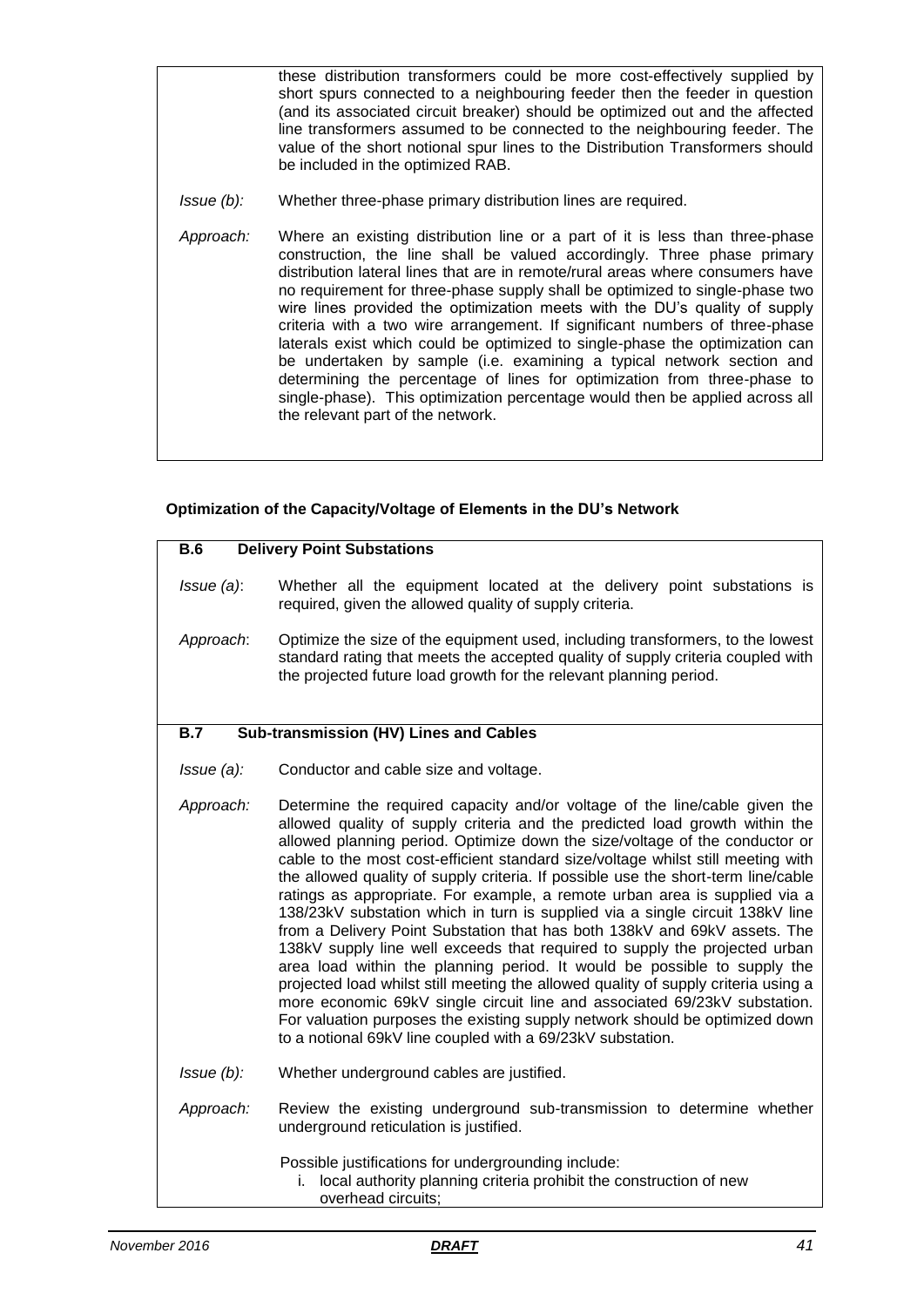|                  | ii. the use of underground cable is the most cost-efficient means of<br>achieving the disclosed quality of supply criteria;<br>iii. economic analysis shows that underground cable is the most cost-<br>efficient method of providing the required network service;<br>iv. consultation with customers affected (including those affected by having<br>to pay higher electricity distribution prices) has demonstrated a<br>willingness to pay the additional cost of the underground service; or<br>v. the existing underground cable was funded by a capital contribution<br>equal to, as a minimum, the difference in the capital cost of overhead<br>and underground circuits.<br>If suitable justification for the existing underground cables cannot be provided<br>then optimize the underground circuits to overhead. The justification for<br>retaining underground cable in the optimized network shall be described in<br>general terms in the Independent Expert's Report.                                                                          |
|------------------|-----------------------------------------------------------------------------------------------------------------------------------------------------------------------------------------------------------------------------------------------------------------------------------------------------------------------------------------------------------------------------------------------------------------------------------------------------------------------------------------------------------------------------------------------------------------------------------------------------------------------------------------------------------------------------------------------------------------------------------------------------------------------------------------------------------------------------------------------------------------------------------------------------------------------------------------------------------------------------------------------------------------------------------------------------------------|
| <b>B.8</b>       | <b>Distribution Substations</b>                                                                                                                                                                                                                                                                                                                                                                                                                                                                                                                                                                                                                                                                                                                                                                                                                                                                                                                                                                                                                                 |
| $l$ ssue $(a)$ : | Under-utilized equipment installed at substations.                                                                                                                                                                                                                                                                                                                                                                                                                                                                                                                                                                                                                                                                                                                                                                                                                                                                                                                                                                                                              |
| Approach:        | Optimize the size of the equipment used, including transformers, to the lowest<br>standard rating that meets the accepted quality of supply criteria coupled with<br>the projected future load growth for the accepted planning period. For<br>example, a Distribution Substation is equipped with a single 40MVA<br>transformer, whilst the peak projected demand over the planning period is<br>18MVA. The use of a 20MVA unit would meet with the DU's quality of supply<br>criteria, and the DU has 20MVA units installed in other substations. The<br>40MVA transformer should be optimized down to 20MVA.                                                                                                                                                                                                                                                                                                                                                                                                                                                 |
| $l$ ssue $(b)$ : | Over-rated equipment installed at substations.                                                                                                                                                                                                                                                                                                                                                                                                                                                                                                                                                                                                                                                                                                                                                                                                                                                                                                                                                                                                                  |
| Approach:        | Optimize the nominal and fault ratings of the equipment used in substations to<br>the lowest standard rating that meets the accepted quality of supply criteria<br>coupled with the projected future load growth and network developments over<br>the accepted planning period. For example, a substation is equipped with<br>40kA fault rated equipment and the fault level is projected to increase only<br>marginally within the accepted planning period. The DU widely uses 18kA<br>fault rated equipment and it would be adequate for the planning period. The<br>relevant substation should be optimized down to 18kA fault rated MEA.                                                                                                                                                                                                                                                                                                                                                                                                                   |
| <b>B.9</b>       | <b>Primary Distribution (MV) Lines and Cables</b>                                                                                                                                                                                                                                                                                                                                                                                                                                                                                                                                                                                                                                                                                                                                                                                                                                                                                                                                                                                                               |
| $I$ ssue $(a)$ : | Conductor and cable size and voltage.                                                                                                                                                                                                                                                                                                                                                                                                                                                                                                                                                                                                                                                                                                                                                                                                                                                                                                                                                                                                                           |
| Approach:        | Determine the required capacity and/or voltage of the primary distribution                                                                                                                                                                                                                                                                                                                                                                                                                                                                                                                                                                                                                                                                                                                                                                                                                                                                                                                                                                                      |
|                  | lines/cables given the allowed quality of supply criteria and the predicted load<br>growth within the allowed planning period. Optimize down the size/voltage of<br>the conductor or cable to the most cost-efficient standard size/voltage whilst<br>still meeting with the allowed quality of supply criteria. If possible use the<br>short-term line/cable ratings as appropriate. For example, the primary<br>distribution feeders associated with a distribution substation are lightly loaded.<br>The distribution lines can be optimized to a lower conductor size (i.e. from<br>336MCM to 4/0) without breaching the DU's primary distribution line quality of<br>supply criteria (given the forecast demand for the allowed primary distribution<br>line planning period). The primary distribution lines should be optimized down<br>unless the higher capacity can be justified on the basis that it is required to<br>backup an adjacent Distribution Substation or primary distribution feeder in<br>the event of a contingency situation arising. |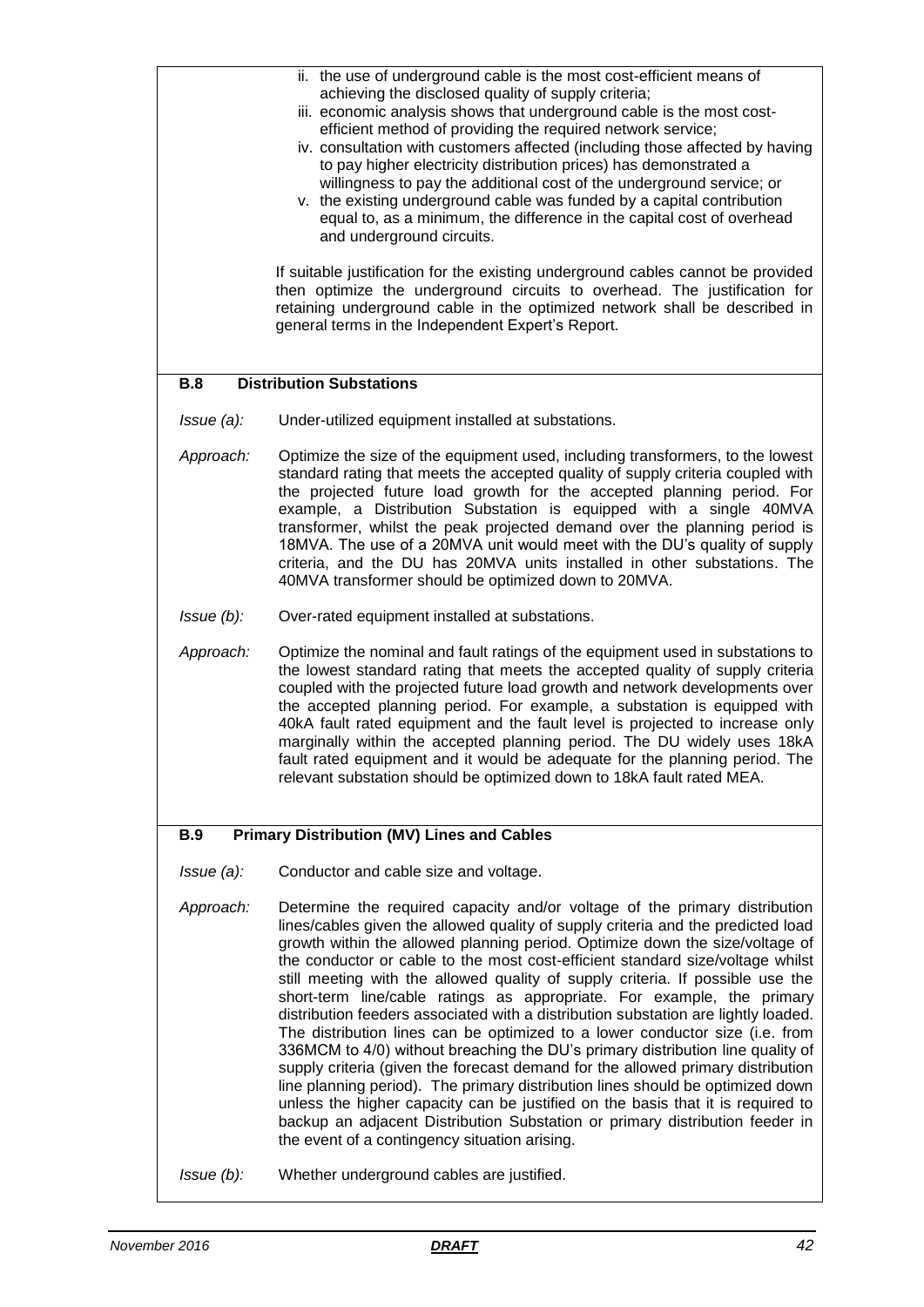| Approach:        | Review the existing underground primary distribution cables to determine<br>whether underground reticulation is justified.                                                                                                                                                                                                                                                                                                                                                                                                                                                                                                                                                                                                                                                                                                                                      |
|------------------|-----------------------------------------------------------------------------------------------------------------------------------------------------------------------------------------------------------------------------------------------------------------------------------------------------------------------------------------------------------------------------------------------------------------------------------------------------------------------------------------------------------------------------------------------------------------------------------------------------------------------------------------------------------------------------------------------------------------------------------------------------------------------------------------------------------------------------------------------------------------|
| $I$ ssue $(c)$ : | Possible justifications for undergrounding include:<br>local authority planning criteria prohibit the construction of<br>İ.<br>new overhead circuits;<br>ii.<br>the use of underground cable is the most cost-efficient means<br>of achieving the disclosed quality of supply criteria;<br>iii.<br>economic analysis shows that underground cable is the most<br>cost-efficient method of providing the required network<br>service;<br>consultation with customers affected (including those affected<br>iv.<br>by having to pay higher electricity distribution prices) has<br>demonstrated a willingness to pay the additional cost of the<br>underground service; or<br>health and safety reasons.<br>v.<br>If there is clear evidence that underground cables cannot be justified then<br>optimize them to overhead lines.<br>Underground cable trenching. |
| Approach:        | Optimize the trenching arrangement of existing underground cables. Cables<br>running close together, or on the same side of any road or street shall be<br>optimized to a single trench except where this would not meet the quality of<br>supply criteria. Derating factors applicable to cables run in a single trench<br>should be considered when making this assessment. If more than one<br>underground cable is laid in a trench, only the incremental cost of the<br>additional cable(s) may be included in the valuation.                                                                                                                                                                                                                                                                                                                              |
| $l$ ssue $(d)$ : | Overhead lines constructed along the same street.                                                                                                                                                                                                                                                                                                                                                                                                                                                                                                                                                                                                                                                                                                                                                                                                               |
| Approach:        | Optimize the overhead arrangement of existing overhead lines. Overhead<br>lines running close together, or on the same side of any road or street shall<br>be optimized to a double circuit or under-built line except where this would<br>meet with the quality of supply criteria. For under-built lines only the<br>incremental cost of the additional conductor and pole-top hardware may be<br>included in the valuation. For example, due to different construction timings a<br>new 23kV overhead line has been installed adjacent to an existing 23kV<br>overhead distribution line. The most economic configuration is a single pole<br>line supporting both 23kV circuits. The two existing lines should be optimized<br>to a notional double circuit 23kV line.                                                                                      |
| <b>B.10</b>      | Distribution Transformers (pole, kiosk, ground types)                                                                                                                                                                                                                                                                                                                                                                                                                                                                                                                                                                                                                                                                                                                                                                                                           |
| Issue:           | Utilization of transformer capacity.                                                                                                                                                                                                                                                                                                                                                                                                                                                                                                                                                                                                                                                                                                                                                                                                                            |
| Approach:        | Optimize out excess distribution transformer capacity so that the capacity<br>utilization is at a level judged to be efficient for the DU, given its load and<br>supply characteristics. If maximum demand information is available for<br>individual distribution transformers they should be individually optimized to<br>the lowest possible standard size, whilst considering the transformer's<br>projected demand for the allowed planning period. This approach should<br>be applied to all DU owned transformers supplying individual customers.<br>For those distribution transformers where individual maximum demands<br>are not available the optimization should be based on transformer capacity<br>utilization which is defined as follows:                                                                                                      |
|                  |                                                                                                                                                                                                                                                                                                                                                                                                                                                                                                                                                                                                                                                                                                                                                                                                                                                                 |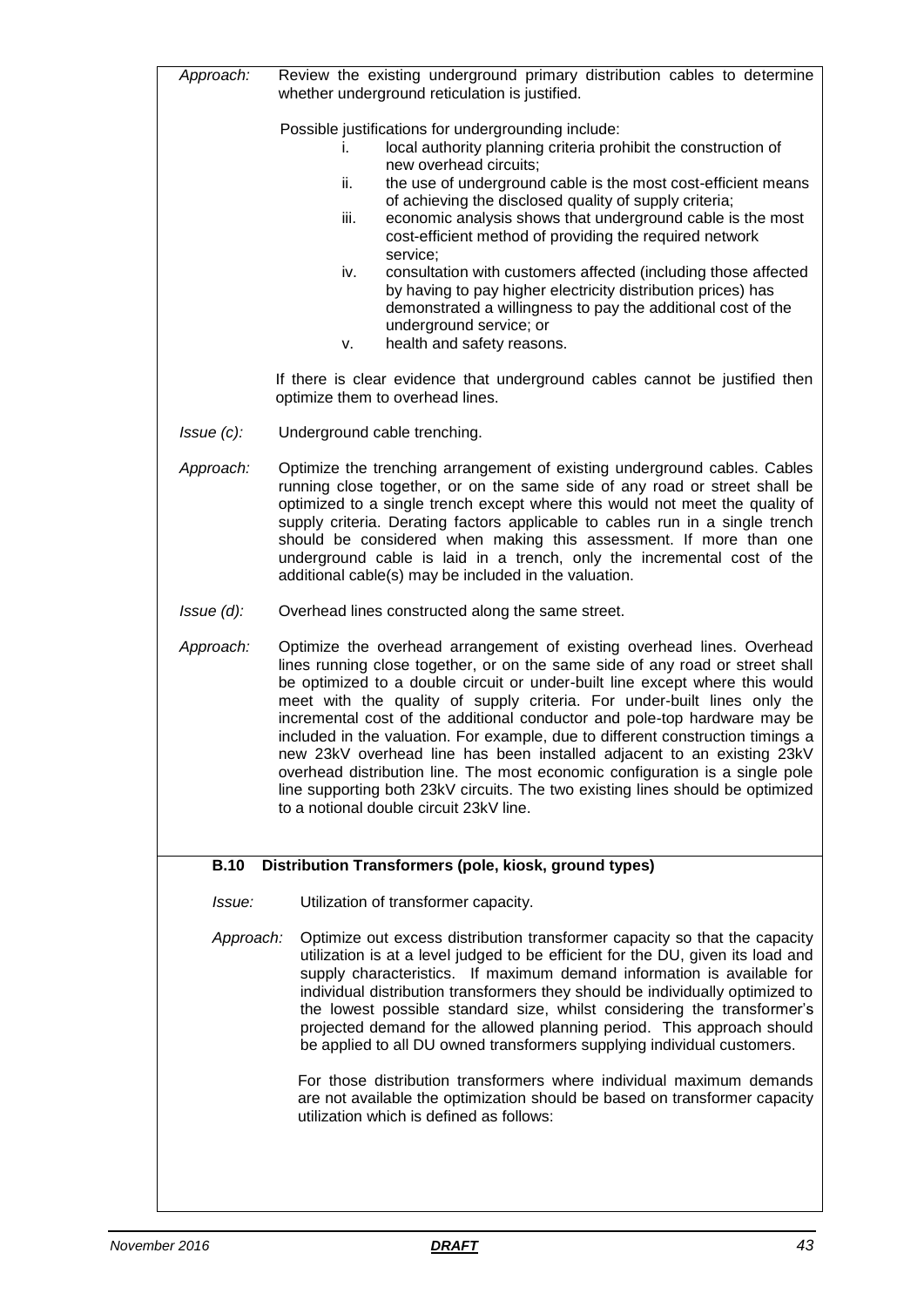|                  | Utilization $(\%) =$<br>Peak Demand (MVA) x 100<br><b>Total Distribution Transformer Capacity (MVA)</b>                                                                                                                                                                                                                                                                                                                                                                                                                                                                                                                                                                                                       |
|------------------|---------------------------------------------------------------------------------------------------------------------------------------------------------------------------------------------------------------------------------------------------------------------------------------------------------------------------------------------------------------------------------------------------------------------------------------------------------------------------------------------------------------------------------------------------------------------------------------------------------------------------------------------------------------------------------------------------------------|
|                  | If a DU's transformer utilization level is less than 30%, then distribution<br>transformer capacity should be optimized out such that the optimized<br>network has a distribution utilization level that is greater than 30%. Any<br>distribution transformer capacity adjustments that are made shall be<br>disclosed and the methodology used clearly explained in the Independent<br>Expert's Report. Transformer capacity that is optimized out shall be valued<br>at the average depreciated replacement cost (DRC) per kVA of the DU's<br>transformer equipment.                                                                                                                                        |
|                  | DUs may separate out segments of the network and apply the above<br>formula (i.e. distribution (MV) feeders). Again, if this approach is taken,<br>details shall be included in the optimization description included in the<br>Independent Expert's Report.                                                                                                                                                                                                                                                                                                                                                                                                                                                  |
|                  | When using the above formula care should be taken to:<br>separate out the capacity associated with privately owned<br>i.<br>distribution transformers;<br>ensure that the peak demand value used includes only the electrical<br>ii.<br>load which passes through the distribution transformers being<br>analyzed. The need to remove load that does not pass through the<br>distribution transformers may mean that the peak load used in the<br>analysis has to be estimated and details of the analysis used to<br>arrive at the peak load estimate should be included in the<br>Independent Expert's Report; and<br>iii. account for embedded generation that would reduce peak network<br>demand levels. |
| <b>B.11</b>      | <b>Secondary (LV) Distribution</b>                                                                                                                                                                                                                                                                                                                                                                                                                                                                                                                                                                                                                                                                            |
| $I$ ssue $(a)$ : | Whether secondary distribution underground cables are justified.                                                                                                                                                                                                                                                                                                                                                                                                                                                                                                                                                                                                                                              |
| Approach:        | Review existing underground secondary distribution (LV) cables to<br>determine whether undergrounding is justified. Possible justifications for<br>undergrounding include:<br>local authority planning criteria prohibit the construction of<br>L.<br>new overhead circuits;<br>ii.<br>the use of underground cable is the most cost-efficient means<br>of achieving the accepted quality of supply criteria;<br>iii.<br>economic analysis shows that underground cable is the most<br>cost-efficient method of providing the required network<br>service;<br>consultation with customers affected (including those affected<br>iv.                                                                           |
|                  | by having to pay higher electricity distribution prices) has<br>demonstrated a willingness to pay the additional cost of the<br>underground service; or<br>health and safety reasons.<br>v.<br>If there is clear evidence that underground cables cannot be justified then<br>optimize them to overhead lines.                                                                                                                                                                                                                                                                                                                                                                                                |
| $l$ ssue $(b)$ : | Underground primary distribution trenching.                                                                                                                                                                                                                                                                                                                                                                                                                                                                                                                                                                                                                                                                   |
| Approach:        | Optimize the trenching arrangement of existing underground cables.<br>Cables running close together, or on the same side of any road or street<br>shall be optimized to a single trench except where this would not meet the<br>accepted quality of supply criteria. Derating factors applicable to cables<br>run in a single trench should be considered when making this assessment.<br>If more than one underground cable is laid in a trench only the incremental<br>cost of the additional cable(s) may be included in the valuation.                                                                                                                                                                    |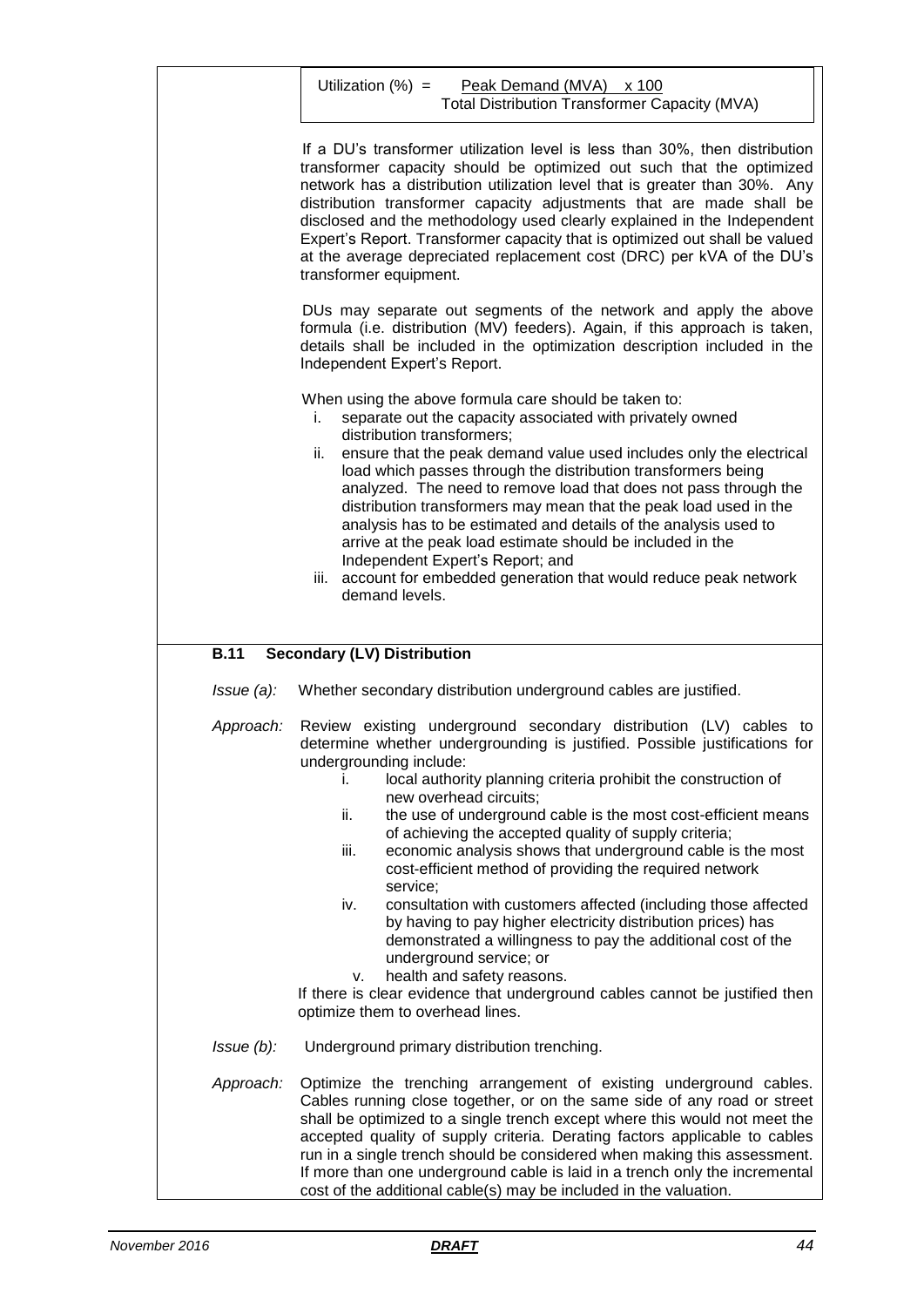### **Optimization of Network Engineering**

#### **B.12 System Control And Communication**

- *Issue (a):* Degree of sophistication of SCADA equipment.
- *Approach:* Determine whether the equipment is appropriate on the basis of disclosed Quality of Supply criteria. Reduce replacement cost to that of a MEA of the required sophistication. Consideration should also be made regarding the optimization of control centres. For example, a DU consists of the amalgamation of six historical networks that include the associated original six control centres. The MEA would be a notional single control centre with an associated notional emergency backup control centre. There may be reasons to maintain multiple active control centres (i.e. for security reasons) and if this is the case the reasons should be clearly outlined in the Independent Expert's Report. The use of fibre/communication networks for system control should be limited to the amount required to control/operate the electrical network. Underutilized fibre should be optimized out.

### **B.13 Distribution Substations**

*Issue (a):* Land and buildings.

- *Approach:* Optimize indoor substations to outdoor where land is available and where this will result in a more cost-efficient design unless there are clear technical or security reasons or local authority requirements that prevent this. Optimize out any unutilized or under-utilized land so that the value of the land allowed reflects only the area of land required to meet the accepted quality of supply criteria and projected future load growth for the accepted planning period. Reduce the replacement cost of buildings to that of a simple standard modern structure cost effective design. A higher standard of construction is allowed only where the DU can provide evidence to show that a lower cost design will not meet local authority planning requirements, given the location of the substation. The size of the optimized design should not exceed that required to meet the essential functionality of the building.
- *Issue (b):* Whether substation engineering exceeds DU requirements.
- *Approach:* Review the standard of engineering of each substation. If possible, recent projects undertaken by the DU should be used as a benchmark for this test. If it is found that a more cost-efficient standard of engineering would meet the accepted quality of supply criteria, the existing assets should be notionally re-engineered and the replacement costs reduced accordingly. Compliance with territorial local authority conditions for the substation location should be retained in any notional redesign.
- *Issue (c):* Fire protection and oil retention facilities.
- *Approach:* Include equipment currently installed unless not required for MEA. Again recent projects undertaken by the DU should be used as a benchmark for this test.

#### **B.14 Secondary (LV) Distribution Lines/Cables**